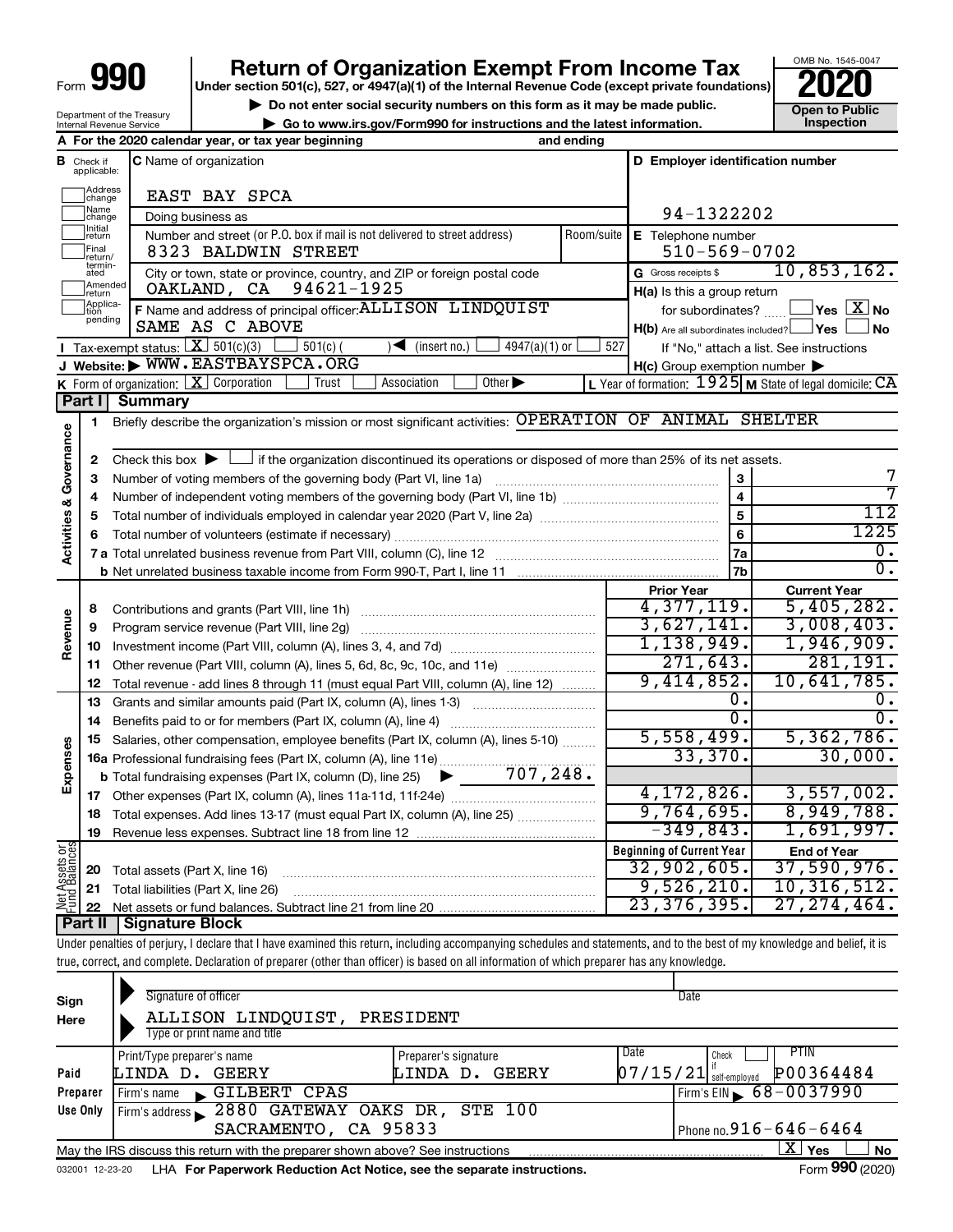|              | 94-1322202<br>EAST BAY SPCA<br>Page 2<br>Form 990 (2020)                                                                                         |
|--------------|--------------------------------------------------------------------------------------------------------------------------------------------------|
|              | Part III   Statement of Program Service Accomplishments                                                                                          |
|              | $\overline{\mathbf{X}}$                                                                                                                          |
| 1            | Briefly describe the organization's mission:                                                                                                     |
|              | THE EAST BAY SPCA IS COMMITTED TO THE WELFARE OF CATS AND DOGS IN THE                                                                            |
|              | COMMUNITIES WE SERVE. WE STRIVE TO ELIMINATE ANIMAL CRUELTY, NEGLECT                                                                             |
|              | AND OVERPOPULATION BY PROVIDING PROGRAMS AND EDUCATION THAT SUPPORT                                                                              |
|              | PEOPLE AND COMPANION ANIMALS.                                                                                                                    |
| $\mathbf{2}$ | Did the organization undertake any significant program services during the year which were not listed on the                                     |
|              | $\exists$ Yes $\boxed{\text{X}}$ No<br>prior Form 990 or 990-EZ?                                                                                 |
|              | If "Yes," describe these new services on Schedule O.                                                                                             |
| 3            | $\Box$ Yes $\boxed{\text{X}}$ No<br>Did the organization cease conducting, or make significant changes in how it conducts, any program services? |
|              | If "Yes," describe these changes on Schedule O.                                                                                                  |
| 4            |                                                                                                                                                  |
|              | Describe the organization's program service accomplishments for each of its three largest program services, as measured by expenses.             |
|              | Section 501(c)(3) and 501(c)(4) organizations are required to report the amount of grants and allocations to others, the total expenses, and     |
|              | revenue, if any, for each program service reported.<br>230,500.                                                                                  |
| 4a           | 2,799,175. including grants of \$<br>(Expenses \$<br>) (Revenue \$<br>(Code:<br>THE EAST BAY SPCA OPERATES TWO SHELTERS AND ADOPTION CENTERS FOR |
|              |                                                                                                                                                  |
|              | HOMELESS DOGS AND CATS. THESE PETS ARE TRANSFERRED FROM OVERCROWDED                                                                              |
|              | MUNICIPAL SHELTERS, SURRENDERED BY OWNERS WHO CAN NO LONGER CARE FOR                                                                             |
|              | THEM, OR BROUGHT INTO THE SHELTER AS STRAYS BY GOOD SAMARITANS. ALL                                                                              |
|              | INCOMING ANIMALS RECEIVE MEDICAL AND BEHAVIORAL EVALUATIONS; WE PROVIDE                                                                          |
|              | COMPREHENSIVE MEDICAL SUPPORT (SPAY/NEUTER, VACCINATIONS, SHORT AND                                                                              |
|              | LONG TERM TREATMENTS, SOFT TISSUE AND ORTHOPEDIC SURGERIES) AND BASIC                                                                            |
|              | "GOOD MANNERS" TRAINING. OUR SKILLED ADOPTION COUNSELORS WORK WITH THE                                                                           |
|              | PUBLIC TO BEST MATCH FAMILIES WITH PETS.<br>ANIMALS THAT ARRIVE AT OUR                                                                           |
|              | SHELTERS TOO YOUNG, TOO WEAK OR TOO SICK GO INTO OUR FOSTER CARE                                                                                 |
|              | PROGRAM FOR INDIVIDUAL CARE PRIOR TO ADOPTION.<br>IN 2020, OUR FOSTER                                                                            |
|              | TEAM ACHIEVED A 100% SAVE RATE FOR ALL HEALTHLY NEONATE KITTENS.                                                                                 |
| 4b           | 3,562,814.<br>$\overline{2,509,574.}$<br>including grants of \$<br>) (Revenue \$<br>(Expenses \$<br>(Code:                                       |
|              | THE THEODORE B. TRAVERS FAMILY VETERINARY CLINIC OFFERS FULL-SERVICE,                                                                            |
|              | HIGH-QUALITY VETERINARY CARE TO PET OWNERS, SHELTER ANIMALS AND OTHER                                                                            |
|              | LOCAL RESCUES AND SHELTERS AS WELL AS LOW-COST AND FREE VACCINATIONS                                                                             |
|              | AND SPAY AND NEUTER SURGERIES. IN 2014, WE RECEIVED CERTIFICATION FROM                                                                           |
|              | THE AMERICAN ASSOCIATION OF VETERINARY HOSPITALS PLACING US AMONG THE                                                                            |
|              | TOP 12% OF VETERINARY CLINICS NATIONWIDE.                                                                                                        |
|              |                                                                                                                                                  |
|              | WE ALSO OFFER A LOW INCOME ASSISTANCE PROGRAM, DISCOUNTED SPAY/NEUTER                                                                            |
|              | FOR ANY PIT BULL OR PIT MIX IN ALAMEDA AND CONTRA COSTA COUNTIES,                                                                                |
|              | DISCOUNTED SPAY/NEUTER FOR ANY CHIHUAHUA OR CHIHUAHUA MIX, AND FREE                                                                              |
|              | VETERINARY OUTREACH CLINICS IN UNDER-SERVED NEIGHBORHOODS THROUGHOUT                                                                             |
|              | THE YEAR.                                                                                                                                        |
|              | $\overline{264,787}$ including grants of \$<br>197, 260.<br>) (Expenses \$<br>) (Revenue \$<br>4c (Code:                                         |
|              | THE EAST BAY SPCA HUMANE EDUCATION DEPARTMENT EMPLOYS EDUCATORS TO LEAD                                                                          |
|              | YOUTH PROGRAMS IN ALAMEDA AND CONTRA COSTA COUNTIES. PROGRAMS INCLUDE                                                                            |
|              | BEHIND-THE-SCENES SHELTER TOURS, SCOUT WORKSHOPS, YOUTH VOLUNTEER                                                                                |
|              | PROGRAMS, IN-SCHOOL PRESENTATIONS, BIRTHDAY PARTIES AND CAMPS.                                                                                   |
|              | CURRICULA ARE TAILORED TO SPECIFIC AGE AND GRADE LEVELS, STATE CONTENT                                                                           |
|              | STANDARDS, AND INDIVIDUAL GROUPS' NEEDS. THE LARGEST AND MOST POPULAR                                                                            |
|              | PROGRAM, ANIMAL CAMP, OFFERS K-8TH GRADE STUDENTS ACTIVITIES FOCUSED ON                                                                          |
|              | ANIMAL EMPATHY AND ADVOCACY, INCLUDING INTERACTIVE LESSONS, PET-THEMED                                                                           |
|              | GAMES, ASSISTING WITH SHELTER NEEDS, CRAFTS, AND SHELTER ANIMAL                                                                                  |
|              | SOCIALIZATION.                                                                                                                                   |
|              |                                                                                                                                                  |
|              | NORMALLY, OUR HUMANE EDUCATORS DELIVER THE MULTI-SESSION CARE PROGRAM                                                                            |
|              | 4d Other program services (Describe on Schedule O.)                                                                                              |
|              | $718,707$ . including grants of \$<br>97,648.<br>(Expenses \$<br>(Revenue \$                                                                     |
|              | 7,345,483.<br>4e Total program service expenses<br>$\mathbf{on}$                                                                                 |

Form (2020) **990**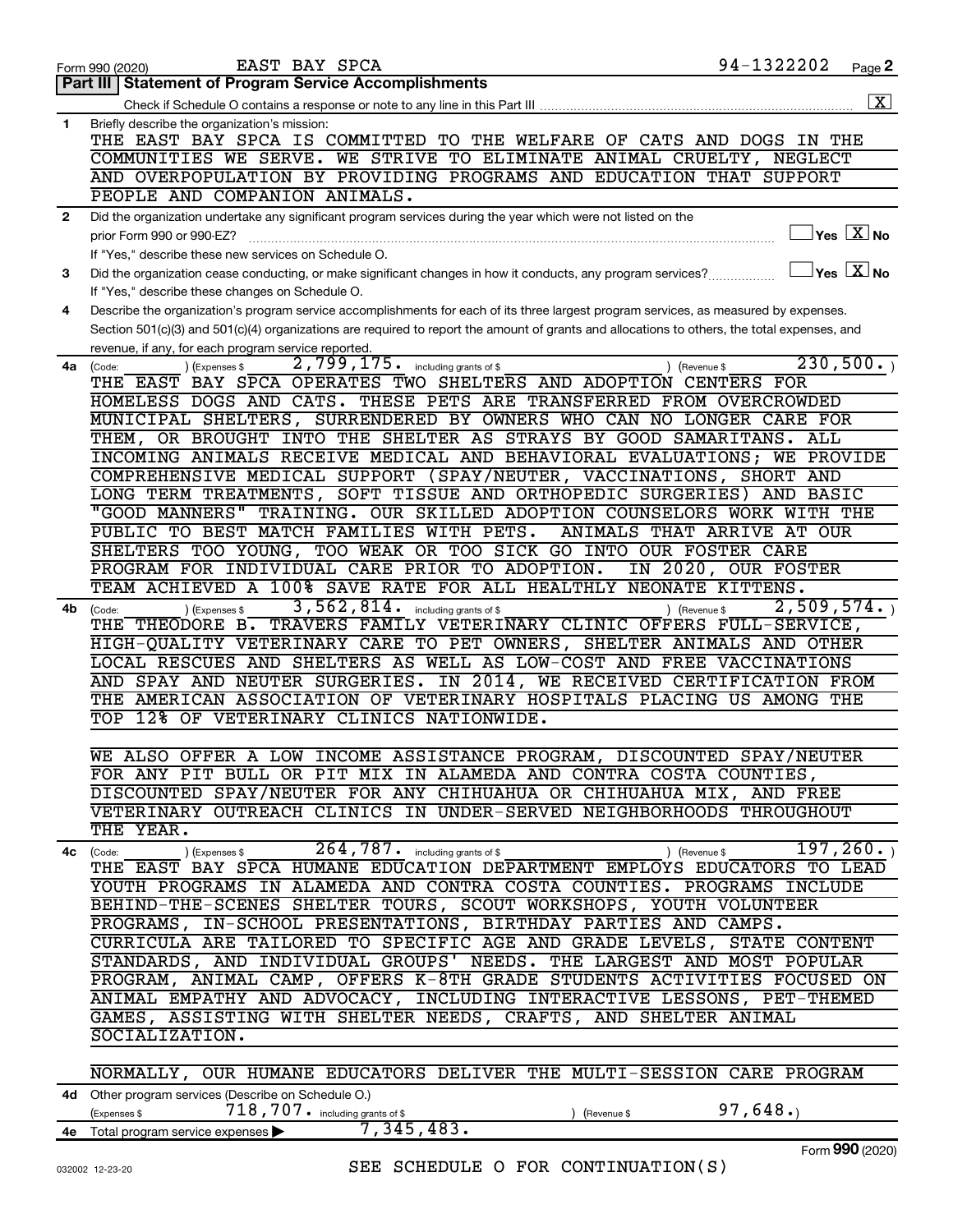|  | Form 990 (2020) |
|--|-----------------|
|  |                 |

EAST BAY SPCA 94-1322202

**Part IV Checklist of Required Schedules**

|    | oncoknot or neganca ochcaa                                                                                                            |                        |                         |                         |
|----|---------------------------------------------------------------------------------------------------------------------------------------|------------------------|-------------------------|-------------------------|
|    |                                                                                                                                       |                        | Yes                     | No.                     |
| 1  | Is the organization described in section $501(c)(3)$ or $4947(a)(1)$ (other than a private foundation)?                               |                        |                         |                         |
|    |                                                                                                                                       | 1                      | х                       |                         |
| 2  |                                                                                                                                       | $\mathbf{2}$           | $\overline{\textbf{x}}$ |                         |
| 3  | Did the organization engage in direct or indirect political campaign activities on behalf of or in opposition to candidates for       |                        |                         |                         |
|    |                                                                                                                                       | з                      |                         | x                       |
| 4  | Section 501(c)(3) organizations. Did the organization engage in lobbying activities, or have a section 501(h) election in effect      |                        |                         |                         |
|    |                                                                                                                                       | 4                      |                         | x                       |
| 5  | Is the organization a section 501(c)(4), 501(c)(5), or 501(c)(6) organization that receives membership dues, assessments, or          |                        |                         |                         |
|    |                                                                                                                                       | 5                      |                         | x                       |
| 6  | Did the organization maintain any donor advised funds or any similar funds or accounts for which donors have the right to             |                        |                         |                         |
|    | provide advice on the distribution or investment of amounts in such funds or accounts? If "Yes," complete Schedule D, Part I          | 6                      |                         | х                       |
| 7  | Did the organization receive or hold a conservation easement, including easements to preserve open space,                             |                        |                         |                         |
|    |                                                                                                                                       | $\overline{7}$         |                         | х                       |
| 8  | Did the organization maintain collections of works of art, historical treasures, or other similar assets? If "Yes," complete          |                        |                         |                         |
|    |                                                                                                                                       | 8                      |                         | х                       |
| 9  | Did the organization report an amount in Part X, line 21, for escrow or custodial account liability, serve as a custodian for         |                        |                         |                         |
|    | amounts not listed in Part X; or provide credit counseling, debt management, credit repair, or debt negotiation services?             |                        |                         |                         |
|    |                                                                                                                                       | 9                      |                         | x                       |
| 10 | Did the organization, directly or through a related organization, hold assets in donor-restricted endowments                          |                        |                         |                         |
|    |                                                                                                                                       | 10                     | х                       |                         |
| 11 | If the organization's answer to any of the following questions is "Yes," then complete Schedule D, Parts VI, VII, VIII, IX, or X      |                        |                         |                         |
|    | as applicable.                                                                                                                        |                        |                         |                         |
|    | a Did the organization report an amount for land, buildings, and equipment in Part X, line 10? If "Yes," complete Schedule D,         |                        |                         |                         |
|    | Part VI                                                                                                                               | 11a                    | х                       |                         |
|    | <b>b</b> Did the organization report an amount for investments - other securities in Part X, line 12, that is 5% or more of its total |                        |                         |                         |
|    |                                                                                                                                       | 11b                    |                         | х                       |
|    | c Did the organization report an amount for investments - program related in Part X, line 13, that is 5% or more of its total         |                        |                         |                         |
|    |                                                                                                                                       | 11c                    |                         | х                       |
|    | d Did the organization report an amount for other assets in Part X, line 15, that is 5% or more of its total assets reported in       |                        |                         |                         |
|    |                                                                                                                                       | 11d                    | X                       | x                       |
|    |                                                                                                                                       | 11e                    |                         |                         |
| f. | Did the organization's separate or consolidated financial statements for the tax year include a footnote that addresses               |                        |                         | х                       |
|    | the organization's liability for uncertain tax positions under FIN 48 (ASC 740)? If "Yes," complete Schedule D, Part X                | 11f                    |                         |                         |
|    | 12a Did the organization obtain separate, independent audited financial statements for the tax year? If "Yes," complete               | 12a                    | х                       |                         |
|    | <b>b</b> Was the organization included in consolidated, independent audited financial statements for the tax year?                    |                        |                         |                         |
|    | If "Yes," and if the organization answered "No" to line 12a, then completing Schedule D, Parts XI and XII is optional                 | 12b                    |                         | х                       |
| 13 | Is the organization a school described in section $170(b)(1)(A)(ii)$ ? If "Yes," complete Schedule E                                  | 13                     |                         | $\overline{\textbf{x}}$ |
|    | 14a Did the organization maintain an office, employees, or agents outside of the United States?                                       | 14a                    |                         | х                       |
|    | <b>b</b> Did the organization have aggregate revenues or expenses of more than \$10,000 from grantmaking, fundraising, business,      |                        |                         |                         |
|    | investment, and program service activities outside the United States, or aggregate foreign investments valued at \$100,000            |                        |                         |                         |
|    |                                                                                                                                       | 14b                    |                         | x                       |
| 15 | Did the organization report on Part IX, column (A), line 3, more than \$5,000 of grants or other assistance to or for any             |                        |                         |                         |
|    |                                                                                                                                       | 15                     |                         | х                       |
| 16 | Did the organization report on Part IX, column (A), line 3, more than \$5,000 of aggregate grants or other assistance to              |                        |                         |                         |
|    |                                                                                                                                       | 16                     |                         | х                       |
| 17 | Did the organization report a total of more than \$15,000 of expenses for professional fundraising services on Part IX,               |                        |                         |                         |
|    |                                                                                                                                       | 17                     | х                       |                         |
| 18 | Did the organization report more than \$15,000 total of fundraising event gross income and contributions on Part VIII, lines          |                        |                         |                         |
|    |                                                                                                                                       | 18                     | х                       |                         |
| 19 | Did the organization report more than \$15,000 of gross income from gaming activities on Part VIII, line 9a? If "Yes,"                |                        |                         | x                       |
|    |                                                                                                                                       | 19                     |                         | x                       |
|    |                                                                                                                                       | 20a<br>20 <sub>b</sub> |                         |                         |
|    | Did the organization report more than \$5,000 of grants or other assistance to any domestic organization or                           |                        |                         |                         |
| 21 |                                                                                                                                       | 21                     |                         | x                       |
|    |                                                                                                                                       |                        |                         |                         |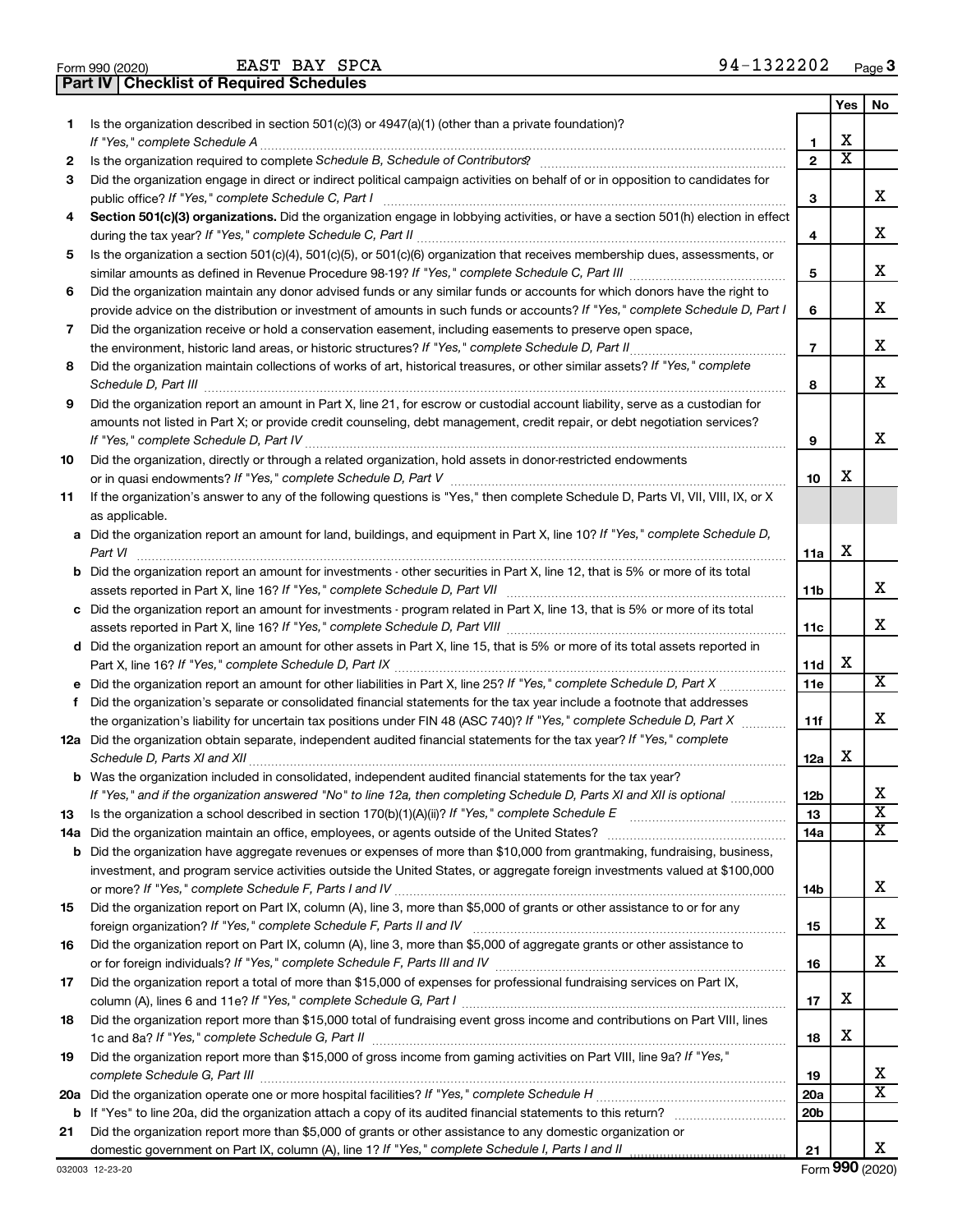|  | Form 990 (2020) |  |
|--|-----------------|--|
|  |                 |  |

EAST BAY SPCA

*(continued)* **Part IV Checklist of Required Schedules**

|    |                                                                                                                                                                                                                                         |                 | Yes | No                      |
|----|-----------------------------------------------------------------------------------------------------------------------------------------------------------------------------------------------------------------------------------------|-----------------|-----|-------------------------|
| 22 | Did the organization report more than \$5,000 of grants or other assistance to or for domestic individuals on                                                                                                                           |                 |     |                         |
|    | Part IX, column (A), line 2? If "Yes," complete Schedule I, Parts I and III                                                                                                                                                             | 22              |     | x                       |
| 23 | Did the organization answer "Yes" to Part VII, Section A, line 3, 4, or 5 about compensation of the organization's current                                                                                                              |                 |     |                         |
|    | and former officers, directors, trustees, key employees, and highest compensated employees? If "Yes," complete                                                                                                                          |                 |     |                         |
|    | Schedule J                                                                                                                                                                                                                              | 23              | х   |                         |
|    | 24a Did the organization have a tax-exempt bond issue with an outstanding principal amount of more than \$100,000 as of the                                                                                                             |                 |     |                         |
|    | last day of the year, that was issued after December 31, 2002? If "Yes," answer lines 24b through 24d and complete                                                                                                                      |                 |     |                         |
|    | Schedule K. If "No," go to line 25a                                                                                                                                                                                                     | 24a             |     | x                       |
|    |                                                                                                                                                                                                                                         | 24 <sub>b</sub> |     |                         |
|    | c Did the organization maintain an escrow account other than a refunding escrow at any time during the year to defease                                                                                                                  |                 |     |                         |
|    |                                                                                                                                                                                                                                         | 24c             |     |                         |
|    |                                                                                                                                                                                                                                         | 24d             |     |                         |
|    | 25a Section 501(c)(3), 501(c)(4), and 501(c)(29) organizations. Did the organization engage in an excess benefit                                                                                                                        |                 |     | x                       |
|    |                                                                                                                                                                                                                                         | 25a             |     |                         |
|    | <b>b</b> Is the organization aware that it engaged in an excess benefit transaction with a disqualified person in a prior year, and                                                                                                     |                 |     |                         |
|    | that the transaction has not been reported on any of the organization's prior Forms 990 or 990-EZ? If "Yes," complete                                                                                                                   |                 |     | x                       |
|    | Schedule L, Part I                                                                                                                                                                                                                      | 25b             |     |                         |
| 26 | Did the organization report any amount on Part X, line 5 or 22, for receivables from or payables to any current<br>or former officer, director, trustee, key employee, creator or founder, substantial contributor, or 35%              |                 |     |                         |
|    | controlled entity or family member of any of these persons? If "Yes," complete Schedule L, Part II                                                                                                                                      | 26              |     | x                       |
| 27 | Did the organization provide a grant or other assistance to any current or former officer, director, trustee, key employee,                                                                                                             |                 |     |                         |
|    | creator or founder, substantial contributor or employee thereof, a grant selection committee member, or to a 35% controlled                                                                                                             |                 |     |                         |
|    | entity (including an employee thereof) or family member of any of these persons? If "Yes," complete Schedule L, Part III                                                                                                                | 27              |     | x                       |
| 28 | Was the organization a party to a business transaction with one of the following parties (see Schedule L, Part IV                                                                                                                       |                 |     |                         |
|    | instructions, for applicable filing thresholds, conditions, and exceptions):                                                                                                                                                            |                 |     |                         |
|    | a A current or former officer, director, trustee, key employee, creator or founder, or substantial contributor? If                                                                                                                      |                 |     |                         |
|    |                                                                                                                                                                                                                                         | 28a             |     | х                       |
|    |                                                                                                                                                                                                                                         | 28 <sub>b</sub> |     | $\overline{\mathtt{x}}$ |
|    | c A 35% controlled entity of one or more individuals and/or organizations described in lines 28a or 28b?If                                                                                                                              |                 |     |                         |
|    |                                                                                                                                                                                                                                         | 28c             |     | X                       |
| 29 |                                                                                                                                                                                                                                         | 29              | х   |                         |
| 30 | Did the organization receive contributions of art, historical treasures, or other similar assets, or qualified conservation                                                                                                             |                 |     |                         |
|    |                                                                                                                                                                                                                                         | 30              |     | х                       |
| 31 | Did the organization liquidate, terminate, or dissolve and cease operations? If "Yes," complete Schedule N, Part I                                                                                                                      | 31              |     | $\overline{\mathtt{x}}$ |
| 32 | Did the organization sell, exchange, dispose of, or transfer more than 25% of its net assets? If "Yes," complete                                                                                                                        |                 |     |                         |
|    | Schedule N, Part II                                                                                                                                                                                                                     | 32              |     | X                       |
| 33 | Did the organization own 100% of an entity disregarded as separate from the organization under Regulations                                                                                                                              |                 |     |                         |
|    |                                                                                                                                                                                                                                         | 33              |     | х                       |
| 34 | Was the organization related to any tax-exempt or taxable entity? If "Yes," complete Schedule R, Part II, III, or IV, and                                                                                                               |                 |     |                         |
|    | Part V, line 1                                                                                                                                                                                                                          | 34              |     | х                       |
|    |                                                                                                                                                                                                                                         | 35a             |     | $\overline{\texttt{X}}$ |
|    | b If "Yes" to line 35a, did the organization receive any payment from or engage in any transaction with a controlled entity                                                                                                             |                 |     |                         |
|    |                                                                                                                                                                                                                                         | 35b             |     |                         |
| 36 | Section 501(c)(3) organizations. Did the organization make any transfers to an exempt non-charitable related organization?                                                                                                              |                 |     |                         |
|    |                                                                                                                                                                                                                                         | 36              |     | x                       |
| 37 | Did the organization conduct more than 5% of its activities through an entity that is not a related organization                                                                                                                        |                 |     |                         |
|    | and that is treated as a partnership for federal income tax purposes? If "Yes," complete Schedule R, Part VI                                                                                                                            | 37              |     | x                       |
| 38 | Did the organization complete Schedule O and provide explanations in Schedule O for Part VI, lines 11b and 19?                                                                                                                          |                 |     |                         |
|    |                                                                                                                                                                                                                                         | 38              | х   |                         |
|    | <b>Part V</b><br><b>Statements Regarding Other IRS Filings and Tax Compliance</b>                                                                                                                                                       |                 |     |                         |
|    |                                                                                                                                                                                                                                         |                 |     |                         |
|    | 10                                                                                                                                                                                                                                      |                 | Yes | No                      |
|    | 1a<br>0                                                                                                                                                                                                                                 |                 |     |                         |
| c  | <b>b</b> Enter the number of Forms W-2G included in line 1a. Enter -0- if not applicable <i>manumumumum</i><br>1b<br>Did the organization comply with backup withholding rules for reportable payments to vendors and reportable gaming |                 |     |                         |
|    |                                                                                                                                                                                                                                         | 1c              | х   |                         |
|    |                                                                                                                                                                                                                                         |                 |     |                         |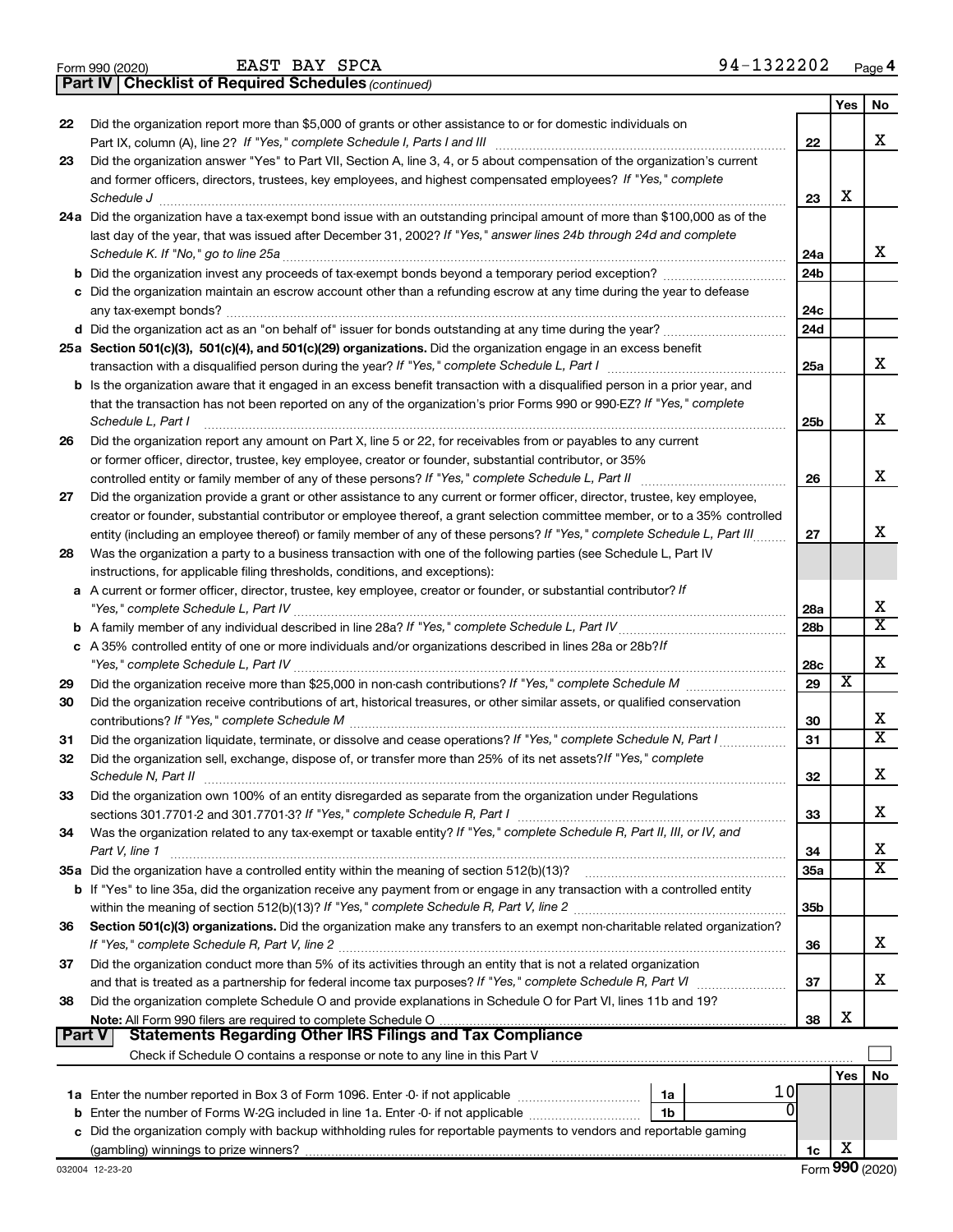| Part V | <b>Statements Regarding Other IRS Filings and Tax Compliance (continued)</b>                                                                    |                |                         |                       |  |  |  |  |
|--------|-------------------------------------------------------------------------------------------------------------------------------------------------|----------------|-------------------------|-----------------------|--|--|--|--|
|        |                                                                                                                                                 |                | Yes                     | No                    |  |  |  |  |
|        | 2a Enter the number of employees reported on Form W-3, Transmittal of Wage and Tax Statements,                                                  |                |                         |                       |  |  |  |  |
|        | 112<br>filed for the calendar year ending with or within the year covered by this return<br>2a                                                  |                |                         |                       |  |  |  |  |
| b      |                                                                                                                                                 | 2 <sub>b</sub> | X                       |                       |  |  |  |  |
|        |                                                                                                                                                 |                |                         |                       |  |  |  |  |
|        | 3a Did the organization have unrelated business gross income of \$1,000 or more during the year?                                                | За             |                         | x                     |  |  |  |  |
| b      |                                                                                                                                                 | 3b             |                         |                       |  |  |  |  |
|        | 4a At any time during the calendar year, did the organization have an interest in, or a signature or other authority over, a                    |                |                         |                       |  |  |  |  |
|        | financial account in a foreign country (such as a bank account, securities account, or other financial account)?                                |                |                         |                       |  |  |  |  |
|        | <b>b</b> If "Yes," enter the name of the foreign country $\blacktriangleright$                                                                  |                |                         |                       |  |  |  |  |
|        | See instructions for filing requirements for FinCEN Form 114, Report of Foreign Bank and Financial Accounts (FBAR).                             |                |                         |                       |  |  |  |  |
| 5a     |                                                                                                                                                 | 5a             |                         | х                     |  |  |  |  |
| b      |                                                                                                                                                 | 5 <sub>b</sub> |                         | $\overline{\text{X}}$ |  |  |  |  |
| с      |                                                                                                                                                 | 5c             |                         |                       |  |  |  |  |
|        | 6a Does the organization have annual gross receipts that are normally greater than \$100,000, and did the organization solicit                  |                |                         |                       |  |  |  |  |
|        |                                                                                                                                                 | 6a             |                         | х                     |  |  |  |  |
| b      | If "Yes," did the organization include with every solicitation an express statement that such contributions or gifts                            |                |                         |                       |  |  |  |  |
|        | were not tax deductible?                                                                                                                        | 6b             |                         |                       |  |  |  |  |
| 7      | Organizations that may receive deductible contributions under section 170(c).                                                                   |                |                         |                       |  |  |  |  |
| a      | Did the organization receive a payment in excess of \$75 made partly as a contribution and partly for goods and services provided to the payor? | 7a             | х                       |                       |  |  |  |  |
| b      |                                                                                                                                                 | 7b             | $\overline{\mathbf{X}}$ |                       |  |  |  |  |
| с      | Did the organization sell, exchange, or otherwise dispose of tangible personal property for which it was required                               |                |                         |                       |  |  |  |  |
|        |                                                                                                                                                 | 7c             |                         | х                     |  |  |  |  |
| d      | 7d                                                                                                                                              |                |                         | х                     |  |  |  |  |
| е      | Did the organization receive any funds, directly or indirectly, to pay premiums on a personal benefit contract?                                 |                |                         |                       |  |  |  |  |
| f      |                                                                                                                                                 | 7f             |                         | X                     |  |  |  |  |
|        | If the organization received a contribution of qualified intellectual property, did the organization file Form 8899 as required?                | 7g             |                         |                       |  |  |  |  |
| h      | If the organization received a contribution of cars, boats, airplanes, or other vehicles, did the organization file a Form 1098-C?              | 7h             |                         |                       |  |  |  |  |
| 8      | Sponsoring organizations maintaining donor advised funds. Did a donor advised fund maintained by the                                            |                |                         |                       |  |  |  |  |
|        |                                                                                                                                                 | 8              |                         |                       |  |  |  |  |
| 9      | Sponsoring organizations maintaining donor advised funds.                                                                                       |                |                         |                       |  |  |  |  |
| а      | Did the sponsoring organization make any taxable distributions under section 4966?                                                              | <b>9a</b>      |                         |                       |  |  |  |  |
| b      |                                                                                                                                                 | 9 <sub>b</sub> |                         |                       |  |  |  |  |
| 10     | Section 501(c)(7) organizations. Enter:                                                                                                         |                |                         |                       |  |  |  |  |
| а      | 10a                                                                                                                                             |                |                         |                       |  |  |  |  |
|        | 10 <sub>b</sub><br>Gross receipts, included on Form 990, Part VIII, line 12, for public use of club facilities                                  |                |                         |                       |  |  |  |  |
| 11     | Section 501(c)(12) organizations. Enter:                                                                                                        |                |                         |                       |  |  |  |  |
| а      | 11a<br>Gross income from other sources (Do not net amounts due or paid to other sources against                                                 |                |                         |                       |  |  |  |  |
| b      | amounts due or received from them.)<br>11b                                                                                                      |                |                         |                       |  |  |  |  |
|        | 12a Section 4947(a)(1) non-exempt charitable trusts. Is the organization filing Form 990 in lieu of Form 1041?                                  | 12a            |                         |                       |  |  |  |  |
|        | 12 <sub>b</sub><br><b>b</b> If "Yes," enter the amount of tax-exempt interest received or accrued during the year                               |                |                         |                       |  |  |  |  |
| 13     | Section 501(c)(29) qualified nonprofit health insurance issuers.                                                                                |                |                         |                       |  |  |  |  |
| a      | Is the organization licensed to issue qualified health plans in more than one state?                                                            | 13a            |                         |                       |  |  |  |  |
|        | Note: See the instructions for additional information the organization must report on Schedule O.                                               |                |                         |                       |  |  |  |  |
| b      | Enter the amount of reserves the organization is required to maintain by the states in which the                                                |                |                         |                       |  |  |  |  |
|        | 13 <sub>b</sub>                                                                                                                                 |                |                         |                       |  |  |  |  |
| с      | 13c                                                                                                                                             |                |                         |                       |  |  |  |  |
| 14a    | Did the organization receive any payments for indoor tanning services during the tax year?                                                      | 14a            |                         | x                     |  |  |  |  |
|        | <b>b</b> If "Yes," has it filed a Form 720 to report these payments? If "No," provide an explanation on Schedule O                              | 14b            |                         |                       |  |  |  |  |
| 15     | Is the organization subject to the section 4960 tax on payment(s) of more than \$1,000,000 in remuneration or                                   |                |                         |                       |  |  |  |  |
|        | excess parachute payment(s) during the year?                                                                                                    | 15             |                         | х                     |  |  |  |  |
|        | If "Yes," see instructions and file Form 4720, Schedule N.                                                                                      |                |                         |                       |  |  |  |  |
| 16     | Is the organization an educational institution subject to the section 4968 excise tax on net investment income?                                 | 16             |                         | х                     |  |  |  |  |
|        | If "Yes," complete Form 4720, Schedule O.                                                                                                       |                |                         |                       |  |  |  |  |
|        |                                                                                                                                                 |                | $\mathbf{A}$            |                       |  |  |  |  |

Form (2020) **990**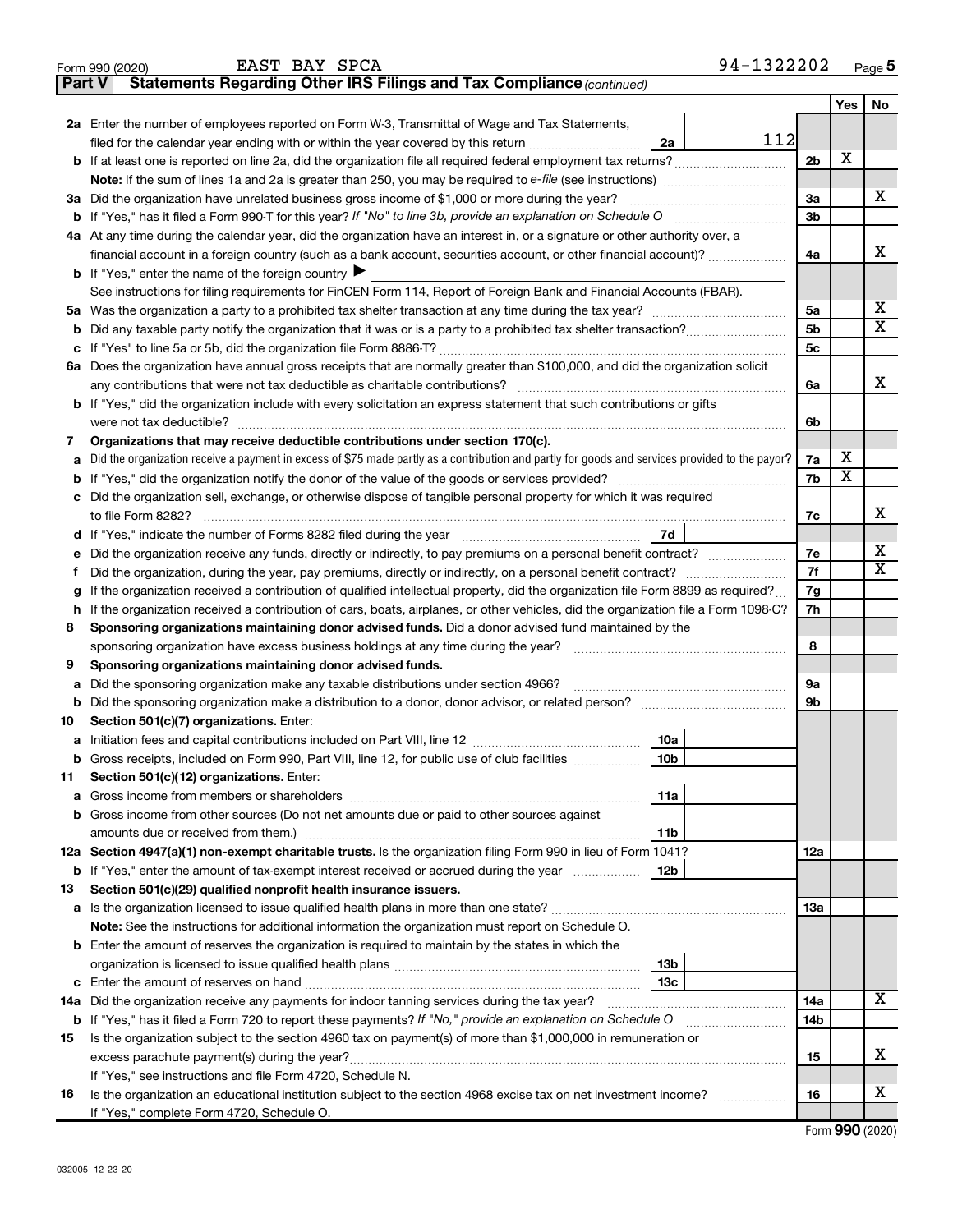|     | Part VI Governance, Management, and Disclosure For each "Yes" response to lines 2 through 7b below, and for a "No" response                                                                                                    |     |                         |                         |  |  |  |  |  |
|-----|--------------------------------------------------------------------------------------------------------------------------------------------------------------------------------------------------------------------------------|-----|-------------------------|-------------------------|--|--|--|--|--|
|     | to line 8a, 8b, or 10b below, describe the circumstances, processes, or changes on Schedule O. See instructions.                                                                                                               |     |                         |                         |  |  |  |  |  |
|     |                                                                                                                                                                                                                                |     |                         | $\overline{\mathbf{x}}$ |  |  |  |  |  |
|     | <b>Section A. Governing Body and Management</b>                                                                                                                                                                                |     |                         |                         |  |  |  |  |  |
|     |                                                                                                                                                                                                                                |     | Yes                     | No                      |  |  |  |  |  |
|     | 1a Enter the number of voting members of the governing body at the end of the tax year<br>1a                                                                                                                                   |     |                         |                         |  |  |  |  |  |
|     | If there are material differences in voting rights among members of the governing body, or if the governing                                                                                                                    |     |                         |                         |  |  |  |  |  |
|     | body delegated broad authority to an executive committee or similar committee, explain on Schedule O.                                                                                                                          |     |                         |                         |  |  |  |  |  |
| b   | Enter the number of voting members included on line 1a, above, who are independent<br>1b                                                                                                                                       |     |                         |                         |  |  |  |  |  |
| 2   | Did any officer, director, trustee, or key employee have a family relationship or a business relationship with any other                                                                                                       |     |                         |                         |  |  |  |  |  |
|     | officer, director, trustee, or key employee?                                                                                                                                                                                   | 2   |                         | х                       |  |  |  |  |  |
| 3   | Did the organization delegate control over management duties customarily performed by or under the direct supervision                                                                                                          |     |                         |                         |  |  |  |  |  |
|     |                                                                                                                                                                                                                                | З   |                         | х                       |  |  |  |  |  |
| 4   | Did the organization make any significant changes to its governing documents since the prior Form 990 was filed?                                                                                                               | 4   |                         | $\overline{\textbf{x}}$ |  |  |  |  |  |
| 5   |                                                                                                                                                                                                                                | 5   |                         | $\overline{\mathbf{X}}$ |  |  |  |  |  |
| 6   |                                                                                                                                                                                                                                | 6   |                         | $\overline{\textbf{X}}$ |  |  |  |  |  |
| 7a  | Did the organization have members, stockholders, or other persons who had the power to elect or appoint one or                                                                                                                 |     |                         |                         |  |  |  |  |  |
|     |                                                                                                                                                                                                                                | 7a  |                         | х                       |  |  |  |  |  |
| b   | Are any governance decisions of the organization reserved to (or subject to approval by) members, stockholders, or                                                                                                             |     |                         |                         |  |  |  |  |  |
|     | persons other than the governing body?                                                                                                                                                                                         | 7b  |                         | x                       |  |  |  |  |  |
| 8   | Did the organization contemporaneously document the meetings held or written actions undertaken during the year by the following:                                                                                              |     |                         |                         |  |  |  |  |  |
| а   |                                                                                                                                                                                                                                | 8а  | х                       |                         |  |  |  |  |  |
| b   | Each committee with authority to act on behalf of the governing body?                                                                                                                                                          | 8b  | $\overline{\mathbf{x}}$ |                         |  |  |  |  |  |
| 9   | Is there any officer, director, trustee, or key employee listed in Part VII, Section A, who cannot be reached at the                                                                                                           |     |                         |                         |  |  |  |  |  |
|     |                                                                                                                                                                                                                                | 9   |                         | х                       |  |  |  |  |  |
|     | <b>Section B. Policies</b> (This Section B requests information about policies not required by the Internal Revenue Code.)                                                                                                     |     |                         |                         |  |  |  |  |  |
|     |                                                                                                                                                                                                                                |     | Yes                     | No                      |  |  |  |  |  |
|     |                                                                                                                                                                                                                                | 10a |                         | x                       |  |  |  |  |  |
|     | <b>b</b> If "Yes," did the organization have written policies and procedures governing the activities of such chapters, affiliates,                                                                                            |     |                         |                         |  |  |  |  |  |
|     |                                                                                                                                                                                                                                | 10b |                         |                         |  |  |  |  |  |
|     | 11a Has the organization provided a complete copy of this Form 990 to all members of its governing body before filing the form?                                                                                                | 11a | X                       |                         |  |  |  |  |  |
| b   | Describe in Schedule O the process, if any, used by the organization to review this Form 990.                                                                                                                                  |     |                         |                         |  |  |  |  |  |
| 12a |                                                                                                                                                                                                                                | 12a | х                       |                         |  |  |  |  |  |
| b   | Were officers, directors, or trustees, and key employees required to disclose annually interests that could give rise to conflicts?                                                                                            | 12b | $\overline{\mathbf{X}}$ |                         |  |  |  |  |  |
| с   | Did the organization regularly and consistently monitor and enforce compliance with the policy? If "Yes," describe                                                                                                             |     |                         |                         |  |  |  |  |  |
|     | in Schedule O how this was done <i>manually</i> contained and the Schedule O how this was done                                                                                                                                 | 12c | X                       |                         |  |  |  |  |  |
| 13  |                                                                                                                                                                                                                                | 13  | $\overline{\mathbf{X}}$ |                         |  |  |  |  |  |
| 14  | Did the organization have a written document retention and destruction policy? [111] [12] manument content and the organization have a written document retention and destruction policy?                                      | 14  | $\overline{\text{x}}$   |                         |  |  |  |  |  |
| 15  | Did the process for determining compensation of the following persons include a review and approval by independent                                                                                                             |     |                         |                         |  |  |  |  |  |
|     | persons, comparability data, and contemporaneous substantiation of the deliberation and decision?                                                                                                                              |     |                         |                         |  |  |  |  |  |
|     | The organization's CEO, Executive Director, or top management official manufactured content of the organization's CEO, Executive Director, or top management official manufactured content of the state of the state of the st | 15a | х                       |                         |  |  |  |  |  |
|     |                                                                                                                                                                                                                                | 15b | $\overline{\textbf{x}}$ |                         |  |  |  |  |  |
|     | If "Yes" to line 15a or 15b, describe the process in Schedule O (see instructions).                                                                                                                                            |     |                         |                         |  |  |  |  |  |
|     | 16a Did the organization invest in, contribute assets to, or participate in a joint venture or similar arrangement with a                                                                                                      |     |                         |                         |  |  |  |  |  |
|     | taxable entity during the year?                                                                                                                                                                                                | 16a |                         | x                       |  |  |  |  |  |
|     | <b>b</b> If "Yes," did the organization follow a written policy or procedure requiring the organization to evaluate its participation                                                                                          |     |                         |                         |  |  |  |  |  |
|     | in joint venture arrangements under applicable federal tax law, and take steps to safeguard the organization's                                                                                                                 |     |                         |                         |  |  |  |  |  |
|     | exempt status with respect to such arrangements?                                                                                                                                                                               | 16b |                         |                         |  |  |  |  |  |
|     | <b>Section C. Disclosure</b>                                                                                                                                                                                                   |     |                         |                         |  |  |  |  |  |
| 17  | List the states with which a copy of this Form 990 is required to be filed $\blacktriangleright$ CA                                                                                                                            |     |                         |                         |  |  |  |  |  |
| 18  | Section 6104 requires an organization to make its Forms 1023 (1024 or 1024-A, if applicable), 990, and 990-T (Section 501(c)(3)s only) available                                                                               |     |                         |                         |  |  |  |  |  |
|     | for public inspection. Indicate how you made these available. Check all that apply.                                                                                                                                            |     |                         |                         |  |  |  |  |  |
|     | $\lfloor X \rfloor$ Own website<br>$\lfloor \underline{X} \rfloor$ Upon request<br>∫ Another's website<br>Other (explain on Schedule O)                                                                                        |     |                         |                         |  |  |  |  |  |
| 19  | Describe on Schedule O whether (and if so, how) the organization made its governing documents, conflict of interest policy, and financial                                                                                      |     |                         |                         |  |  |  |  |  |
|     | statements available to the public during the tax year.                                                                                                                                                                        |     |                         |                         |  |  |  |  |  |
| 20  | State the name, address, and telephone number of the person who possesses the organization's books and records                                                                                                                 |     |                         |                         |  |  |  |  |  |
|     | BARBARA DRYG - (510)563-4608                                                                                                                                                                                                   |     |                         |                         |  |  |  |  |  |
|     | 8323 BALDWIN STREET, OAKLAND, CA<br>94621                                                                                                                                                                                      |     |                         |                         |  |  |  |  |  |

Form 990 (2020) Page EAST BAY SPCA 94-1322202

**6**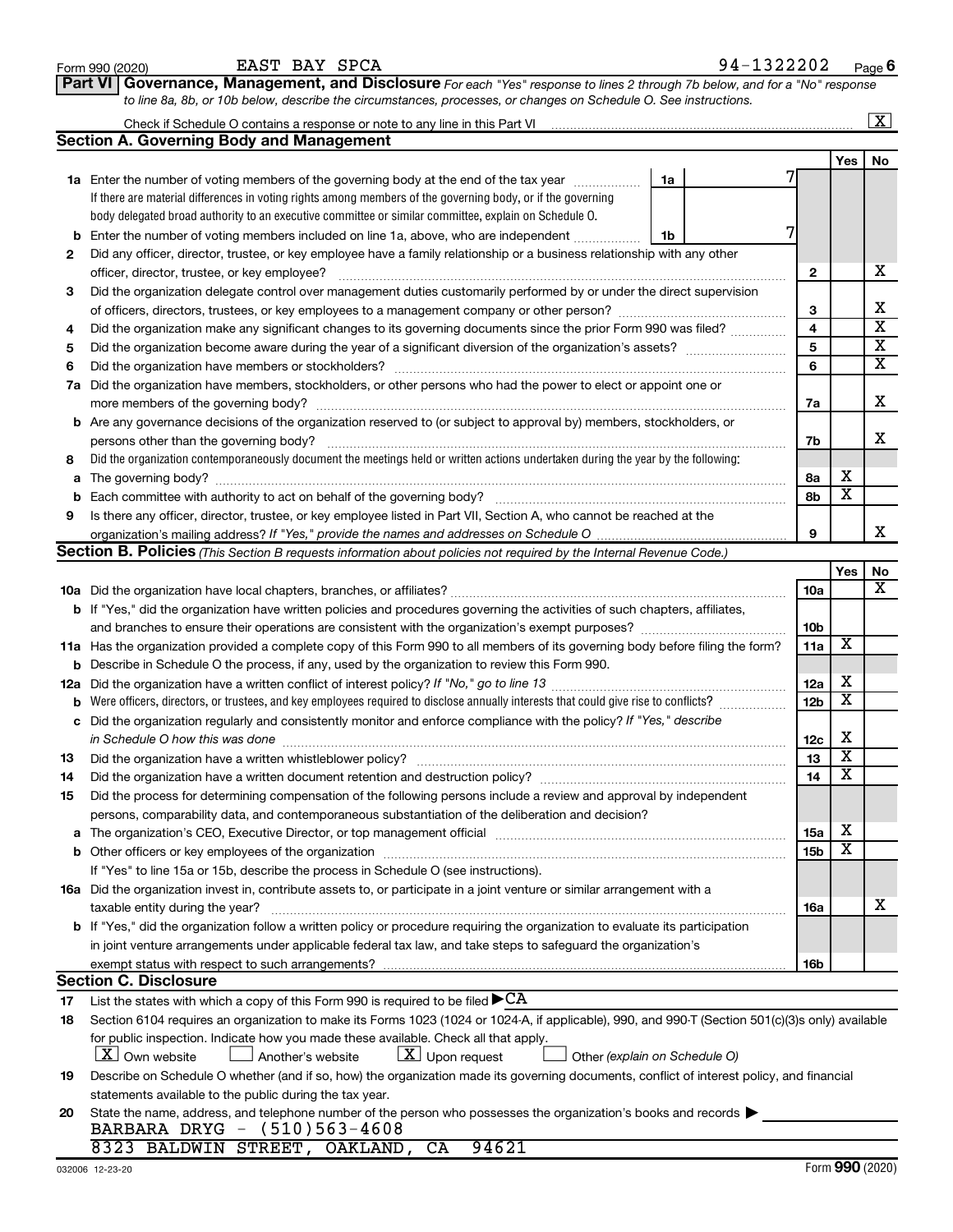$\Box$ 

| Part VII Compensation of Officers, Directors, Trustees, Key Employees, Highest Compensated |  |  |
|--------------------------------------------------------------------------------------------|--|--|
| <b>Employees, and Independent Contractors</b>                                              |  |  |

Check if Schedule O contains a response or note to any line in this Part VII

**Section A. Officers, Directors, Trustees, Key Employees, and Highest Compensated Employees**

**1a**  Complete this table for all persons required to be listed. Report compensation for the calendar year ending with or within the organization's tax year.  $\bullet$  List all of the organization's current officers, directors, trustees (whether individuals or organizations), regardless of amount of compensation.

Enter -0- in columns (D), (E), and (F) if no compensation was paid.

**•** List all of the organization's current key employees, if any. See instructions for definition of "key employee."

• List the organization's five *current* highest compensated employees (other than an officer, director, trustee, or key employee) who received reportable compensation (Box 5 of Form W-2 and/or Box 7 of Form 1099-MISC) of more than \$100,000 from the organization and any related organizations.

 $\bullet$  List all of the organization's former officers, key employees, and highest compensated employees who received more than \$100,000 of reportable compensation from the organization and any related organizations.

**•** List all of the organization's former directors or trustees that received, in the capacity as a former director or trustee of the organization, more than \$10,000 of reportable compensation from the organization and any related organizations.

See instructions for the order in which to list the persons above.

Check this box if neither the organization nor any related organization compensated any current officer, director, or trustee.  $\Box$ 

| (A)                           | (B)               | (C)                                     |                       |                                                                  |              |                                   |            | (D)             | (E)                           | (F)                   |
|-------------------------------|-------------------|-----------------------------------------|-----------------------|------------------------------------------------------------------|--------------|-----------------------------------|------------|-----------------|-------------------------------|-----------------------|
| Name and title                | Average           | Position<br>(do not check more than one |                       |                                                                  |              |                                   | Reportable | Reportable      | Estimated                     |                       |
|                               | hours per         |                                         |                       | box, unless person is both an<br>officer and a director/trustee) |              |                                   |            | compensation    | compensation                  | amount of             |
|                               | week<br>(list any |                                         |                       |                                                                  |              |                                   |            | from<br>the     | from related<br>organizations | other<br>compensation |
|                               | hours for         |                                         |                       |                                                                  |              |                                   |            | organization    | (W-2/1099-MISC)               | from the              |
|                               | related           |                                         |                       |                                                                  |              |                                   |            | (W-2/1099-MISC) |                               | organization          |
|                               | organizations     |                                         |                       |                                                                  |              |                                   |            |                 |                               | and related           |
|                               | below             | Individual trustee or director          | Institutional trustee |                                                                  | Key employee | Highest compensated<br>  employee |            |                 |                               | organizations         |
|                               | line)             |                                         |                       | Officer                                                          |              |                                   | Former     |                 |                               |                       |
| ALLISON LINDQUIST<br>(1)      | 40.00             |                                         |                       |                                                                  |              |                                   |            |                 |                               |                       |
| PRESIDENT/CEO                 |                   |                                         |                       | $\mathbf X$                                                      |              |                                   |            | 285,609.        | 0.                            | 21,066.               |
| (2)<br>BARBARA DRYG           | 40.00             |                                         |                       |                                                                  |              |                                   |            |                 |                               |                       |
| V.P. FINANCE                  |                   |                                         |                       |                                                                  |              | X                                 |            | 171,247.        | 0.                            | 19,596.               |
| KIMBERLY LOW<br>(3)           | 40.00             |                                         |                       |                                                                  |              |                                   |            |                 |                               |                       |
| V.P. DEVELOPMENT              |                   |                                         |                       |                                                                  |              | $\mathbf x$                       |            | 161,670.        | 0.                            | 14,251.               |
| (4)<br><b>GWEN GADD</b>       | 40.00             |                                         |                       |                                                                  |              |                                   |            |                 |                               |                       |
| VETERINARIAN                  |                   |                                         |                       |                                                                  |              | X                                 |            | 146,145.        | 0.                            | 14,932.               |
| (5)<br>KARALYN ARONOW         | 40.00             |                                         |                       |                                                                  |              |                                   |            |                 |                               |                       |
| V.P. OPERATIONS               |                   |                                         |                       |                                                                  |              | $\mathbf X$                       |            | 148,091.        | 0.                            | 9,783.                |
| <b>JEANIE GRIJALVA</b><br>(6) | 40.00             |                                         |                       |                                                                  |              |                                   |            |                 |                               |                       |
| VETERINARIAN                  |                   |                                         |                       |                                                                  |              | X                                 |            | 119,085.        | 0.                            | 11,751.               |
| (7)<br>MARK CRATSENBURG       | 2.00              |                                         |                       |                                                                  |              |                                   |            |                 |                               |                       |
| CHAIRMAN                      |                   | $\mathbf X$                             |                       | $\mathbf X$                                                      |              |                                   |            | $\mathbf{0}$ .  | 0.                            | $\mathbf 0$ .         |
| MARILYN LEAHY<br>(8)          | 2.00              |                                         |                       |                                                                  |              |                                   |            |                 |                               |                       |
| VICE CHAIR                    |                   | X                                       |                       | $\mathbf X$                                                      |              |                                   |            | 0.              | 0.                            | $\mathbf 0$ .         |
| (9)<br>SANDY WRIGHT           | 2.00              |                                         |                       |                                                                  |              |                                   |            |                 |                               |                       |
| <b>TREASURER</b>              |                   | $\mathbf X$                             |                       | $\mathbf X$                                                      |              |                                   |            | 0.              | $\mathbf 0$ .                 | $\mathbf 0$ .         |
| (10) HEIDI MADSEN             | 2.00              |                                         |                       |                                                                  |              |                                   |            |                 |                               |                       |
| <b>SECRETARY</b>              |                   | X                                       |                       | $\mathbf X$                                                      |              |                                   |            | $\mathbf 0$ .   | 0.                            | $\mathbf 0$ .         |
| (11) JAY HERNANDEZ            | 2.00              |                                         |                       |                                                                  |              |                                   |            |                 |                               |                       |
| BOARD MEMBER                  |                   | $\mathbf X$                             |                       |                                                                  |              |                                   |            | $\mathbf 0$ .   | $\mathbf 0$ .                 | $\mathbf 0$ .         |
| (12) STACEY WELLS             | 2.00              |                                         |                       |                                                                  |              |                                   |            |                 |                               |                       |
| <b>BOARD MEMBER</b>           |                   | X                                       |                       |                                                                  |              |                                   |            | $\mathbf 0$     | $\mathbf 0$ .                 | $\mathbf 0$ .         |
| (13) BRIDGE MEI               | 2.00              |                                         |                       |                                                                  |              |                                   |            |                 |                               |                       |
| BOARD MEMBER                  |                   | X                                       |                       |                                                                  |              |                                   |            | $\mathbf 0$     | $\mathbf 0$ .                 | $0$ .                 |
|                               |                   |                                         |                       |                                                                  |              |                                   |            |                 |                               |                       |
|                               |                   |                                         |                       |                                                                  |              |                                   |            |                 |                               |                       |
|                               |                   |                                         |                       |                                                                  |              |                                   |            |                 |                               |                       |
|                               |                   |                                         |                       |                                                                  |              |                                   |            |                 |                               |                       |
|                               |                   |                                         |                       |                                                                  |              |                                   |            |                 |                               |                       |
|                               |                   |                                         |                       |                                                                  |              |                                   |            |                 |                               |                       |
|                               |                   |                                         |                       |                                                                  |              |                                   |            |                 |                               |                       |
|                               |                   |                                         |                       |                                                                  |              |                                   |            |                 |                               |                       |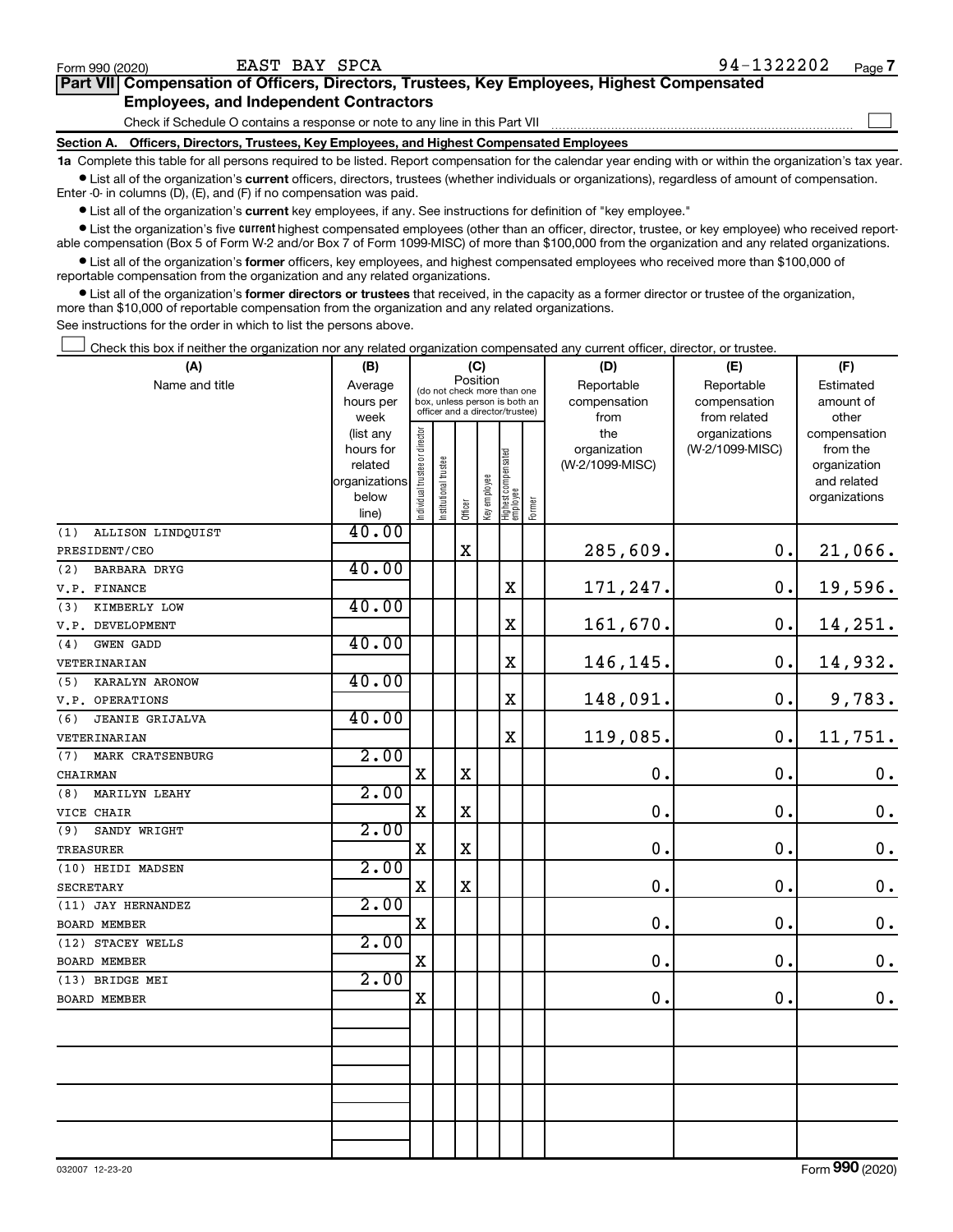|                 | EAST BAY SPCA<br>Form 990 (2020)                                                                                                                                                                                                                               |                                                  |                       |                                                                                                                    |              |                                   |        |                                        |                                                                                                | 94-1322202 |                                      |                                                          | Page 8                      |  |
|-----------------|----------------------------------------------------------------------------------------------------------------------------------------------------------------------------------------------------------------------------------------------------------------|--------------------------------------------------|-----------------------|--------------------------------------------------------------------------------------------------------------------|--------------|-----------------------------------|--------|----------------------------------------|------------------------------------------------------------------------------------------------|------------|--------------------------------------|----------------------------------------------------------|-----------------------------|--|
| <b>Part VII</b> | Section A. Officers, Directors, Trustees, Key Employees, and Highest Compensated Employees (continued)                                                                                                                                                         |                                                  |                       |                                                                                                                    |              |                                   |        |                                        |                                                                                                |            |                                      |                                                          |                             |  |
|                 | (A)<br>Name and title                                                                                                                                                                                                                                          | (B)<br>Average<br>hours per<br>week<br>(list any |                       | (C)<br>Position<br>(do not check more than one<br>box, unless person is both an<br>officer and a director/trustee) |              |                                   |        |                                        | (D)<br>(E)<br>Reportable<br>Reportable<br>compensation<br>compensation<br>from related<br>from |            |                                      | (F)<br>Estimated<br>amount of<br>other<br>compensation   |                             |  |
|                 |                                                                                                                                                                                                                                                                | Individual trustee or director                   | Institutional trustee | Officer                                                                                                            | Key employee | Highest compensated<br>  employee | Former | the<br>organization<br>(W-2/1099-MISC) | organizations<br>(W-2/1099-MISC)                                                               |            |                                      | from the<br>organization<br>and related<br>organizations |                             |  |
|                 |                                                                                                                                                                                                                                                                |                                                  |                       |                                                                                                                    |              |                                   |        |                                        |                                                                                                |            |                                      |                                                          |                             |  |
|                 |                                                                                                                                                                                                                                                                |                                                  |                       |                                                                                                                    |              |                                   |        |                                        |                                                                                                |            |                                      |                                                          |                             |  |
|                 |                                                                                                                                                                                                                                                                |                                                  |                       |                                                                                                                    |              |                                   |        |                                        |                                                                                                |            |                                      |                                                          |                             |  |
|                 |                                                                                                                                                                                                                                                                |                                                  |                       |                                                                                                                    |              |                                   |        |                                        |                                                                                                |            |                                      |                                                          |                             |  |
|                 |                                                                                                                                                                                                                                                                |                                                  |                       |                                                                                                                    |              |                                   |        |                                        |                                                                                                |            |                                      |                                                          |                             |  |
|                 |                                                                                                                                                                                                                                                                |                                                  |                       |                                                                                                                    |              |                                   |        |                                        |                                                                                                |            |                                      |                                                          |                             |  |
|                 |                                                                                                                                                                                                                                                                |                                                  |                       |                                                                                                                    |              |                                   |        |                                        |                                                                                                |            |                                      |                                                          |                             |  |
|                 |                                                                                                                                                                                                                                                                |                                                  |                       |                                                                                                                    |              |                                   |        |                                        |                                                                                                |            |                                      |                                                          |                             |  |
|                 |                                                                                                                                                                                                                                                                |                                                  |                       |                                                                                                                    |              |                                   |        |                                        |                                                                                                |            |                                      |                                                          |                             |  |
|                 |                                                                                                                                                                                                                                                                |                                                  |                       |                                                                                                                    |              |                                   |        |                                        | 1,031,847.<br>σ.                                                                               |            | $\overline{0}$ .<br>$\overline{0}$ . |                                                          | 91,379.<br>$\overline{0}$ . |  |
|                 |                                                                                                                                                                                                                                                                |                                                  |                       |                                                                                                                    |              |                                   |        |                                        | 1,031,847.                                                                                     |            | $\overline{0}$ .                     |                                                          | 91,379.                     |  |
| 2               | Total number of individuals (including but not limited to those listed above) who received more than \$100,000 of reportable                                                                                                                                   |                                                  |                       |                                                                                                                    |              |                                   |        |                                        |                                                                                                |            |                                      |                                                          |                             |  |
|                 | compensation from the organization $\blacktriangleright$                                                                                                                                                                                                       |                                                  |                       |                                                                                                                    |              |                                   |        |                                        |                                                                                                |            |                                      |                                                          | 10                          |  |
|                 |                                                                                                                                                                                                                                                                |                                                  |                       |                                                                                                                    |              |                                   |        |                                        |                                                                                                |            |                                      |                                                          | Yes<br>No                   |  |
| 3               | Did the organization list any former officer, director, trustee, key employee, or highest compensated employee on<br>line 1a? If "Yes," complete Schedule J for such individual manufactured content to the successive complete schedule J for such individual |                                                  |                       |                                                                                                                    |              |                                   |        |                                        |                                                                                                |            |                                      | З                                                        | X                           |  |
|                 | For any individual listed on line 1a, is the sum of reportable compensation and other compensation from the organization<br>and related organizations greater than \$150,000? If "Yes," complete Schedule J for such individual                                |                                                  |                       |                                                                                                                    |              |                                   |        |                                        |                                                                                                |            |                                      | 4                                                        | х                           |  |
| 5               | Did any person listed on line 1a receive or accrue compensation from any unrelated organization or individual for services                                                                                                                                     |                                                  |                       |                                                                                                                    |              |                                   |        |                                        |                                                                                                |            |                                      | 5                                                        | x                           |  |
|                 | <b>Section B. Independent Contractors</b>                                                                                                                                                                                                                      |                                                  |                       |                                                                                                                    |              |                                   |        |                                        |                                                                                                |            |                                      |                                                          |                             |  |
| 1               | Complete this table for your five highest compensated independent contractors that received more than \$100,000 of compensation from<br>the organization. Report compensation for the calendar year ending with or within the organization's tax year.         |                                                  |                       |                                                                                                                    |              |                                   |        |                                        |                                                                                                |            |                                      |                                                          |                             |  |
|                 | (A)<br>Name and business address                                                                                                                                                                                                                               |                                                  |                       | <b>NONE</b>                                                                                                        |              |                                   |        |                                        | (B)<br>Description of services                                                                 |            |                                      | (C)<br>Compensation                                      |                             |  |
|                 |                                                                                                                                                                                                                                                                |                                                  |                       |                                                                                                                    |              |                                   |        |                                        |                                                                                                |            |                                      |                                                          |                             |  |
|                 |                                                                                                                                                                                                                                                                |                                                  |                       |                                                                                                                    |              |                                   |        |                                        |                                                                                                |            |                                      |                                                          |                             |  |
|                 |                                                                                                                                                                                                                                                                |                                                  |                       |                                                                                                                    |              |                                   |        |                                        |                                                                                                |            |                                      |                                                          |                             |  |
|                 |                                                                                                                                                                                                                                                                |                                                  |                       |                                                                                                                    |              |                                   |        |                                        |                                                                                                |            |                                      |                                                          |                             |  |
| 2               | Total number of independent contractors (including but not limited to those listed above) who received more than                                                                                                                                               |                                                  |                       |                                                                                                                    |              |                                   |        |                                        |                                                                                                |            |                                      |                                                          |                             |  |
|                 | \$100,000 of compensation from the organization                                                                                                                                                                                                                |                                                  |                       |                                                                                                                    |              |                                   | 0      |                                        |                                                                                                |            |                                      |                                                          |                             |  |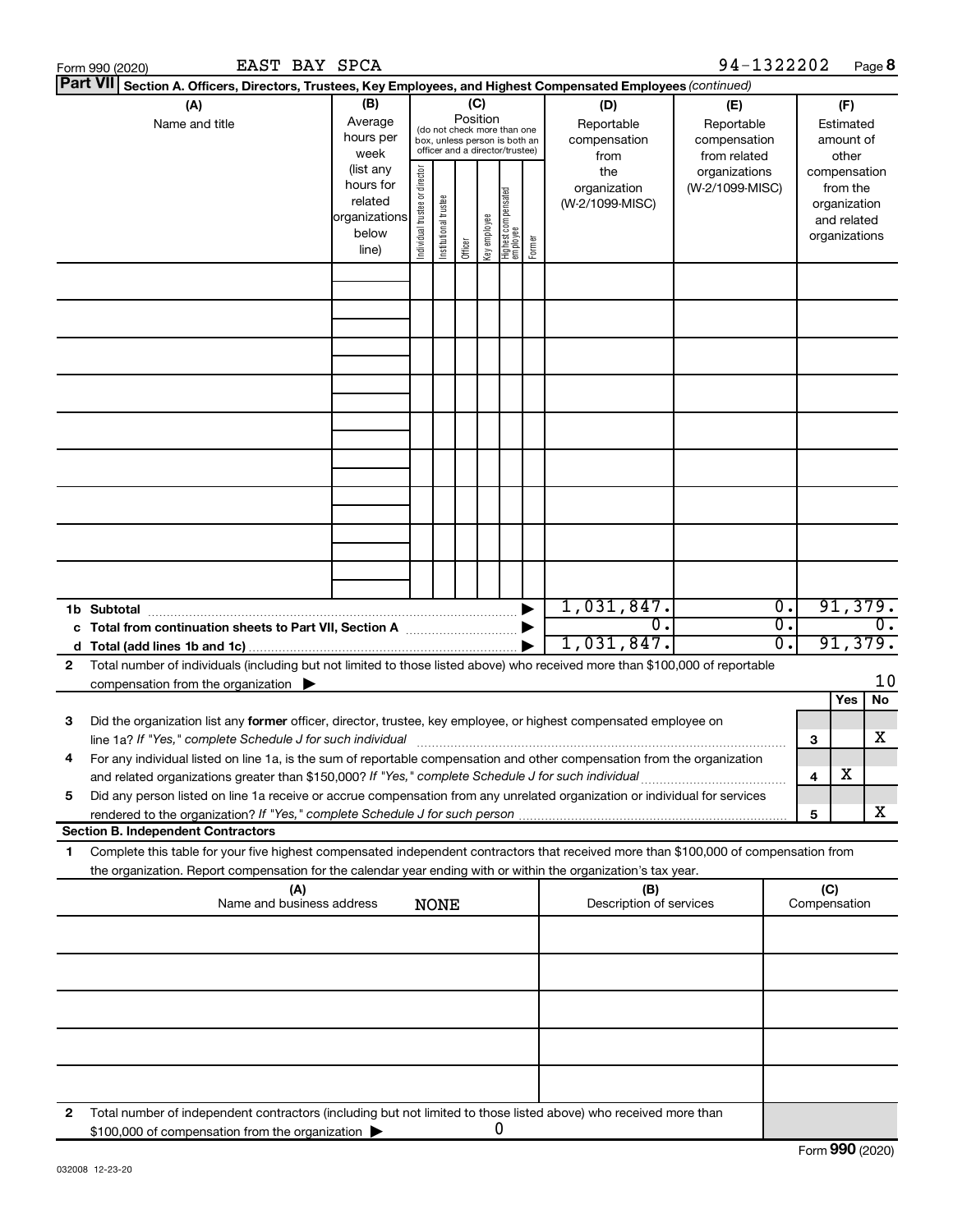| <b>Part VIII</b>                                          |    |    | Statement of Revenue                                               |                      |                |                                |               |                   |                  |                                    |
|-----------------------------------------------------------|----|----|--------------------------------------------------------------------|----------------------|----------------|--------------------------------|---------------|-------------------|------------------|------------------------------------|
|                                                           |    |    |                                                                    |                      |                |                                | (A)           | (B)               | (C)              | (D)                                |
|                                                           |    |    |                                                                    |                      |                |                                | Total revenue | Related or exempt | Unrelated        | Revenue excluded<br>from tax under |
|                                                           |    |    |                                                                    |                      |                |                                |               | function revenue  | business revenue | sections 512 - 514                 |
|                                                           |    |    | 1 a Federated campaigns                                            |                      | 1a             |                                |               |                   |                  |                                    |
| Contributions, Gifts, Grants<br>and Other Similar Amounts |    |    | <b>b</b> Membership dues                                           |                      | 1 <sub>b</sub> |                                |               |                   |                  |                                    |
|                                                           |    |    | c Fundraising events                                               |                      | 1 <sub>c</sub> | 26,389.                        |               |                   |                  |                                    |
|                                                           |    |    | d Related organizations                                            |                      | 1 <sub>d</sub> |                                |               |                   |                  |                                    |
|                                                           |    |    | e Government grants (contributions)                                |                      | 1е             |                                |               |                   |                  |                                    |
|                                                           |    |    | f All other contributions, gifts, grants, and                      |                      |                |                                |               |                   |                  |                                    |
|                                                           |    |    | similar amounts not included above                                 |                      | 1f             | 5, 378, 893.                   |               |                   |                  |                                    |
|                                                           |    | g  | Noncash contributions included in lines 1a-1f                      |                      | 1g   \$        | 50, 102.                       |               |                   |                  |                                    |
|                                                           |    |    |                                                                    |                      |                |                                | 5,405,282.    |                   |                  |                                    |
|                                                           |    |    |                                                                    |                      |                | <b>Business Code</b>           |               |                   |                  |                                    |
|                                                           |    | 2а | VETERINARY SERVICES                                                |                      |                | 900099                         | 2,509,574.    | 2,509,574.        |                  |                                    |
|                                                           |    | b  | SHELTER AND ADOPTION SERVICES                                      |                      |                | 900099                         | 498,829.      | 498,829.          |                  |                                    |
|                                                           |    | c  |                                                                    |                      |                |                                |               |                   |                  |                                    |
|                                                           |    | d  |                                                                    |                      |                |                                |               |                   |                  |                                    |
| Program Service<br>Revenue                                |    |    |                                                                    |                      |                |                                |               |                   |                  |                                    |
|                                                           |    |    | All other program service revenue                                  |                      |                |                                |               |                   |                  |                                    |
|                                                           |    | a  |                                                                    |                      |                |                                | 3,008,403.    |                   |                  |                                    |
|                                                           | 3  |    | Investment income (including dividends, interest, and              |                      |                |                                |               |                   |                  |                                    |
|                                                           |    |    |                                                                    |                      |                |                                | 353,239.      |                   |                  | 353,239.                           |
|                                                           | 4  |    | Income from investment of tax-exempt bond proceeds                 |                      |                |                                |               |                   |                  |                                    |
|                                                           | 5  |    |                                                                    |                      | (i) Real       | (ii) Personal                  |               |                   |                  |                                    |
|                                                           |    |    |                                                                    |                      |                |                                |               |                   |                  |                                    |
|                                                           |    |    | 6 a Gross rents                                                    | 6a<br>6 <sub>b</sub> | 69,250.<br>0.  |                                |               |                   |                  |                                    |
|                                                           |    |    | <b>b</b> Less: rental expenses $\ldots$<br>Rental income or (loss) | 6c                   | 69,250.        |                                |               |                   |                  |                                    |
|                                                           |    | c  | d Net rental income or (loss)                                      |                      |                |                                | 69,250.       |                   |                  | 69,250.                            |
|                                                           |    |    | 7 a Gross amount from sales of                                     |                      | (i) Securities | (ii) Other                     |               |                   |                  |                                    |
|                                                           |    |    | assets other than inventory                                        | 7a                   | 1,775,754.     |                                |               |                   |                  |                                    |
|                                                           |    |    | <b>b</b> Less: cost or other basis                                 |                      |                |                                |               |                   |                  |                                    |
|                                                           |    |    | and sales expenses                                                 | 7b                   | 182,084.       |                                |               |                   |                  |                                    |
| Revenue                                                   |    |    | c Gain or (loss)                                                   | 7c                   | 1,593,670.     |                                |               |                   |                  |                                    |
|                                                           |    |    |                                                                    |                      |                | ▶                              | 1,593,670.    |                   |                  | 1,593,670.                         |
| ৯                                                         |    |    | <b>8 a</b> Gross income from fundraising events (not               |                      |                |                                |               |                   |                  |                                    |
| 흉                                                         |    |    | including \$                                                       | 26,389. of           |                |                                |               |                   |                  |                                    |
|                                                           |    |    | contributions reported on line 1c). See                            |                      |                |                                |               |                   |                  |                                    |
|                                                           |    |    |                                                                    |                      | 8a             | 214,655.                       |               |                   |                  |                                    |
|                                                           |    |    | b Less: direct expenses                                            |                      | 8b             | 29,293.                        |               |                   |                  |                                    |
|                                                           |    |    | c Net income or (loss) from fundraising events                     |                      |                | ▶<br>.                         | 185,362.      |                   |                  | 185,362.                           |
|                                                           |    |    | 9 a Gross income from gaming activities. See                       |                      |                |                                |               |                   |                  |                                    |
|                                                           |    |    |                                                                    |                      | 9a             |                                |               |                   |                  |                                    |
|                                                           |    |    |                                                                    |                      | 9b             |                                |               |                   |                  |                                    |
|                                                           |    |    | c Net income or (loss) from gaming activities                      |                      |                | .                              |               |                   |                  |                                    |
|                                                           |    |    | 10 a Gross sales of inventory, less returns                        |                      |                |                                |               |                   |                  |                                    |
|                                                           |    |    |                                                                    |                      | 10a            |                                |               |                   |                  |                                    |
|                                                           |    |    | <b>b</b> Less: cost of goods sold                                  |                      | 10bl           |                                |               |                   |                  |                                    |
|                                                           |    |    | c Net income or (loss) from sales of inventory                     |                      |                |                                |               |                   |                  |                                    |
|                                                           |    |    | 11 a MISCELLANEOUS REVENUE                                         |                      |                | <b>Business Code</b><br>900099 | 26,579.       | 26,579.           |                  |                                    |
| Miscellaneous<br>Revenue                                  |    |    |                                                                    |                      |                |                                |               |                   |                  |                                    |
|                                                           |    | b  |                                                                    |                      |                |                                |               |                   |                  |                                    |
|                                                           |    | с  |                                                                    |                      |                |                                |               |                   |                  |                                    |
|                                                           |    |    |                                                                    |                      |                |                                | 26,579.       |                   |                  |                                    |
|                                                           | 12 |    |                                                                    |                      |                |                                | 10,641,785.   | 3,034,982.        | 0.               | 2,201,521.                         |

**Part VIII Statement Statement**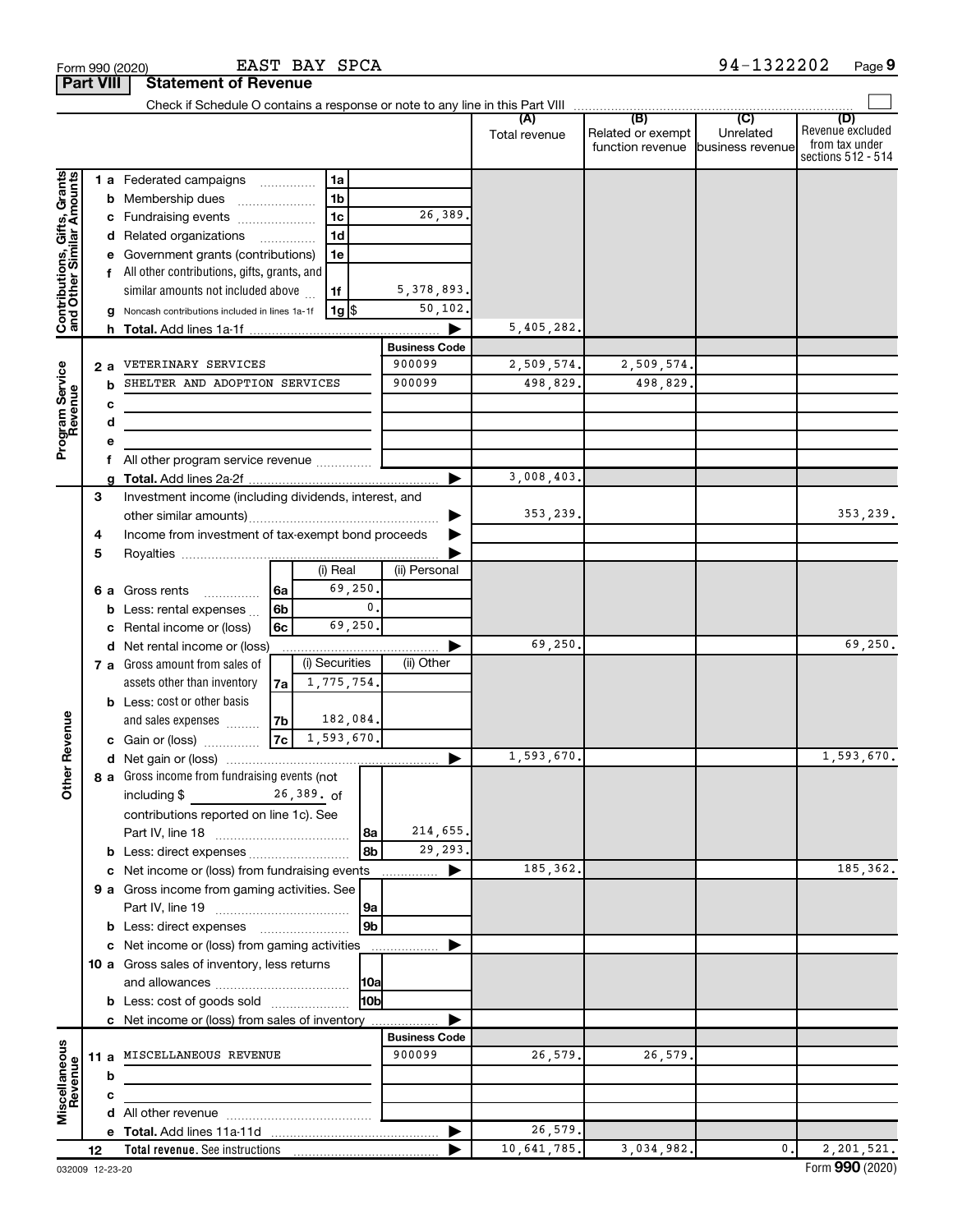#### EAST BAY SPCA

**Part IX Statement of Functional Expenses**

*Section 501(c)(3) and 501(c)(4) organizations must complete all columns. All other organizations must complete column (A).*

|              | Do not include amounts reported on lines 6b,<br>7b, 8b, 9b, and 10b of Part VIII.                  | (A)<br>Total expenses | (B)<br>Program service<br>expenses | (C)<br>Management and<br>general expenses | (D)<br>Fundraising<br>expenses |  |  |  |  |
|--------------|----------------------------------------------------------------------------------------------------|-----------------------|------------------------------------|-------------------------------------------|--------------------------------|--|--|--|--|
| 1.           | Grants and other assistance to domestic organizations                                              |                       |                                    |                                           |                                |  |  |  |  |
|              | and domestic governments. See Part IV, line 21                                                     |                       |                                    |                                           |                                |  |  |  |  |
| $\mathbf{2}$ | Grants and other assistance to domestic                                                            |                       |                                    |                                           |                                |  |  |  |  |
|              | individuals. See Part IV, line 22                                                                  |                       |                                    |                                           |                                |  |  |  |  |
| 3            | Grants and other assistance to foreign                                                             |                       |                                    |                                           |                                |  |  |  |  |
|              | organizations, foreign governments, and foreign                                                    |                       |                                    |                                           |                                |  |  |  |  |
|              | individuals. See Part IV, lines 15 and 16                                                          |                       |                                    |                                           |                                |  |  |  |  |
| 4            | Benefits paid to or for members                                                                    |                       |                                    |                                           |                                |  |  |  |  |
| 5            | Compensation of current officers, directors,                                                       |                       |                                    |                                           |                                |  |  |  |  |
|              | trustees, and key employees                                                                        | 306,675.              | 246,907.                           | 41,852.                                   | 17,916.                        |  |  |  |  |
| 6            | Compensation not included above to disqualified                                                    |                       |                                    |                                           |                                |  |  |  |  |
|              | persons (as defined under section 4958(f)(1)) and                                                  |                       |                                    |                                           |                                |  |  |  |  |
|              | persons described in section 4958(c)(3)(B)                                                         |                       |                                    |                                           |                                |  |  |  |  |
| 7            | Other salaries and wages                                                                           | 4, 111, 600.          | 3,300,576.                         | 567, 107.                                 | 243,917.                       |  |  |  |  |
| 8            | Pension plan accruals and contributions (include                                                   |                       |                                    |                                           |                                |  |  |  |  |
|              | section 401(k) and 403(b) employer contributions)                                                  | 119,212.              | 99,792.                            | 13,918.                                   | 5,502.                         |  |  |  |  |
| 9            | Other employee benefits                                                                            | 474,570.              | 397, 263.                          | 55,402.                                   | $\overline{21,905}$ .          |  |  |  |  |
| 10           |                                                                                                    | 350, 729.             | 293,596.                           | 40,944.                                   | 16, 189.                       |  |  |  |  |
| 11           | Fees for services (nonemployees):                                                                  |                       |                                    |                                           |                                |  |  |  |  |
| a            |                                                                                                    |                       |                                    |                                           |                                |  |  |  |  |
| b            |                                                                                                    | 3,567.                |                                    | 3,567.                                    |                                |  |  |  |  |
| с            |                                                                                                    | 86,635.               |                                    | 86,635.                                   |                                |  |  |  |  |
| d            |                                                                                                    |                       |                                    |                                           |                                |  |  |  |  |
| е            | Professional fundraising services. See Part IV, line 17                                            | 30,000.               |                                    |                                           | 30,000.                        |  |  |  |  |
| f            | Investment management fees                                                                         | 33,341.               |                                    | 33,341.                                   |                                |  |  |  |  |
| g            | Other. (If line 11g amount exceeds 10% of line 25,                                                 |                       |                                    |                                           |                                |  |  |  |  |
|              | column (A) amount, list line 11g expenses on Sch O.)                                               | 317,567.              | 315,072.                           |                                           | 2,495.                         |  |  |  |  |
| 12           |                                                                                                    | 57,744.               | 57,744.                            |                                           |                                |  |  |  |  |
| 13           |                                                                                                    | 1,348,370.            | 1,036,756.                         | 2,492.                                    | 309, 122.                      |  |  |  |  |
| 14           |                                                                                                    | 75,483.               | 57,075.                            | 7,992.                                    | 10,416.                        |  |  |  |  |
| 15           |                                                                                                    |                       |                                    |                                           |                                |  |  |  |  |
| 16           |                                                                                                    | 351, 354.             | 347,200.                           | 1,742.                                    | 2,412.                         |  |  |  |  |
| 17           | Travel                                                                                             | 12, 109.              | 9,360.                             | 1,203.                                    | 1,546.                         |  |  |  |  |
| 18           | Payments of travel or entertainment expenses                                                       |                       |                                    |                                           |                                |  |  |  |  |
|              | for any federal, state, or local public officials                                                  |                       |                                    |                                           |                                |  |  |  |  |
| 19           | Conferences, conventions, and meetings                                                             | 173, 357.             | 173,357.                           |                                           |                                |  |  |  |  |
| 20           | Interest                                                                                           |                       |                                    |                                           |                                |  |  |  |  |
| 21           |                                                                                                    | 611,461.              | 599,388.                           | 6,943.                                    | 5,130.                         |  |  |  |  |
| 22           | Depreciation, depletion, and amortization                                                          | 275, 735.             | 254, 297.                          | 14,722.                                   | 6,716.                         |  |  |  |  |
| 23           | Insurance                                                                                          |                       |                                    |                                           |                                |  |  |  |  |
| 24           | Other expenses. Itemize expenses not covered<br>above (List miscellaneous expenses on line 24e. If |                       |                                    |                                           |                                |  |  |  |  |
|              | line 24e amount exceeds 10% of line 25, column (A)                                                 |                       |                                    |                                           |                                |  |  |  |  |
|              | amount, list line 24e expenses on Schedule O.)<br>DUES AND SUBSCRIPTIONS                           | 102,829.              | 79,483.                            | 10,218.                                   | 13, 128.                       |  |  |  |  |
| a            | <b>EVENTS</b>                                                                                      | 17,089.               | 7,772.                             |                                           | 9,317.                         |  |  |  |  |
| b            | <b>TRAINING</b>                                                                                    | 11,792.               | 9,115.                             | 1,171.                                    | 1,506.                         |  |  |  |  |
| d            |                                                                                                    |                       |                                    |                                           |                                |  |  |  |  |
|              | e All other expenses                                                                               | 78,569.               | 60,730.                            | 7,808.                                    | 10,031.                        |  |  |  |  |
| 25           | Total functional expenses. Add lines 1 through 24e                                                 | 8,949,788.            | 7,345,483.                         | 897,057.                                  | 707,248.                       |  |  |  |  |
| 26           | Joint costs. Complete this line only if the organization                                           |                       |                                    |                                           |                                |  |  |  |  |
|              | reported in column (B) joint costs from a combined                                                 |                       |                                    |                                           |                                |  |  |  |  |
|              | educational campaign and fundraising solicitation.                                                 |                       |                                    |                                           |                                |  |  |  |  |
|              | Check here $\blacktriangleright$<br>$\frac{1}{2}$ if following SOP 98-2 (ASC 958-720)              |                       |                                    |                                           |                                |  |  |  |  |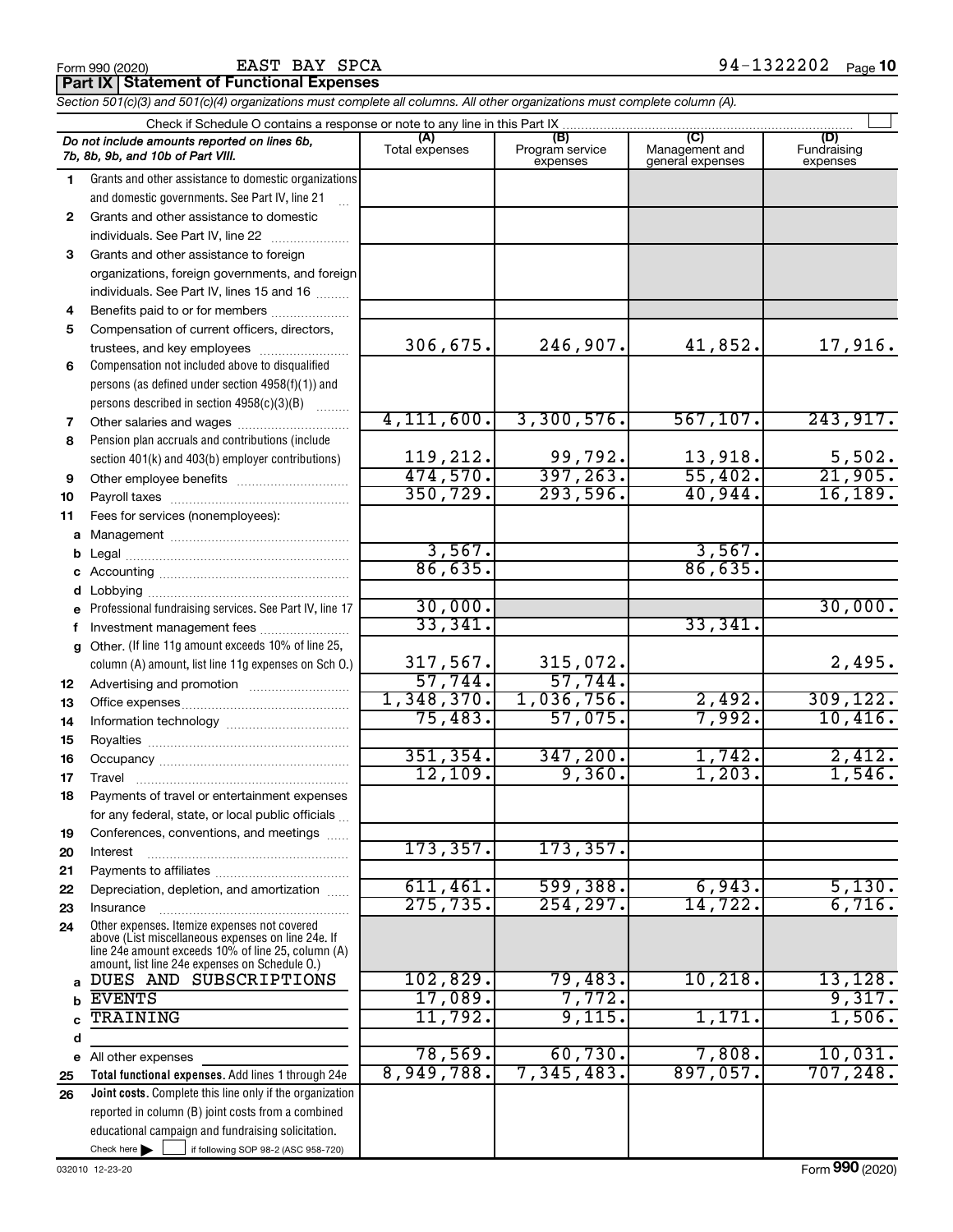| BAY<br><b>SPCA</b><br>EAST<br>Form 990 (2020) | 322202<br>۹4<br>Paɑe |
|-----------------------------------------------|----------------------|
|-----------------------------------------------|----------------------|

|                             |          |                                                                                                        |                          |                                          | (A)<br>Beginning of year |                | (B)<br>End of year |
|-----------------------------|----------|--------------------------------------------------------------------------------------------------------|--------------------------|------------------------------------------|--------------------------|----------------|--------------------|
|                             | 1        |                                                                                                        |                          |                                          | 626,066.                 | $\mathbf{1}$   | 856,969.           |
|                             | 2        |                                                                                                        |                          |                                          | 861,526.                 | $\mathbf{2}$   | 162,792.           |
|                             | З        |                                                                                                        | 677, 113.                | $\overline{\mathbf{3}}$                  | 1,617,742.               |                |                    |
|                             | 4        |                                                                                                        | 46, 230.                 | $\overline{\mathbf{4}}$                  | 27,938.                  |                |                    |
|                             | 5        | Loans and other receivables from any current or former officer, director,                              |                          |                                          |                          |                |                    |
|                             |          | trustee, key employee, creator or founder, substantial contributor, or 35%                             |                          |                                          |                          |                |                    |
|                             |          | controlled entity or family member of any of these persons                                             |                          |                                          |                          | 5              |                    |
|                             | 6        | Loans and other receivables from other disqualified persons (as defined                                |                          |                                          |                          |                |                    |
|                             |          | under section $4958(f)(1)$ , and persons described in section $4958(c)(3)(B)$                          |                          |                                          |                          | 6              |                    |
|                             | 7        |                                                                                                        |                          |                                          |                          | $\overline{7}$ |                    |
| Assets                      | 8        |                                                                                                        |                          |                                          | 54, 109.                 | 8              | 87,968.            |
|                             | 9        | Prepaid expenses and deferred charges                                                                  |                          |                                          | 147,718.                 | 9              | 103, 726.          |
|                             |          | 10a Land, buildings, and equipment: cost or other                                                      |                          |                                          |                          |                |                    |
|                             |          | basis. Complete Part VI of Schedule D                                                                  | 10a  <br>10 <sub>b</sub> | 20, 192, 571.<br>$\overline{8,242,415.}$ |                          |                |                    |
|                             |          | <b>b</b> Less: accumulated depreciation                                                                | $12, 331, 576$ . 10c     |                                          | 11,950,156.              |                |                    |
|                             | 11       |                                                                                                        | 16,818,715.              | 11                                       | 19,291,029.              |                |                    |
|                             | 12       |                                                                                                        |                          | 12                                       |                          |                |                    |
|                             | 13       |                                                                                                        |                          | 13                                       |                          |                |                    |
|                             | 14       |                                                                                                        |                          | 14                                       |                          |                |                    |
|                             | 15       |                                                                                                        | 1,339,552.               | 15                                       | 3,492,656.               |                |                    |
|                             | 16       |                                                                                                        |                          |                                          | 32,902,605.              | 16             | 37,590,976.        |
|                             | 17       |                                                                                                        |                          |                                          | 703, 335.                | 17             | 633, 161.          |
|                             | 18       |                                                                                                        |                          | 18                                       |                          |                |                    |
|                             | 19       |                                                                                                        |                          |                                          | 23,090.                  | 19             | 4,900.             |
|                             | 20       |                                                                                                        |                          |                                          |                          | 20             |                    |
|                             | 21       | Escrow or custodial account liability. Complete Part IV of Schedule D                                  |                          |                                          |                          | 21             |                    |
| Liabilities                 | 22       | Loans and other payables to any current or former officer, director,                                   |                          |                                          |                          |                |                    |
|                             |          | trustee, key employee, creator or founder, substantial contributor, or 35%                             |                          |                                          |                          |                |                    |
|                             |          |                                                                                                        |                          |                                          |                          | 22             |                    |
|                             | 23       | Secured mortgages and notes payable to unrelated third parties                                         |                          |                                          | 8,799,785.               | 23             | 9,678,451.         |
|                             | 24       | Unsecured notes and loans payable to unrelated third parties                                           |                          |                                          |                          | 24             |                    |
|                             | 25       | Other liabilities (including federal income tax, payables to related third                             |                          |                                          |                          |                |                    |
|                             |          | parties, and other liabilities not included on lines 17-24). Complete Part X                           |                          |                                          |                          |                |                    |
|                             |          | of Schedule D                                                                                          |                          |                                          | 9,526,210.               | 25             |                    |
|                             | 26       | Total liabilities. Add lines 17 through 25                                                             |                          |                                          |                          | 26             | 10,316,512.        |
|                             |          | Organizations that follow FASB ASC 958, check here $\blacktriangleright \lfloor \underline{X} \rfloor$ |                          |                                          |                          |                |                    |
|                             |          | and complete lines 27, 28, 32, and 33.                                                                 |                          |                                          | 21, 126, 135.            |                | 22,819,255.        |
|                             | 27       |                                                                                                        |                          |                                          | 2,250,260.               | 27             | 4,455,209.         |
|                             | 28       |                                                                                                        |                          |                                          |                          | 28             |                    |
|                             |          | Organizations that do not follow FASB ASC 958, check here $\blacktriangleright$                        |                          |                                          |                          |                |                    |
|                             |          | and complete lines 29 through 33.                                                                      |                          |                                          |                          |                |                    |
|                             | 29       | Paid-in or capital surplus, or land, building, or equipment fund                                       |                          |                                          |                          | 29             |                    |
|                             | 30       | Retained earnings, endowment, accumulated income, or other funds                                       |                          |                                          |                          | 30<br>31       |                    |
| Net Assets or Fund Balances | 31       |                                                                                                        |                          |                                          | 23,376,395.              | 32             | 27, 274, 464.      |
|                             | 32<br>33 |                                                                                                        |                          |                                          | 32,902,605.              | 33             | 37,590,976.        |
|                             |          |                                                                                                        |                          |                                          |                          |                |                    |

Form (2020) **990**

**Part X Balance Sheet**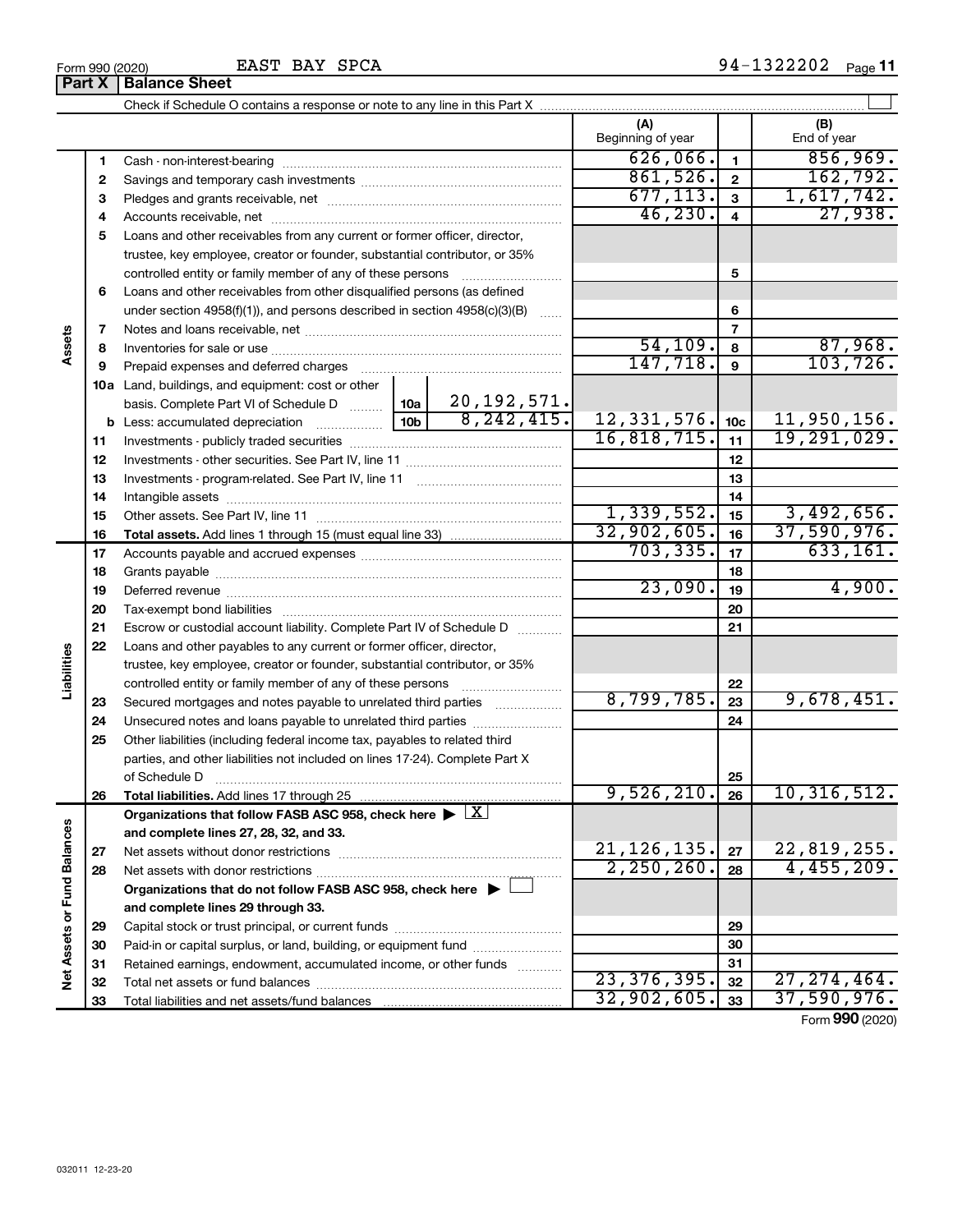|                | EAST BAY SPCA<br>Form 990 (2020)                                                                                                |                         | 94-1322202    |                |      | Page 12      |
|----------------|---------------------------------------------------------------------------------------------------------------------------------|-------------------------|---------------|----------------|------|--------------|
| <b>Part XI</b> | <b>Reconciliation of Net Assets</b>                                                                                             |                         |               |                |      |              |
|                |                                                                                                                                 |                         |               |                |      | $\sqrt{X}$   |
|                |                                                                                                                                 |                         |               |                |      |              |
| 1              |                                                                                                                                 | $\blacksquare$          | 10,641,785.   |                |      |              |
| 2              |                                                                                                                                 | $\overline{2}$          |               |                |      | 8,949,788.   |
| 3              | Revenue less expenses. Subtract line 2 from line 1                                                                              | 3                       |               |                |      | 1,691,997.   |
| 4              |                                                                                                                                 | $\overline{\mathbf{4}}$ | 23, 376, 395. |                |      |              |
| 5              |                                                                                                                                 | 5                       |               |                |      | 52,968.      |
| 6              |                                                                                                                                 | 6                       |               |                |      |              |
| 7              |                                                                                                                                 | $\overline{7}$          |               |                |      |              |
| 8              |                                                                                                                                 | 8                       |               |                |      |              |
| 9              | Other changes in net assets or fund balances (explain on Schedule O)                                                            | 9                       |               |                |      | 2, 153, 104. |
| 10             | Net assets or fund balances at end of year. Combine lines 3 through 9 (must equal Part X, line 32,                              |                         |               |                |      |              |
|                |                                                                                                                                 | 10                      | 27, 274, 464. |                |      |              |
|                | <b>Part XII Financial Statements and Reporting</b>                                                                              |                         |               |                |      |              |
|                |                                                                                                                                 |                         |               |                |      | x            |
|                |                                                                                                                                 |                         |               |                | Yes  | <b>No</b>    |
| 1              | $\lfloor \mathbf{X} \rfloor$ Accrual<br>Accounting method used to prepare the Form 990: [130] Cash<br>Other                     |                         |               |                |      |              |
|                | If the organization changed its method of accounting from a prior year or checked "Other," explain in Schedule O.               |                         |               |                |      |              |
|                |                                                                                                                                 |                         |               | 2a             |      | x            |
|                | If "Yes," check a box below to indicate whether the financial statements for the year were compiled or reviewed on a            |                         |               |                |      |              |
|                | separate basis, consolidated basis, or both:                                                                                    |                         |               |                |      |              |
|                | Both consolidated and separate basis<br>Separate basis<br>Consolidated basis                                                    |                         |               |                |      |              |
| b              |                                                                                                                                 |                         |               | 2 <sub>b</sub> | х    |              |
|                | If "Yes," check a box below to indicate whether the financial statements for the year were audited on a separate basis,         |                         |               |                |      |              |
|                | consolidated basis, or both:                                                                                                    |                         |               |                |      |              |
|                | $ \mathbf{X} $ Separate basis<br>Consolidated basis<br>Both consolidated and separate basis                                     |                         |               |                |      |              |
|                | c If "Yes" to line 2a or 2b, does the organization have a committee that assumes responsibility for oversight of the audit,     |                         |               |                |      |              |
|                |                                                                                                                                 |                         |               | 2c             | х    |              |
|                | If the organization changed either its oversight process or selection process during the tax year, explain on Schedule O.       |                         |               |                |      |              |
|                | 3a As a result of a federal award, was the organization required to undergo an audit or audits as set forth in the Single Audit |                         |               |                |      |              |
|                | Act and OMB Circular A-133?                                                                                                     |                         |               | 3a             |      | x            |
|                | b If "Yes," did the organization undergo the required audit or audits? If the organization did not undergo the required audit   |                         |               |                |      |              |
|                |                                                                                                                                 |                         |               | Зb             | nnn. |              |

Form (2020) **990**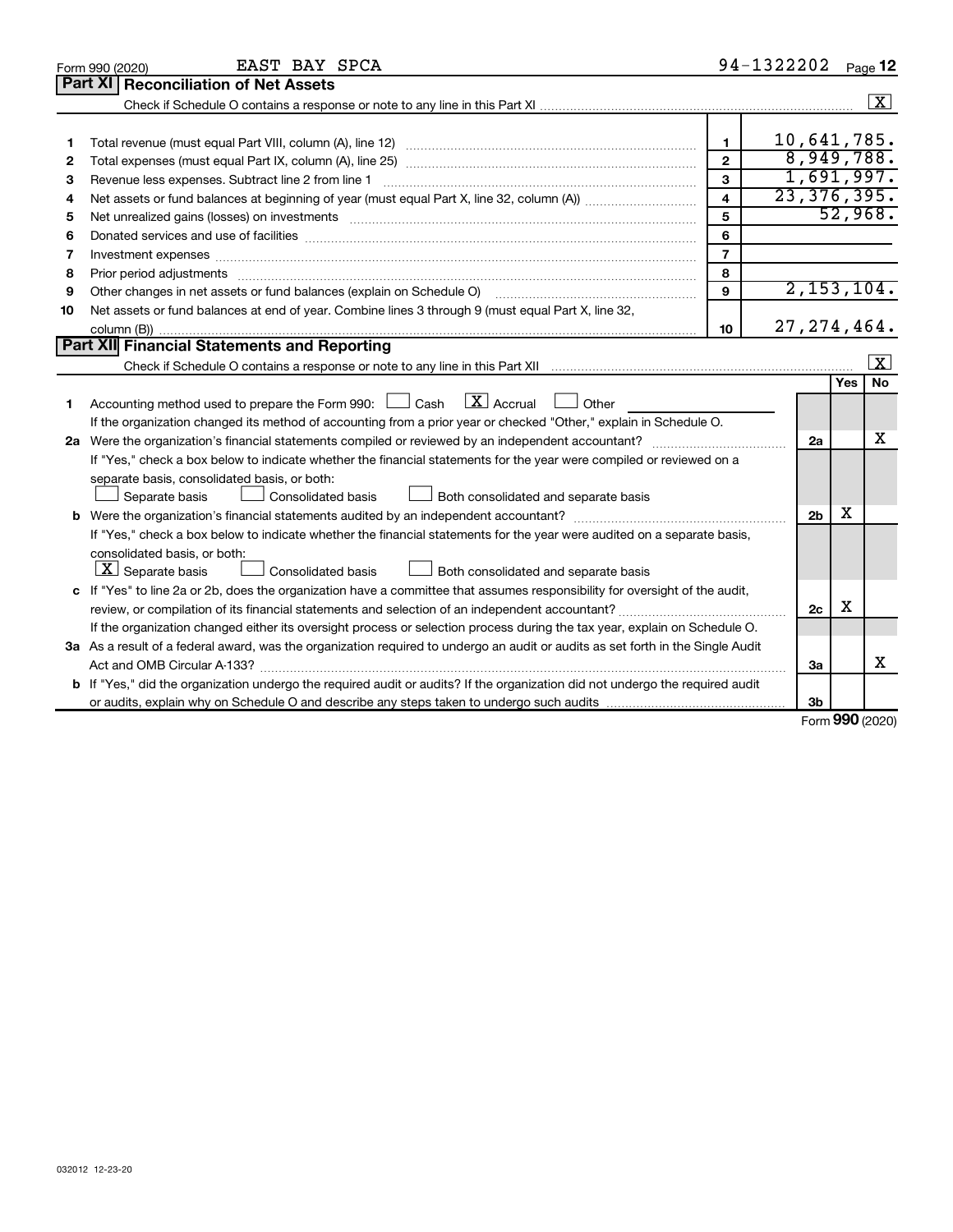**SCHEDULE A**

Department of the Treasury

## Form 990 or 990-EZ) **Public Charity Status and Public Support**<br>
Complete if the organization is a section 501(c)(3) organization or a section<br> **2020**

**4947(a)(1) nonexempt charitable trust.**

**| Attach to Form 990 or Form 990-EZ. | Go to www.irs.gov/Form990 for instructions and the latest information.**

|    | <b>Open to Public</b><br>Inspection |
|----|-------------------------------------|
| ,r | identification numbe                |

OMB No. 1545-0047

|                 | Internal Revenue Service<br>Inspection<br>Go to www.irs.gov/Form990 for instructions and the latest information. |                                                                                                                                           |                                               |               |          |                                                                                                                                                                                                                                                    |     |                                                                |                            |  |                                       |
|-----------------|------------------------------------------------------------------------------------------------------------------|-------------------------------------------------------------------------------------------------------------------------------------------|-----------------------------------------------|---------------|----------|----------------------------------------------------------------------------------------------------------------------------------------------------------------------------------------------------------------------------------------------------|-----|----------------------------------------------------------------|----------------------------|--|---------------------------------------|
|                 |                                                                                                                  | Name of the organization                                                                                                                  |                                               |               |          |                                                                                                                                                                                                                                                    |     |                                                                |                            |  | <b>Employer identification number</b> |
|                 |                                                                                                                  |                                                                                                                                           |                                               | EAST BAY SPCA |          |                                                                                                                                                                                                                                                    |     |                                                                |                            |  | 94-1322202                            |
|                 | Part I                                                                                                           |                                                                                                                                           |                                               |               |          | Reason for Public Charity Status. (All organizations must complete this part.) See instructions.                                                                                                                                                   |     |                                                                |                            |  |                                       |
|                 |                                                                                                                  |                                                                                                                                           |                                               |               |          | The organization is not a private foundation because it is: (For lines 1 through 12, check only one box.)                                                                                                                                          |     |                                                                |                            |  |                                       |
| 1               |                                                                                                                  |                                                                                                                                           |                                               |               |          | A church, convention of churches, or association of churches described in section 170(b)(1)(A)(i).                                                                                                                                                 |     |                                                                |                            |  |                                       |
| 2               |                                                                                                                  |                                                                                                                                           |                                               |               |          | A school described in section 170(b)(1)(A)(ii). (Attach Schedule E (Form 990 or 990-EZ).)                                                                                                                                                          |     |                                                                |                            |  |                                       |
| з               |                                                                                                                  |                                                                                                                                           |                                               |               |          | A hospital or a cooperative hospital service organization described in section 170(b)(1)(A)(iii).                                                                                                                                                  |     |                                                                |                            |  |                                       |
| 4               |                                                                                                                  |                                                                                                                                           |                                               |               |          | A medical research organization operated in conjunction with a hospital described in section 170(b)(1)(A)(iii). Enter the hospital's name,                                                                                                         |     |                                                                |                            |  |                                       |
|                 |                                                                                                                  | city, and state:                                                                                                                          |                                               |               |          |                                                                                                                                                                                                                                                    |     |                                                                |                            |  |                                       |
| 5               |                                                                                                                  |                                                                                                                                           |                                               |               |          | An organization operated for the benefit of a college or university owned or operated by a governmental unit described in                                                                                                                          |     |                                                                |                            |  |                                       |
|                 |                                                                                                                  |                                                                                                                                           | section 170(b)(1)(A)(iv). (Complete Part II.) |               |          |                                                                                                                                                                                                                                                    |     |                                                                |                            |  |                                       |
| 6               | $\lfloor x \rfloor$                                                                                              | A federal, state, or local government or governmental unit described in section 170(b)(1)(A)(v).                                          |                                               |               |          |                                                                                                                                                                                                                                                    |     |                                                                |                            |  |                                       |
| $\overline{7}$  |                                                                                                                  | An organization that normally receives a substantial part of its support from a governmental unit or from the general public described in |                                               |               |          |                                                                                                                                                                                                                                                    |     |                                                                |                            |  |                                       |
|                 |                                                                                                                  | section 170(b)(1)(A)(vi). (Complete Part II.)<br>A community trust described in section 170(b)(1)(A)(vi). (Complete Part II.)             |                                               |               |          |                                                                                                                                                                                                                                                    |     |                                                                |                            |  |                                       |
| 8               |                                                                                                                  |                                                                                                                                           |                                               |               |          |                                                                                                                                                                                                                                                    |     |                                                                |                            |  |                                       |
| 9               |                                                                                                                  |                                                                                                                                           |                                               |               |          | An agricultural research organization described in section 170(b)(1)(A)(ix) operated in conjunction with a land-grant college                                                                                                                      |     |                                                                |                            |  |                                       |
|                 |                                                                                                                  |                                                                                                                                           |                                               |               |          | or university or a non-land-grant college of agriculture (see instructions). Enter the name, city, and state of the college or                                                                                                                     |     |                                                                |                            |  |                                       |
|                 |                                                                                                                  | university:                                                                                                                               |                                               |               |          |                                                                                                                                                                                                                                                    |     |                                                                |                            |  |                                       |
| 10              |                                                                                                                  |                                                                                                                                           |                                               |               |          | An organization that normally receives (1) more than 33 1/3% of its support from contributions, membership fees, and gross receipts from                                                                                                           |     |                                                                |                            |  |                                       |
|                 |                                                                                                                  |                                                                                                                                           |                                               |               |          | activities related to its exempt functions, subject to certain exceptions; and (2) no more than 33 1/3% of its support from gross investment                                                                                                       |     |                                                                |                            |  |                                       |
|                 |                                                                                                                  |                                                                                                                                           |                                               |               |          | income and unrelated business taxable income (less section 511 tax) from businesses acquired by the organization after June 30, 1975.                                                                                                              |     |                                                                |                            |  |                                       |
| 11              |                                                                                                                  |                                                                                                                                           | See section 509(a)(2). (Complete Part III.)   |               |          |                                                                                                                                                                                                                                                    |     |                                                                |                            |  |                                       |
| 12 <sub>2</sub> |                                                                                                                  |                                                                                                                                           |                                               |               |          | An organization organized and operated exclusively to test for public safety. See section 509(a)(4).<br>An organization organized and operated exclusively for the benefit of, to perform the functions of, or to carry out the purposes of one or |     |                                                                |                            |  |                                       |
|                 |                                                                                                                  |                                                                                                                                           |                                               |               |          | more publicly supported organizations described in section 509(a)(1) or section 509(a)(2). See section 509(a)(3). Check the box in                                                                                                                 |     |                                                                |                            |  |                                       |
|                 |                                                                                                                  |                                                                                                                                           |                                               |               |          | lines 12a through 12d that describes the type of supporting organization and complete lines 12e, 12f, and 12g.                                                                                                                                     |     |                                                                |                            |  |                                       |
| а               |                                                                                                                  |                                                                                                                                           |                                               |               |          | Type I. A supporting organization operated, supervised, or controlled by its supported organization(s), typically by giving                                                                                                                        |     |                                                                |                            |  |                                       |
|                 |                                                                                                                  |                                                                                                                                           |                                               |               |          | the supported organization(s) the power to regularly appoint or elect a majority of the directors or trustees of the supporting                                                                                                                    |     |                                                                |                            |  |                                       |
|                 |                                                                                                                  |                                                                                                                                           |                                               |               |          | organization. You must complete Part IV, Sections A and B.                                                                                                                                                                                         |     |                                                                |                            |  |                                       |
| b               |                                                                                                                  |                                                                                                                                           |                                               |               |          | Type II. A supporting organization supervised or controlled in connection with its supported organization(s), by having                                                                                                                            |     |                                                                |                            |  |                                       |
|                 |                                                                                                                  |                                                                                                                                           |                                               |               |          | control or management of the supporting organization vested in the same persons that control or manage the supported                                                                                                                               |     |                                                                |                            |  |                                       |
|                 |                                                                                                                  |                                                                                                                                           |                                               |               |          | organization(s). You must complete Part IV, Sections A and C.                                                                                                                                                                                      |     |                                                                |                            |  |                                       |
| с               |                                                                                                                  |                                                                                                                                           |                                               |               |          | Type III functionally integrated. A supporting organization operated in connection with, and functionally integrated with,                                                                                                                         |     |                                                                |                            |  |                                       |
|                 |                                                                                                                  |                                                                                                                                           |                                               |               |          | its supported organization(s) (see instructions). You must complete Part IV, Sections A, D, and E.                                                                                                                                                 |     |                                                                |                            |  |                                       |
| d               |                                                                                                                  |                                                                                                                                           |                                               |               |          | Type III non-functionally integrated. A supporting organization operated in connection with its supported organization(s)                                                                                                                          |     |                                                                |                            |  |                                       |
|                 |                                                                                                                  |                                                                                                                                           |                                               |               |          | that is not functionally integrated. The organization generally must satisfy a distribution requirement and an attentiveness                                                                                                                       |     |                                                                |                            |  |                                       |
|                 |                                                                                                                  |                                                                                                                                           |                                               |               |          | requirement (see instructions). You must complete Part IV, Sections A and D, and Part V.                                                                                                                                                           |     |                                                                |                            |  |                                       |
| е               |                                                                                                                  |                                                                                                                                           |                                               |               |          | Check this box if the organization received a written determination from the IRS that it is a Type I, Type II, Type III                                                                                                                            |     |                                                                |                            |  |                                       |
|                 |                                                                                                                  |                                                                                                                                           |                                               |               |          | functionally integrated, or Type III non-functionally integrated supporting organization.                                                                                                                                                          |     |                                                                |                            |  |                                       |
|                 |                                                                                                                  |                                                                                                                                           |                                               |               |          |                                                                                                                                                                                                                                                    |     |                                                                |                            |  |                                       |
| g               |                                                                                                                  |                                                                                                                                           |                                               |               |          | Provide the following information about the supported organization(s).                                                                                                                                                                             |     |                                                                |                            |  |                                       |
|                 |                                                                                                                  | (i) Name of supported                                                                                                                     |                                               |               | (ii) EIN | (iii) Type of organization                                                                                                                                                                                                                         |     | (iv) Is the organization listed<br>in your governing document? | (v) Amount of monetary     |  | (vi) Amount of other                  |
|                 |                                                                                                                  | organization                                                                                                                              |                                               |               |          | (described on lines 1-10<br>above (see instructions))                                                                                                                                                                                              | Yes | No                                                             | support (see instructions) |  | support (see instructions)            |
|                 |                                                                                                                  |                                                                                                                                           |                                               |               |          |                                                                                                                                                                                                                                                    |     |                                                                |                            |  |                                       |
|                 |                                                                                                                  |                                                                                                                                           |                                               |               |          |                                                                                                                                                                                                                                                    |     |                                                                |                            |  |                                       |
|                 |                                                                                                                  |                                                                                                                                           |                                               |               |          |                                                                                                                                                                                                                                                    |     |                                                                |                            |  |                                       |
|                 |                                                                                                                  |                                                                                                                                           |                                               |               |          |                                                                                                                                                                                                                                                    |     |                                                                |                            |  |                                       |
|                 |                                                                                                                  |                                                                                                                                           |                                               |               |          |                                                                                                                                                                                                                                                    |     |                                                                |                            |  |                                       |
|                 |                                                                                                                  |                                                                                                                                           |                                               |               |          |                                                                                                                                                                                                                                                    |     |                                                                |                            |  |                                       |
|                 |                                                                                                                  |                                                                                                                                           |                                               |               |          |                                                                                                                                                                                                                                                    |     |                                                                |                            |  |                                       |
|                 |                                                                                                                  |                                                                                                                                           |                                               |               |          |                                                                                                                                                                                                                                                    |     |                                                                |                            |  |                                       |
|                 |                                                                                                                  |                                                                                                                                           |                                               |               |          |                                                                                                                                                                                                                                                    |     |                                                                |                            |  |                                       |
|                 |                                                                                                                  |                                                                                                                                           |                                               |               |          |                                                                                                                                                                                                                                                    |     |                                                                |                            |  |                                       |
| Total           |                                                                                                                  |                                                                                                                                           |                                               |               |          |                                                                                                                                                                                                                                                    |     |                                                                |                            |  |                                       |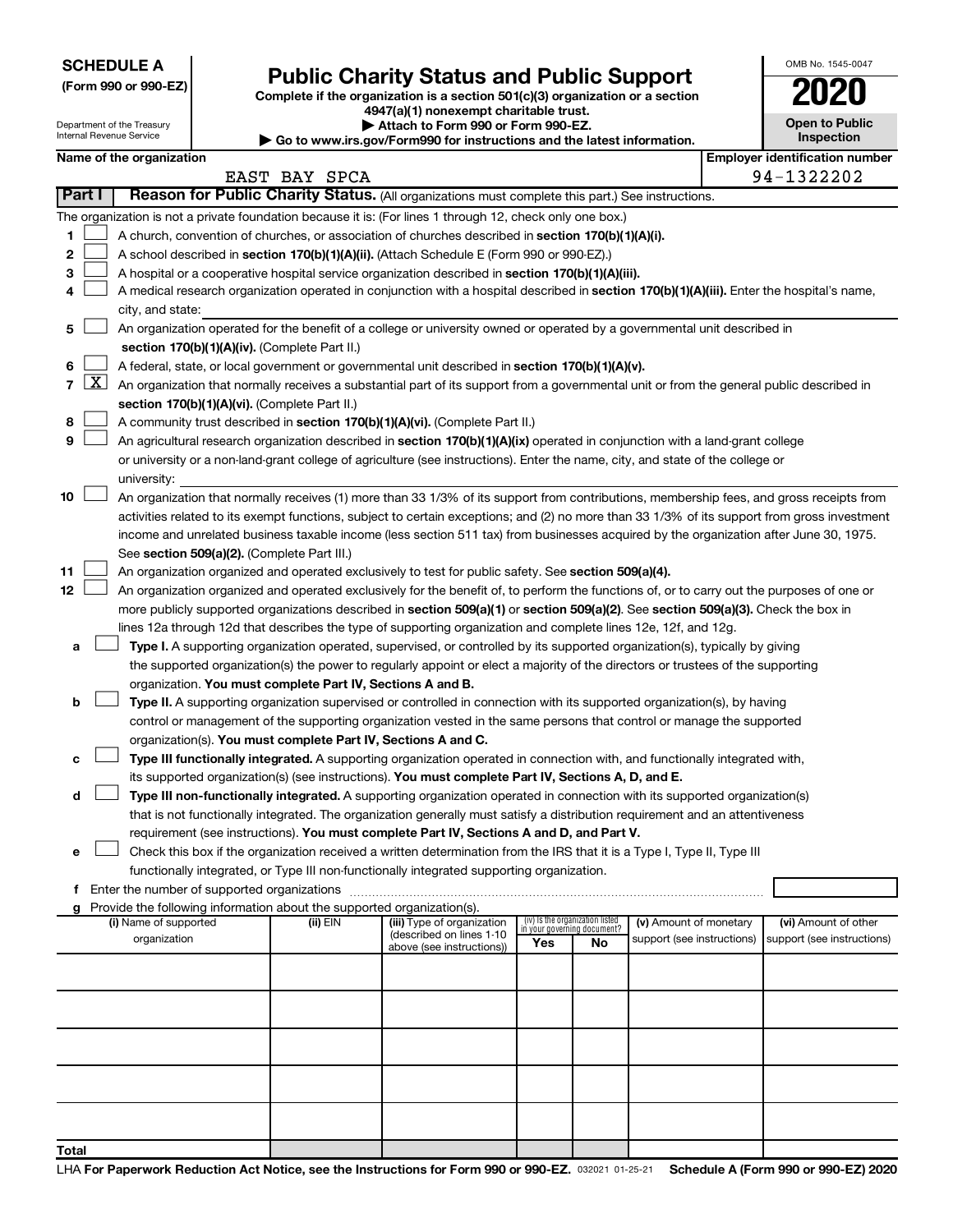#### Schedule A (Form 990 or 990-EZ) 2020 Page EAST BAY SPCA 94-1322202

94-1322202 Page 2

**Part II Support Schedule for Organizations Described in Sections 170(b)(1)(A)(iv) and 170(b)(1)(A)(vi)**

(Complete only if you checked the box on line 5, 7, or 8 of Part I or if the organization failed to qualify under Part III. If the organization fails to qualify under the tests listed below, please complete Part III.)

| Calendar year (or fiscal year beginning in)<br>(a) 2016<br>(f) Total<br>(b) 2017<br>$(c)$ 2018<br>$(d)$ 2019<br>(e) 2020<br>1 Gifts, grants, contributions, and<br>membership fees received. (Do not<br>4,014,714.<br>3,579,090.<br>4, 377, 119.<br>5,405,282.<br>22, 323, 342.<br>include any "unusual grants.")<br>4,947,137.<br>2 Tax revenues levied for the organ-<br>ization's benefit and either paid to<br>or expended on its behalf<br>3 The value of services or facilities<br>furnished by a governmental unit to<br>the organization without charge<br>3,579,090<br>4,947,137.<br>4,014,714.<br>4, 377, 119<br>5,405,282.<br>22, 323, 342.<br>4 Total. Add lines 1 through 3<br>5 The portion of total contributions<br>by each person (other than a<br>governmental unit or publicly<br>supported organization) included<br>on line 1 that exceeds 2% of the<br>amount shown on line 11,<br>column (f)<br>1,064,592.<br>21, 258, 750.<br>6 Public support. Subtract line 5 from line 4.<br><b>Section B. Total Support</b><br>Calendar year (or fiscal year beginning in)<br>(a) 2016<br>(b) 2017<br>$(c)$ 2018<br>$(d)$ 2019<br>(e) 2020<br>(f) Total<br>4,947,137.<br>4,014,714.<br>3,579,090<br>4, 377, 119<br>22, 323, 342.<br>5,405,282<br><b>7</b> Amounts from line 4<br>8 Gross income from interest,<br>dividends, payments received on<br>securities loans, rents, royalties,<br>538, 501.<br>513, 288.<br>526,692.<br>422,489.<br>528, 813.<br>2,529,783.<br>and income from similar sources | <b>Section A. Public Support</b> |  |  |  |  |  |  |  |  |  |
|----------------------------------------------------------------------------------------------------------------------------------------------------------------------------------------------------------------------------------------------------------------------------------------------------------------------------------------------------------------------------------------------------------------------------------------------------------------------------------------------------------------------------------------------------------------------------------------------------------------------------------------------------------------------------------------------------------------------------------------------------------------------------------------------------------------------------------------------------------------------------------------------------------------------------------------------------------------------------------------------------------------------------------------------------------------------------------------------------------------------------------------------------------------------------------------------------------------------------------------------------------------------------------------------------------------------------------------------------------------------------------------------------------------------------------------------------------------------------------------------------------------------|----------------------------------|--|--|--|--|--|--|--|--|--|
|                                                                                                                                                                                                                                                                                                                                                                                                                                                                                                                                                                                                                                                                                                                                                                                                                                                                                                                                                                                                                                                                                                                                                                                                                                                                                                                                                                                                                                                                                                                      |                                  |  |  |  |  |  |  |  |  |  |
|                                                                                                                                                                                                                                                                                                                                                                                                                                                                                                                                                                                                                                                                                                                                                                                                                                                                                                                                                                                                                                                                                                                                                                                                                                                                                                                                                                                                                                                                                                                      |                                  |  |  |  |  |  |  |  |  |  |
|                                                                                                                                                                                                                                                                                                                                                                                                                                                                                                                                                                                                                                                                                                                                                                                                                                                                                                                                                                                                                                                                                                                                                                                                                                                                                                                                                                                                                                                                                                                      |                                  |  |  |  |  |  |  |  |  |  |
|                                                                                                                                                                                                                                                                                                                                                                                                                                                                                                                                                                                                                                                                                                                                                                                                                                                                                                                                                                                                                                                                                                                                                                                                                                                                                                                                                                                                                                                                                                                      |                                  |  |  |  |  |  |  |  |  |  |
|                                                                                                                                                                                                                                                                                                                                                                                                                                                                                                                                                                                                                                                                                                                                                                                                                                                                                                                                                                                                                                                                                                                                                                                                                                                                                                                                                                                                                                                                                                                      |                                  |  |  |  |  |  |  |  |  |  |
|                                                                                                                                                                                                                                                                                                                                                                                                                                                                                                                                                                                                                                                                                                                                                                                                                                                                                                                                                                                                                                                                                                                                                                                                                                                                                                                                                                                                                                                                                                                      |                                  |  |  |  |  |  |  |  |  |  |
|                                                                                                                                                                                                                                                                                                                                                                                                                                                                                                                                                                                                                                                                                                                                                                                                                                                                                                                                                                                                                                                                                                                                                                                                                                                                                                                                                                                                                                                                                                                      |                                  |  |  |  |  |  |  |  |  |  |
|                                                                                                                                                                                                                                                                                                                                                                                                                                                                                                                                                                                                                                                                                                                                                                                                                                                                                                                                                                                                                                                                                                                                                                                                                                                                                                                                                                                                                                                                                                                      |                                  |  |  |  |  |  |  |  |  |  |
|                                                                                                                                                                                                                                                                                                                                                                                                                                                                                                                                                                                                                                                                                                                                                                                                                                                                                                                                                                                                                                                                                                                                                                                                                                                                                                                                                                                                                                                                                                                      |                                  |  |  |  |  |  |  |  |  |  |
|                                                                                                                                                                                                                                                                                                                                                                                                                                                                                                                                                                                                                                                                                                                                                                                                                                                                                                                                                                                                                                                                                                                                                                                                                                                                                                                                                                                                                                                                                                                      |                                  |  |  |  |  |  |  |  |  |  |
|                                                                                                                                                                                                                                                                                                                                                                                                                                                                                                                                                                                                                                                                                                                                                                                                                                                                                                                                                                                                                                                                                                                                                                                                                                                                                                                                                                                                                                                                                                                      |                                  |  |  |  |  |  |  |  |  |  |
|                                                                                                                                                                                                                                                                                                                                                                                                                                                                                                                                                                                                                                                                                                                                                                                                                                                                                                                                                                                                                                                                                                                                                                                                                                                                                                                                                                                                                                                                                                                      |                                  |  |  |  |  |  |  |  |  |  |
|                                                                                                                                                                                                                                                                                                                                                                                                                                                                                                                                                                                                                                                                                                                                                                                                                                                                                                                                                                                                                                                                                                                                                                                                                                                                                                                                                                                                                                                                                                                      |                                  |  |  |  |  |  |  |  |  |  |
|                                                                                                                                                                                                                                                                                                                                                                                                                                                                                                                                                                                                                                                                                                                                                                                                                                                                                                                                                                                                                                                                                                                                                                                                                                                                                                                                                                                                                                                                                                                      |                                  |  |  |  |  |  |  |  |  |  |
|                                                                                                                                                                                                                                                                                                                                                                                                                                                                                                                                                                                                                                                                                                                                                                                                                                                                                                                                                                                                                                                                                                                                                                                                                                                                                                                                                                                                                                                                                                                      |                                  |  |  |  |  |  |  |  |  |  |
|                                                                                                                                                                                                                                                                                                                                                                                                                                                                                                                                                                                                                                                                                                                                                                                                                                                                                                                                                                                                                                                                                                                                                                                                                                                                                                                                                                                                                                                                                                                      |                                  |  |  |  |  |  |  |  |  |  |
|                                                                                                                                                                                                                                                                                                                                                                                                                                                                                                                                                                                                                                                                                                                                                                                                                                                                                                                                                                                                                                                                                                                                                                                                                                                                                                                                                                                                                                                                                                                      |                                  |  |  |  |  |  |  |  |  |  |
|                                                                                                                                                                                                                                                                                                                                                                                                                                                                                                                                                                                                                                                                                                                                                                                                                                                                                                                                                                                                                                                                                                                                                                                                                                                                                                                                                                                                                                                                                                                      |                                  |  |  |  |  |  |  |  |  |  |
|                                                                                                                                                                                                                                                                                                                                                                                                                                                                                                                                                                                                                                                                                                                                                                                                                                                                                                                                                                                                                                                                                                                                                                                                                                                                                                                                                                                                                                                                                                                      |                                  |  |  |  |  |  |  |  |  |  |
|                                                                                                                                                                                                                                                                                                                                                                                                                                                                                                                                                                                                                                                                                                                                                                                                                                                                                                                                                                                                                                                                                                                                                                                                                                                                                                                                                                                                                                                                                                                      |                                  |  |  |  |  |  |  |  |  |  |
|                                                                                                                                                                                                                                                                                                                                                                                                                                                                                                                                                                                                                                                                                                                                                                                                                                                                                                                                                                                                                                                                                                                                                                                                                                                                                                                                                                                                                                                                                                                      |                                  |  |  |  |  |  |  |  |  |  |
|                                                                                                                                                                                                                                                                                                                                                                                                                                                                                                                                                                                                                                                                                                                                                                                                                                                                                                                                                                                                                                                                                                                                                                                                                                                                                                                                                                                                                                                                                                                      |                                  |  |  |  |  |  |  |  |  |  |
|                                                                                                                                                                                                                                                                                                                                                                                                                                                                                                                                                                                                                                                                                                                                                                                                                                                                                                                                                                                                                                                                                                                                                                                                                                                                                                                                                                                                                                                                                                                      |                                  |  |  |  |  |  |  |  |  |  |
|                                                                                                                                                                                                                                                                                                                                                                                                                                                                                                                                                                                                                                                                                                                                                                                                                                                                                                                                                                                                                                                                                                                                                                                                                                                                                                                                                                                                                                                                                                                      |                                  |  |  |  |  |  |  |  |  |  |
|                                                                                                                                                                                                                                                                                                                                                                                                                                                                                                                                                                                                                                                                                                                                                                                                                                                                                                                                                                                                                                                                                                                                                                                                                                                                                                                                                                                                                                                                                                                      |                                  |  |  |  |  |  |  |  |  |  |
|                                                                                                                                                                                                                                                                                                                                                                                                                                                                                                                                                                                                                                                                                                                                                                                                                                                                                                                                                                                                                                                                                                                                                                                                                                                                                                                                                                                                                                                                                                                      |                                  |  |  |  |  |  |  |  |  |  |
|                                                                                                                                                                                                                                                                                                                                                                                                                                                                                                                                                                                                                                                                                                                                                                                                                                                                                                                                                                                                                                                                                                                                                                                                                                                                                                                                                                                                                                                                                                                      |                                  |  |  |  |  |  |  |  |  |  |
| 9 Net income from unrelated business                                                                                                                                                                                                                                                                                                                                                                                                                                                                                                                                                                                                                                                                                                                                                                                                                                                                                                                                                                                                                                                                                                                                                                                                                                                                                                                                                                                                                                                                                 |                                  |  |  |  |  |  |  |  |  |  |
| activities, whether or not the                                                                                                                                                                                                                                                                                                                                                                                                                                                                                                                                                                                                                                                                                                                                                                                                                                                                                                                                                                                                                                                                                                                                                                                                                                                                                                                                                                                                                                                                                       |                                  |  |  |  |  |  |  |  |  |  |
| business is regularly carried on                                                                                                                                                                                                                                                                                                                                                                                                                                                                                                                                                                                                                                                                                                                                                                                                                                                                                                                                                                                                                                                                                                                                                                                                                                                                                                                                                                                                                                                                                     |                                  |  |  |  |  |  |  |  |  |  |
| 10 Other income. Do not include gain                                                                                                                                                                                                                                                                                                                                                                                                                                                                                                                                                                                                                                                                                                                                                                                                                                                                                                                                                                                                                                                                                                                                                                                                                                                                                                                                                                                                                                                                                 |                                  |  |  |  |  |  |  |  |  |  |
| or loss from the sale of capital                                                                                                                                                                                                                                                                                                                                                                                                                                                                                                                                                                                                                                                                                                                                                                                                                                                                                                                                                                                                                                                                                                                                                                                                                                                                                                                                                                                                                                                                                     |                                  |  |  |  |  |  |  |  |  |  |
| 76,990. 232,257. 282,867. 241,234. 876,221.<br>42,873.<br>assets (Explain in Part VI.)                                                                                                                                                                                                                                                                                                                                                                                                                                                                                                                                                                                                                                                                                                                                                                                                                                                                                                                                                                                                                                                                                                                                                                                                                                                                                                                                                                                                                               |                                  |  |  |  |  |  |  |  |  |  |
| 25,729,346.<br>11 Total support. Add lines 7 through 10                                                                                                                                                                                                                                                                                                                                                                                                                                                                                                                                                                                                                                                                                                                                                                                                                                                                                                                                                                                                                                                                                                                                                                                                                                                                                                                                                                                                                                                              |                                  |  |  |  |  |  |  |  |  |  |
| 17,950,319.<br>12<br><b>12</b> Gross receipts from related activities, etc. (see instructions)                                                                                                                                                                                                                                                                                                                                                                                                                                                                                                                                                                                                                                                                                                                                                                                                                                                                                                                                                                                                                                                                                                                                                                                                                                                                                                                                                                                                                       |                                  |  |  |  |  |  |  |  |  |  |
| 13 First 5 years. If the Form 990 is for the organization's first, second, third, fourth, or fifth tax year as a section 501(c)(3)                                                                                                                                                                                                                                                                                                                                                                                                                                                                                                                                                                                                                                                                                                                                                                                                                                                                                                                                                                                                                                                                                                                                                                                                                                                                                                                                                                                   |                                  |  |  |  |  |  |  |  |  |  |
|                                                                                                                                                                                                                                                                                                                                                                                                                                                                                                                                                                                                                                                                                                                                                                                                                                                                                                                                                                                                                                                                                                                                                                                                                                                                                                                                                                                                                                                                                                                      |                                  |  |  |  |  |  |  |  |  |  |
| <b>Section C. Computation of Public Support Percentage</b>                                                                                                                                                                                                                                                                                                                                                                                                                                                                                                                                                                                                                                                                                                                                                                                                                                                                                                                                                                                                                                                                                                                                                                                                                                                                                                                                                                                                                                                           |                                  |  |  |  |  |  |  |  |  |  |
| 82.62<br>14                                                                                                                                                                                                                                                                                                                                                                                                                                                                                                                                                                                                                                                                                                                                                                                                                                                                                                                                                                                                                                                                                                                                                                                                                                                                                                                                                                                                                                                                                                          | %                                |  |  |  |  |  |  |  |  |  |
| 76.81<br>15                                                                                                                                                                                                                                                                                                                                                                                                                                                                                                                                                                                                                                                                                                                                                                                                                                                                                                                                                                                                                                                                                                                                                                                                                                                                                                                                                                                                                                                                                                          | %                                |  |  |  |  |  |  |  |  |  |
| 16a 33 1/3% support test - 2020. If the organization did not check the box on line 13, and line 14 is 33 1/3% or more, check this box and                                                                                                                                                                                                                                                                                                                                                                                                                                                                                                                                                                                                                                                                                                                                                                                                                                                                                                                                                                                                                                                                                                                                                                                                                                                                                                                                                                            |                                  |  |  |  |  |  |  |  |  |  |
| $\blacktriangleright$ $\mathbf{X}$<br>stop here. The organization qualifies as a publicly supported organization manufactured content and the content of the state of the state of the state of the state of the state of the state of the state of the state of the                                                                                                                                                                                                                                                                                                                                                                                                                                                                                                                                                                                                                                                                                                                                                                                                                                                                                                                                                                                                                                                                                                                                                                                                                                                 |                                  |  |  |  |  |  |  |  |  |  |
| b 33 1/3% support test - 2019. If the organization did not check a box on line 13 or 16a, and line 15 is 33 1/3% or more, check this box                                                                                                                                                                                                                                                                                                                                                                                                                                                                                                                                                                                                                                                                                                                                                                                                                                                                                                                                                                                                                                                                                                                                                                                                                                                                                                                                                                             |                                  |  |  |  |  |  |  |  |  |  |
|                                                                                                                                                                                                                                                                                                                                                                                                                                                                                                                                                                                                                                                                                                                                                                                                                                                                                                                                                                                                                                                                                                                                                                                                                                                                                                                                                                                                                                                                                                                      |                                  |  |  |  |  |  |  |  |  |  |
| 17a 10% -facts-and-circumstances test - 2020. If the organization did not check a box on line 13, 16a, or 16b, and line 14 is 10% or more,                                                                                                                                                                                                                                                                                                                                                                                                                                                                                                                                                                                                                                                                                                                                                                                                                                                                                                                                                                                                                                                                                                                                                                                                                                                                                                                                                                           |                                  |  |  |  |  |  |  |  |  |  |
| and if the organization meets the facts-and-circumstances test, check this box and stop here. Explain in Part VI how the organization                                                                                                                                                                                                                                                                                                                                                                                                                                                                                                                                                                                                                                                                                                                                                                                                                                                                                                                                                                                                                                                                                                                                                                                                                                                                                                                                                                                |                                  |  |  |  |  |  |  |  |  |  |
| meets the facts-and-circumstances test. The organization qualifies as a publicly supported organization                                                                                                                                                                                                                                                                                                                                                                                                                                                                                                                                                                                                                                                                                                                                                                                                                                                                                                                                                                                                                                                                                                                                                                                                                                                                                                                                                                                                              |                                  |  |  |  |  |  |  |  |  |  |
| <b>b 10%</b> -facts-and-circumstances test - 2019. If the organization did not check a box on line 13, 16a, 16b, or 17a, and line 15 is 10% or                                                                                                                                                                                                                                                                                                                                                                                                                                                                                                                                                                                                                                                                                                                                                                                                                                                                                                                                                                                                                                                                                                                                                                                                                                                                                                                                                                       |                                  |  |  |  |  |  |  |  |  |  |
| more, and if the organization meets the facts-and-circumstances test, check this box and stop here. Explain in Part VI how the                                                                                                                                                                                                                                                                                                                                                                                                                                                                                                                                                                                                                                                                                                                                                                                                                                                                                                                                                                                                                                                                                                                                                                                                                                                                                                                                                                                       |                                  |  |  |  |  |  |  |  |  |  |
| organization meets the facts-and-circumstances test. The organization qualifies as a publicly supported organization                                                                                                                                                                                                                                                                                                                                                                                                                                                                                                                                                                                                                                                                                                                                                                                                                                                                                                                                                                                                                                                                                                                                                                                                                                                                                                                                                                                                 |                                  |  |  |  |  |  |  |  |  |  |
| 18 Private foundation. If the organization did not check a box on line 13, 16a, 16b, 17a, or 17b, check this box and see instructions                                                                                                                                                                                                                                                                                                                                                                                                                                                                                                                                                                                                                                                                                                                                                                                                                                                                                                                                                                                                                                                                                                                                                                                                                                                                                                                                                                                |                                  |  |  |  |  |  |  |  |  |  |

**Schedule A (Form 990 or 990-EZ) 2020**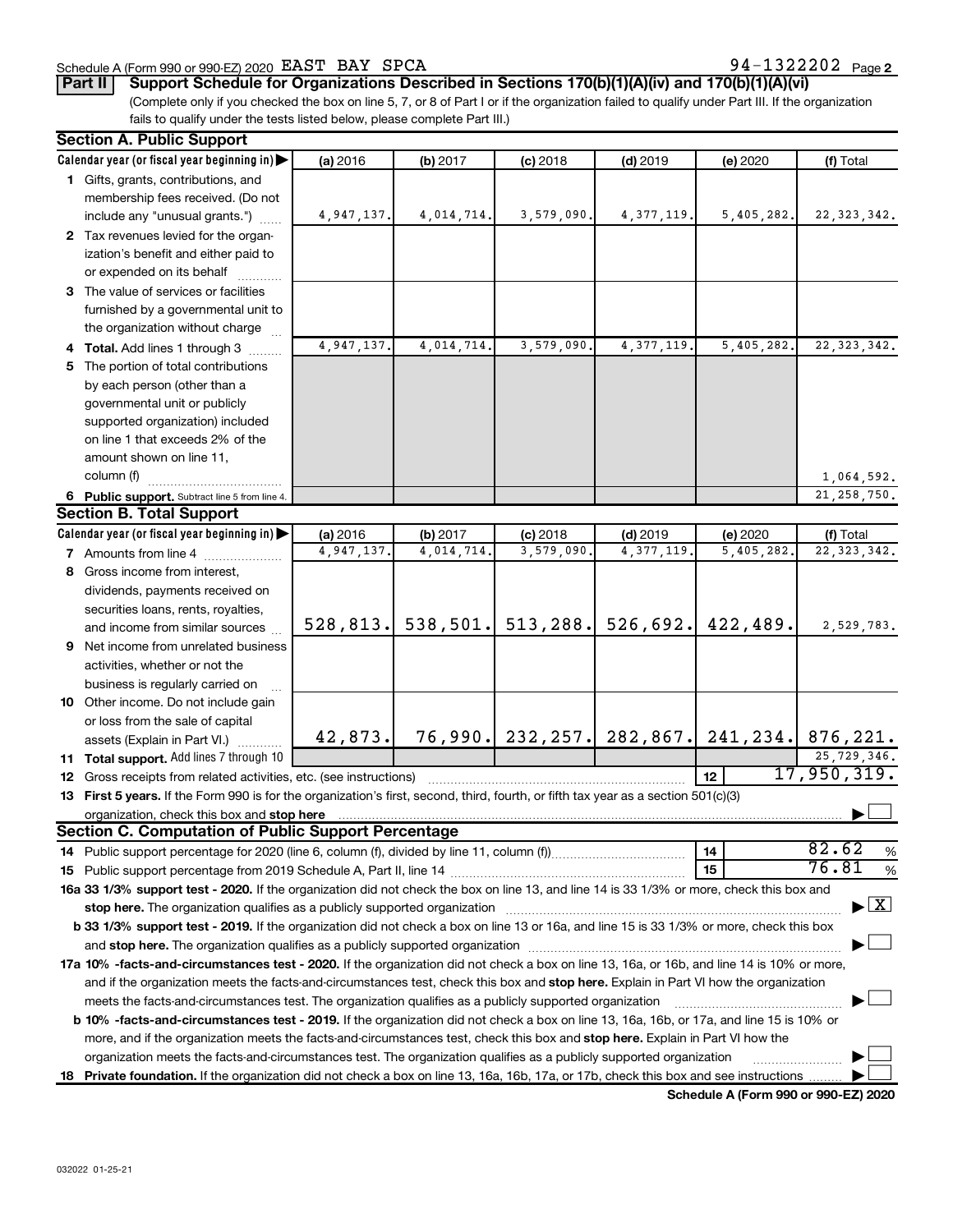#### Schedule A (Form 990 or 990-EZ) 2020 Page EAST BAY SPCA 94-1322202

#### **Part III Support Schedule for Organizations Described in Section 509(a)(2)**

(Complete only if you checked the box on line 10 of Part I or if the organization failed to qualify under Part II. If the organization fails to qualify under the tests listed below, please complete Part II.)

| <b>Section A. Public Support</b>                                                                                                                                                                                                                                                                |          |          |          |            |          |           |
|-------------------------------------------------------------------------------------------------------------------------------------------------------------------------------------------------------------------------------------------------------------------------------------------------|----------|----------|----------|------------|----------|-----------|
| Calendar year (or fiscal year beginning in)                                                                                                                                                                                                                                                     | (a) 2016 | (b) 2017 | (c) 2018 | $(d)$ 2019 | (e) 2020 | (f) Total |
| 1 Gifts, grants, contributions, and                                                                                                                                                                                                                                                             |          |          |          |            |          |           |
| membership fees received. (Do not                                                                                                                                                                                                                                                               |          |          |          |            |          |           |
| include any "unusual grants.")                                                                                                                                                                                                                                                                  |          |          |          |            |          |           |
| <b>2</b> Gross receipts from admissions,                                                                                                                                                                                                                                                        |          |          |          |            |          |           |
| merchandise sold or services per-                                                                                                                                                                                                                                                               |          |          |          |            |          |           |
| formed, or facilities furnished in                                                                                                                                                                                                                                                              |          |          |          |            |          |           |
| any activity that is related to the<br>organization's tax-exempt purpose                                                                                                                                                                                                                        |          |          |          |            |          |           |
| 3 Gross receipts from activities that                                                                                                                                                                                                                                                           |          |          |          |            |          |           |
| are not an unrelated trade or bus-                                                                                                                                                                                                                                                              |          |          |          |            |          |           |
| iness under section 513                                                                                                                                                                                                                                                                         |          |          |          |            |          |           |
| 4 Tax revenues levied for the organ-                                                                                                                                                                                                                                                            |          |          |          |            |          |           |
| ization's benefit and either paid to                                                                                                                                                                                                                                                            |          |          |          |            |          |           |
| or expended on its behalf                                                                                                                                                                                                                                                                       |          |          |          |            |          |           |
| .<br>5 The value of services or facilities                                                                                                                                                                                                                                                      |          |          |          |            |          |           |
|                                                                                                                                                                                                                                                                                                 |          |          |          |            |          |           |
| furnished by a governmental unit to                                                                                                                                                                                                                                                             |          |          |          |            |          |           |
| the organization without charge                                                                                                                                                                                                                                                                 |          |          |          |            |          |           |
| <b>6 Total.</b> Add lines 1 through 5                                                                                                                                                                                                                                                           |          |          |          |            |          |           |
| 7a Amounts included on lines 1, 2, and                                                                                                                                                                                                                                                          |          |          |          |            |          |           |
| 3 received from disqualified persons                                                                                                                                                                                                                                                            |          |          |          |            |          |           |
| <b>b</b> Amounts included on lines 2 and 3 received<br>from other than disqualified persons that                                                                                                                                                                                                |          |          |          |            |          |           |
| exceed the greater of \$5,000 or 1% of the                                                                                                                                                                                                                                                      |          |          |          |            |          |           |
| amount on line 13 for the year                                                                                                                                                                                                                                                                  |          |          |          |            |          |           |
| c Add lines 7a and 7b                                                                                                                                                                                                                                                                           |          |          |          |            |          |           |
| 8 Public support. (Subtract line 7c from line 6.)                                                                                                                                                                                                                                               |          |          |          |            |          |           |
| <b>Section B. Total Support</b>                                                                                                                                                                                                                                                                 |          |          |          |            |          |           |
| Calendar year (or fiscal year beginning in)                                                                                                                                                                                                                                                     | (a) 2016 | (b) 2017 | (c) 2018 | $(d)$ 2019 | (e) 2020 | (f) Total |
| <b>9</b> Amounts from line 6                                                                                                                                                                                                                                                                    |          |          |          |            |          |           |
| <b>10a</b> Gross income from interest,                                                                                                                                                                                                                                                          |          |          |          |            |          |           |
| dividends, payments received on<br>securities loans, rents, royalties,                                                                                                                                                                                                                          |          |          |          |            |          |           |
| and income from similar sources                                                                                                                                                                                                                                                                 |          |          |          |            |          |           |
| <b>b</b> Unrelated business taxable income                                                                                                                                                                                                                                                      |          |          |          |            |          |           |
| (less section 511 taxes) from businesses                                                                                                                                                                                                                                                        |          |          |          |            |          |           |
| acquired after June 30, 1975                                                                                                                                                                                                                                                                    |          |          |          |            |          |           |
| c Add lines 10a and 10b                                                                                                                                                                                                                                                                         |          |          |          |            |          |           |
| <b>11</b> Net income from unrelated business                                                                                                                                                                                                                                                    |          |          |          |            |          |           |
| activities not included in line 10b.                                                                                                                                                                                                                                                            |          |          |          |            |          |           |
| whether or not the business is<br>regularly carried on                                                                                                                                                                                                                                          |          |          |          |            |          |           |
| 12 Other income. Do not include gain                                                                                                                                                                                                                                                            |          |          |          |            |          |           |
| or loss from the sale of capital                                                                                                                                                                                                                                                                |          |          |          |            |          |           |
| assets (Explain in Part VI.)                                                                                                                                                                                                                                                                    |          |          |          |            |          |           |
| <b>13</b> Total support. (Add lines 9, 10c, 11, and 12.)                                                                                                                                                                                                                                        |          |          |          |            |          |           |
| 14 First 5 years. If the Form 990 is for the organization's first, second, third, fourth, or fifth tax year as a section 501(c)(3) organization,                                                                                                                                                |          |          |          |            |          |           |
| check this box and stop here <b>construction and construction</b> and check this box and stop here <b>construction</b> and construction and construction and construction and construction and construction and construction and constru<br>Section C. Computation of Public Support Percentage |          |          |          |            |          |           |
|                                                                                                                                                                                                                                                                                                 |          |          |          |            |          |           |
| 15 Public support percentage for 2020 (line 8, column (f), divided by line 13, column (f) <i>manumeronominium</i>                                                                                                                                                                               |          |          |          |            | 15       | %         |
| 16 Public support percentage from 2019 Schedule A, Part III, line 15                                                                                                                                                                                                                            |          |          |          |            | 16       | %         |
| Section D. Computation of Investment Income Percentage                                                                                                                                                                                                                                          |          |          |          |            |          |           |
| 17 Investment income percentage for 2020 (line 10c, column (f), divided by line 13, column (f))                                                                                                                                                                                                 |          |          |          |            | 17       | %         |
| 18 Investment income percentage from 2019 Schedule A, Part III, line 17                                                                                                                                                                                                                         |          |          |          |            | 18       | %         |
| 19a 33 1/3% support tests - 2020. If the organization did not check the box on line 14, and line 15 is more than 33 1/3%, and line 17 is not                                                                                                                                                    |          |          |          |            |          |           |
| more than 33 1/3%, check this box and stop here. The organization qualifies as a publicly supported organization                                                                                                                                                                                |          |          |          |            |          |           |
| b 33 1/3% support tests - 2019. If the organization did not check a box on line 14 or line 19a, and line 16 is more than 33 1/3%, and                                                                                                                                                           |          |          |          |            |          |           |
| line 18 is not more than 33 1/3%, check this box and stop here. The organization qualifies as a publicly supported organization                                                                                                                                                                 |          |          |          |            |          |           |
|                                                                                                                                                                                                                                                                                                 |          |          |          |            |          |           |

**Schedule A (Form 990 or 990-EZ) 2020**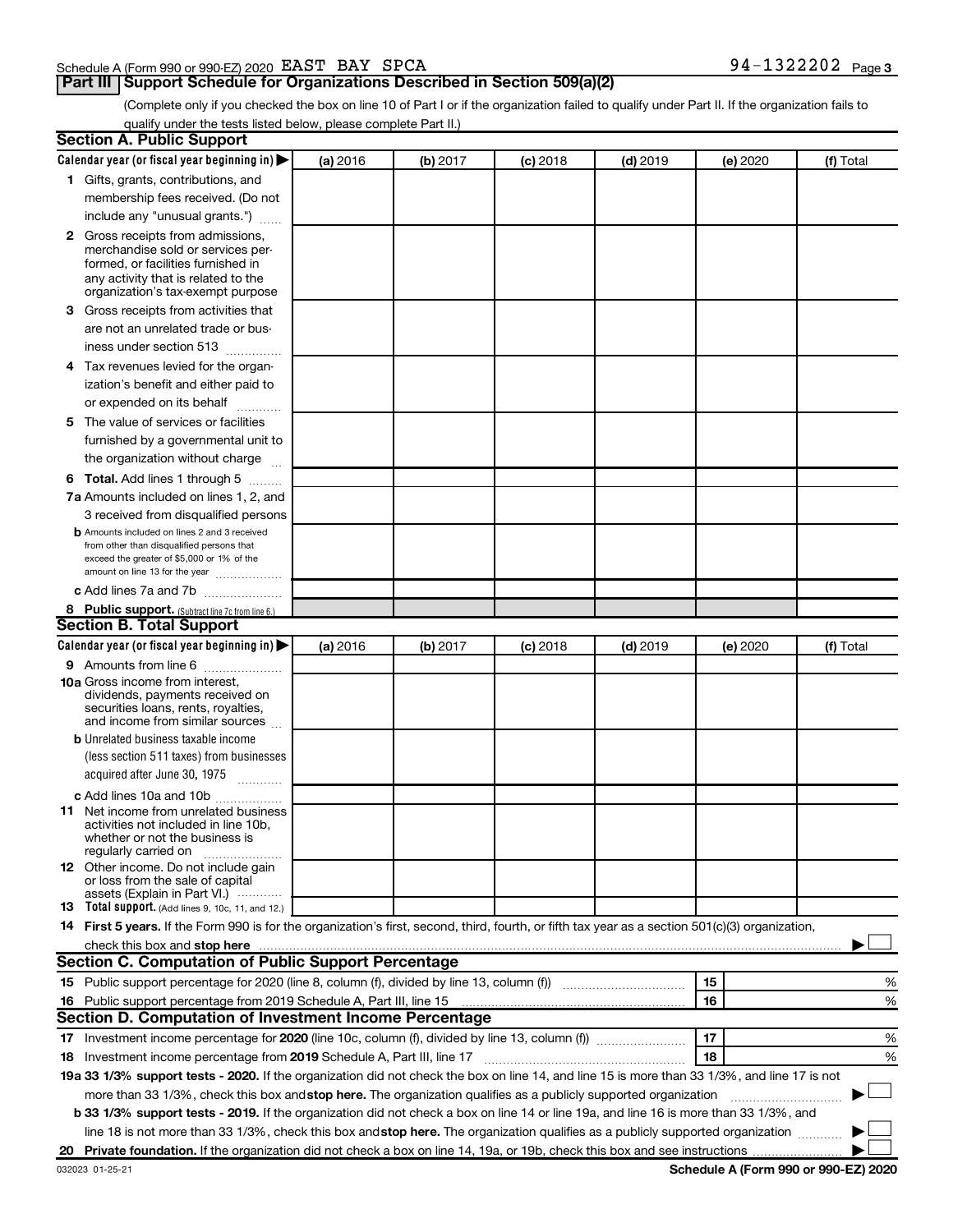**1**

**2**

**Yes No**

#### **Part IV Supporting Organizations**

(Complete only if you checked a box in line 12 on Part I. If you checked box 12a, Part I, complete Sections A and B. If you checked box 12b, Part I, complete Sections A and C. If you checked box 12c, Part I, complete Sections A, D, and E. If you checked box 12d, Part I, complete Sections A and D, and complete Part V.)

#### **Section A. All Supporting Organizations**

- **1** Are all of the organization's supported organizations listed by name in the organization's governing documents? If "No," describe in Part VI how the supported organizations are designated. If designated by *class or purpose, describe the designation. If historic and continuing relationship, explain.*
- **2** Did the organization have any supported organization that does not have an IRS determination of status under section 509(a)(1) or (2)? If "Yes," explain in Part **VI** how the organization determined that the supported *organization was described in section 509(a)(1) or (2).*
- **3a** Did the organization have a supported organization described in section 501(c)(4), (5), or (6)? If "Yes," answer *lines 3b and 3c below.*
- **b** Did the organization confirm that each supported organization qualified under section 501(c)(4), (5), or (6) and satisfied the public support tests under section 509(a)(2)? If "Yes," describe in Part VI when and how the *organization made the determination.*
- **c** Did the organization ensure that all support to such organizations was used exclusively for section 170(c)(2)(B) purposes? If "Yes," explain in Part VI what controls the organization put in place to ensure such use.
- **4 a** *If* Was any supported organization not organized in the United States ("foreign supported organization")? *"Yes," and if you checked box 12a or 12b in Part I, answer lines 4b and 4c below.*
- **b** Did the organization have ultimate control and discretion in deciding whether to make grants to the foreign supported organization? If "Yes," describe in Part VI how the organization had such control and discretion *despite being controlled or supervised by or in connection with its supported organizations.*
- **c** Did the organization support any foreign supported organization that does not have an IRS determination under sections 501(c)(3) and 509(a)(1) or (2)? If "Yes," explain in Part VI what controls the organization used *to ensure that all support to the foreign supported organization was used exclusively for section 170(c)(2)(B) purposes.*
- **5a** Did the organization add, substitute, or remove any supported organizations during the tax year? If "Yes," answer lines 5b and 5c below (if applicable). Also, provide detail in **Part VI,** including (i) the names and EIN *numbers of the supported organizations added, substituted, or removed; (ii) the reasons for each such action; (iii) the authority under the organization's organizing document authorizing such action; and (iv) how the action was accomplished (such as by amendment to the organizing document).*
- **b Type I or Type II only.** Was any added or substituted supported organization part of a class already designated in the organization's organizing document?
- **c Substitutions only.**  Was the substitution the result of an event beyond the organization's control?
- **6** Did the organization provide support (whether in the form of grants or the provision of services or facilities) to **Part VI.** support or benefit one or more of the filing organization's supported organizations? If "Yes," provide detail in anyone other than (i) its supported organizations, (ii) individuals that are part of the charitable class benefited by one or more of its supported organizations, or (iii) other supporting organizations that also
- **7** Did the organization provide a grant, loan, compensation, or other similar payment to a substantial contributor regard to a substantial contributor? If "Yes," complete Part I of Schedule L (Form 990 or 990-EZ). (as defined in section 4958(c)(3)(C)), a family member of a substantial contributor, or a 35% controlled entity with
- **8** Did the organization make a loan to a disqualified person (as defined in section 4958) not described in line 7? *If "Yes," complete Part I of Schedule L (Form 990 or 990-EZ).*
- **9 a** Was the organization controlled directly or indirectly at any time during the tax year by one or more in section 509(a)(1) or (2))? If "Yes," provide detail in **Part VI.** disqualified persons, as defined in section 4946 (other than foundation managers and organizations described
- **b** Did one or more disqualified persons (as defined in line 9a) hold a controlling interest in any entity in which the supporting organization had an interest? If "Yes," provide detail in Part VI.
- **c** Did a disqualified person (as defined in line 9a) have an ownership interest in, or derive any personal benefit from, assets in which the supporting organization also had an interest? If "Yes," provide detail in Part VI.
- **10 a** Was the organization subject to the excess business holdings rules of section 4943 because of section supporting organizations)? If "Yes," answer line 10b below. 4943(f) (regarding certain Type II supporting organizations, and all Type III non-functionally integrated
	- **b** Did the organization have any excess business holdings in the tax year? (Use Schedule C, Form 4720, to *determine whether the organization had excess business holdings.)*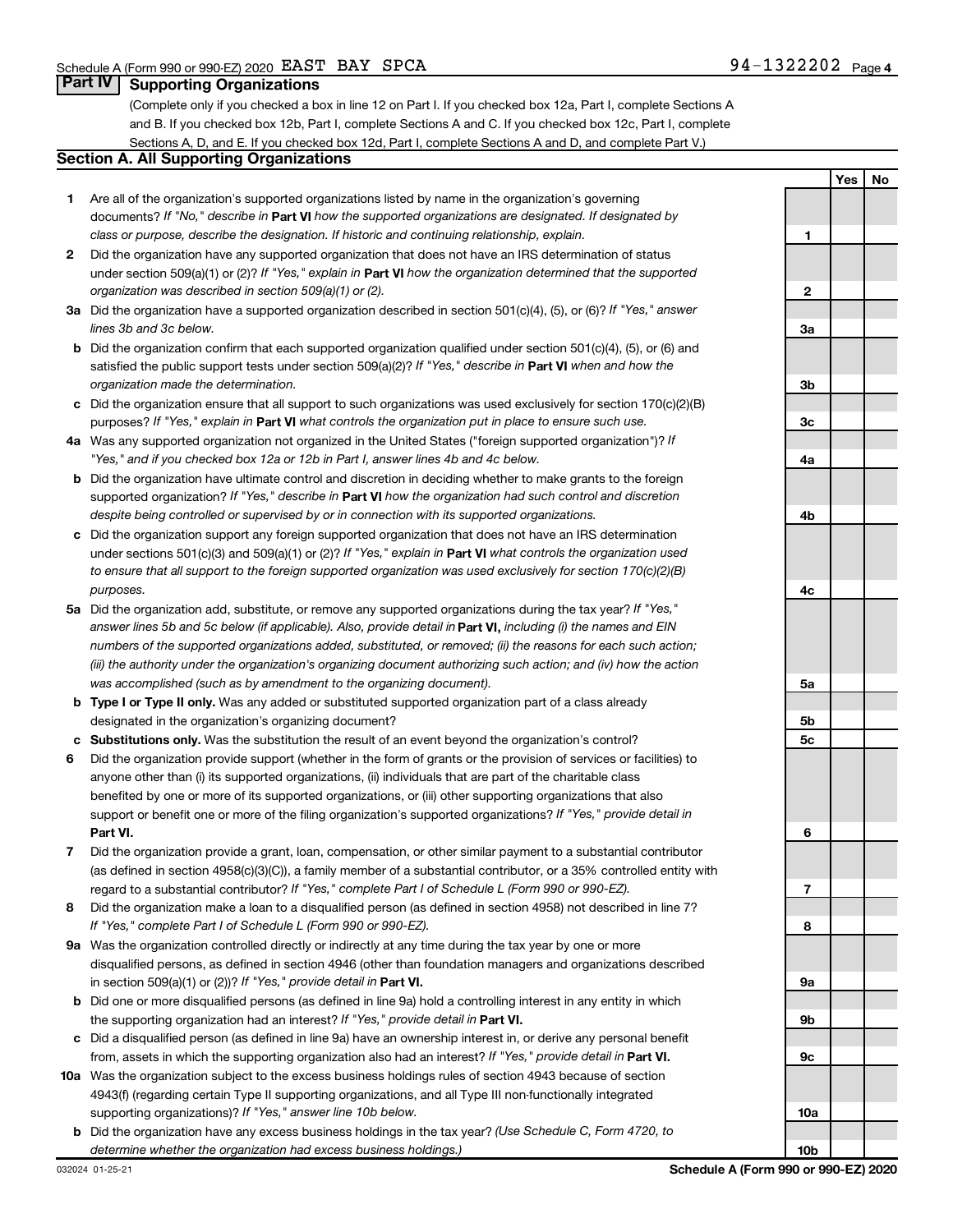**Part IV Supporting Organizations** *(continued)*

|    |                                                                                                                                                                                                                                              |     | Yes | No |
|----|----------------------------------------------------------------------------------------------------------------------------------------------------------------------------------------------------------------------------------------------|-----|-----|----|
| 11 | Has the organization accepted a gift or contribution from any of the following persons?                                                                                                                                                      |     |     |    |
|    | a A person who directly or indirectly controls, either alone or together with persons described in lines 11b and                                                                                                                             |     |     |    |
|    | 11c below, the governing body of a supported organization?                                                                                                                                                                                   | 11a |     |    |
|    | <b>b</b> A family member of a person described in line 11a above?                                                                                                                                                                            | 11b |     |    |
|    | c A 35% controlled entity of a person described in line 11a or 11b above? If "Yes" to line 11a, 11b, or 11c, provide                                                                                                                         |     |     |    |
|    | detail in <b>Part VI.</b>                                                                                                                                                                                                                    | 11c |     |    |
|    | <b>Section B. Type I Supporting Organizations</b>                                                                                                                                                                                            |     |     |    |
|    |                                                                                                                                                                                                                                              |     | Yes | No |
| 1  | Did the governing body, members of the governing body, officers acting in their official capacity, or membership of one or                                                                                                                   |     |     |    |
|    | more supported organizations have the power to regularly appoint or elect at least a majority of the organization's officers,                                                                                                                |     |     |    |
|    | directors, or trustees at all times during the tax year? If "No," describe in Part VI how the supported organization(s)                                                                                                                      |     |     |    |
|    | effectively operated, supervised, or controlled the organization's activities. If the organization had more than one supported                                                                                                               |     |     |    |
|    | organization, describe how the powers to appoint and/or remove officers, directors, or trustees were allocated among the<br>supported organizations and what conditions or restrictions, if any, applied to such powers during the tax year. | 1   |     |    |
| 2  | Did the organization operate for the benefit of any supported organization other than the supported                                                                                                                                          |     |     |    |
|    | organization(s) that operated, supervised, or controlled the supporting organization? If "Yes," explain in                                                                                                                                   |     |     |    |
|    | Part VI how providing such benefit carried out the purposes of the supported organization(s) that operated,                                                                                                                                  |     |     |    |
|    | supervised, or controlled the supporting organization.                                                                                                                                                                                       | 2   |     |    |
|    | <b>Section C. Type II Supporting Organizations</b>                                                                                                                                                                                           |     |     |    |
|    |                                                                                                                                                                                                                                              |     | Yes | No |
|    |                                                                                                                                                                                                                                              |     |     |    |
| 1  | Were a majority of the organization's directors or trustees during the tax year also a majority of the directors                                                                                                                             |     |     |    |
|    | or trustees of each of the organization's supported organization(s)? If "No," describe in Part VI how control                                                                                                                                |     |     |    |
|    | or management of the supporting organization was vested in the same persons that controlled or managed                                                                                                                                       |     |     |    |
|    | the supported organization(s).<br><b>Section D. All Type III Supporting Organizations</b>                                                                                                                                                    | 1   |     |    |
|    |                                                                                                                                                                                                                                              |     |     |    |
|    |                                                                                                                                                                                                                                              |     | Yes | No |
| 1  | Did the organization provide to each of its supported organizations, by the last day of the fifth month of the                                                                                                                               |     |     |    |
|    | organization's tax year, (i) a written notice describing the type and amount of support provided during the prior tax                                                                                                                        |     |     |    |
|    | year, (ii) a copy of the Form 990 that was most recently filed as of the date of notification, and (iii) copies of the                                                                                                                       |     |     |    |
|    | organization's governing documents in effect on the date of notification, to the extent not previously provided?                                                                                                                             | 1   |     |    |
| 2  | Were any of the organization's officers, directors, or trustees either (i) appointed or elected by the supported                                                                                                                             |     |     |    |
|    | organization(s) or (ii) serving on the governing body of a supported organization? If "No," explain in Part VI how                                                                                                                           |     |     |    |
|    | the organization maintained a close and continuous working relationship with the supported organization(s).                                                                                                                                  | 2   |     |    |
| 3  | By reason of the relationship described in line 2, above, did the organization's supported organizations have a                                                                                                                              |     |     |    |
|    | significant voice in the organization's investment policies and in directing the use of the organization's                                                                                                                                   |     |     |    |
|    | income or assets at all times during the tax year? If "Yes," describe in Part VI the role the organization's                                                                                                                                 |     |     |    |
|    | supported organizations played in this regard.                                                                                                                                                                                               | 3   |     |    |
|    | Section E. Type III Functionally Integrated Supporting Organizations                                                                                                                                                                         |     |     |    |
| 1  | Check the box next to the method that the organization used to satisfy the Integral Part Test during the yealsee instructions).                                                                                                              |     |     |    |
| а  | The organization satisfied the Activities Test. Complete line 2 below.                                                                                                                                                                       |     |     |    |
| b  | The organization is the parent of each of its supported organizations. Complete line 3 below.                                                                                                                                                |     |     |    |
| c  | The organization supported a governmental entity. Describe in Part VI how you supported a governmental entity (see instructions).                                                                                                            |     |     |    |
| 2  | Activities Test. Answer lines 2a and 2b below.                                                                                                                                                                                               |     | Yes | No |
| а  | Did substantially all of the organization's activities during the tax year directly further the exempt purposes of                                                                                                                           |     |     |    |
|    | the supported organization(s) to which the organization was responsive? If "Yes," then in Part VI identify                                                                                                                                   |     |     |    |
|    | those supported organizations and explain how these activities directly furthered their exempt purposes,                                                                                                                                     |     |     |    |
|    | how the organization was responsive to those supported organizations, and how the organization determined                                                                                                                                    |     |     |    |
|    | that these activities constituted substantially all of its activities.                                                                                                                                                                       | 2a  |     |    |
|    | <b>b</b> Did the activities described in line 2a, above, constitute activities that, but for the organization's involvement,                                                                                                                 |     |     |    |
|    | one or more of the organization's supported organization(s) would have been engaged in? If "Yes," explain in                                                                                                                                 |     |     |    |
|    | Part VI the reasons for the organization's position that its supported organization(s) would have engaged in                                                                                                                                 |     |     |    |
|    | these activities but for the organization's involvement.                                                                                                                                                                                     | 2b  |     |    |
| з  | Parent of Supported Organizations. Answer lines 3a and 3b below.                                                                                                                                                                             |     |     |    |
| а  | Did the organization have the power to regularly appoint or elect a majority of the officers, directors, or                                                                                                                                  |     |     |    |
|    | trustees of each of the supported organizations? If "Yes" or "No" provide details in Part VI.                                                                                                                                                | За  |     |    |
|    | <b>b</b> Did the organization exercise a substantial degree of direction over the policies, programs, and activities of each                                                                                                                 |     |     |    |
|    | of its supported organizations? If "Yes," describe in Part VI the role played by the organization in this regard.                                                                                                                            | 3b  |     |    |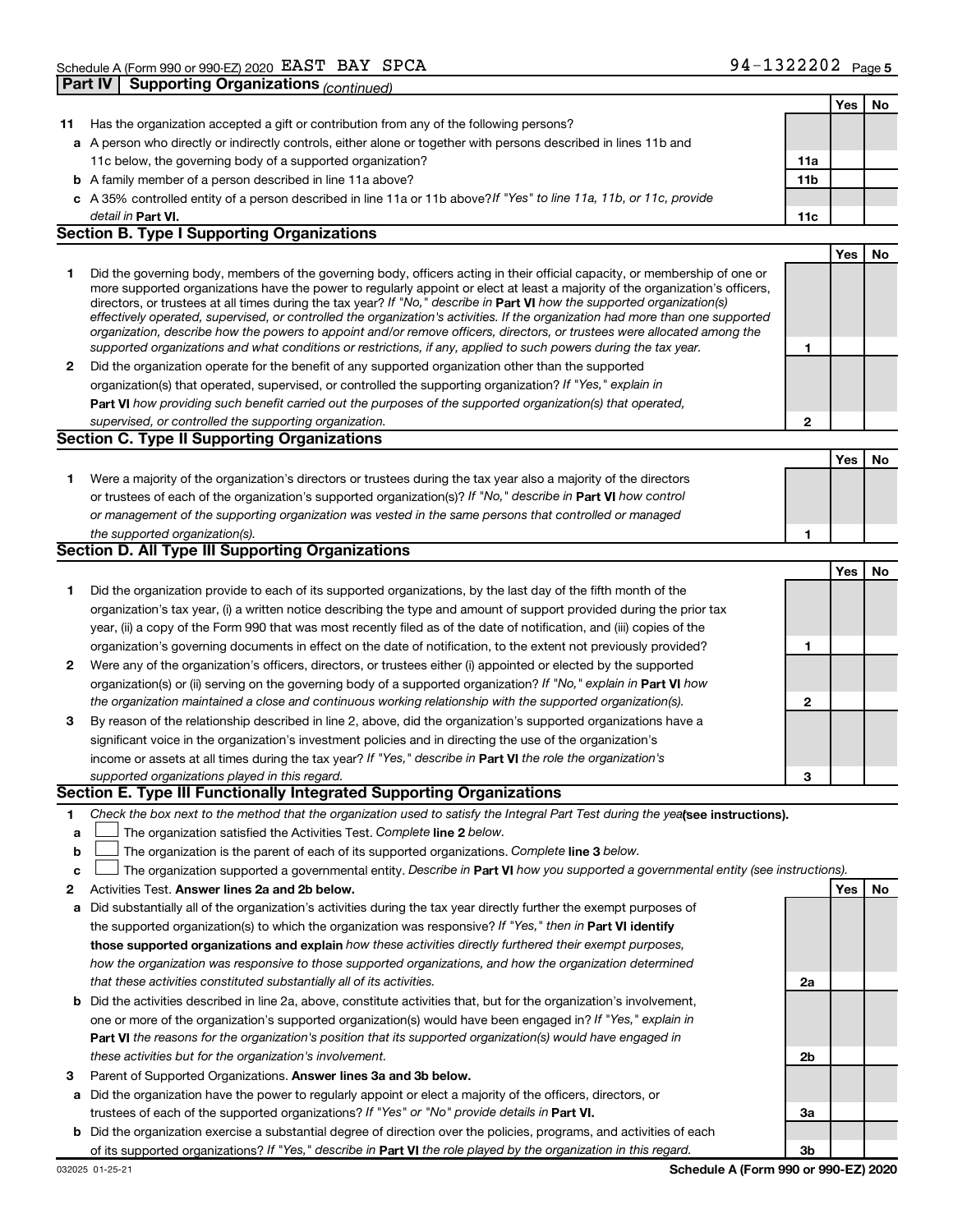Schedule A (Form 990 or 990-EZ) 2020 Page EAST BAY SPCA 94-1322202**Part V Type III Non-Functionally Integrated 509(a)(3) Supporting Organizations** 

1 **Letter See instructions.** Check here if the organization satisfied the Integral Part Test as a qualifying trust on Nov. 20, 1970 (*explain in* Part **VI**). See instructions. All other Type III non-functionally integrated supporting organizations must complete Sections A through E.

|              | Section A - Adjusted Net Income                                             | (A) Prior Year | (B) Current Year<br>(optional) |                                |
|--------------|-----------------------------------------------------------------------------|----------------|--------------------------------|--------------------------------|
| 1            | Net short-term capital gain                                                 | 1              |                                |                                |
| 2            | Recoveries of prior-year distributions                                      | $\mathbf{2}$   |                                |                                |
| 3            | Other gross income (see instructions)                                       | 3              |                                |                                |
| 4            | Add lines 1 through 3.                                                      | 4              |                                |                                |
| 5            | Depreciation and depletion                                                  | 5              |                                |                                |
| 6            | Portion of operating expenses paid or incurred for production or            |                |                                |                                |
|              | collection of gross income or for management, conservation, or              |                |                                |                                |
|              | maintenance of property held for production of income (see instructions)    | 6              |                                |                                |
| 7            | Other expenses (see instructions)                                           | $\overline{7}$ |                                |                                |
| 8            | Adjusted Net Income (subtract lines 5, 6, and 7 from line 4)                | 8              |                                |                                |
|              | <b>Section B - Minimum Asset Amount</b>                                     |                | (A) Prior Year                 | (B) Current Year<br>(optional) |
| 1.           | Aggregate fair market value of all non-exempt-use assets (see               |                |                                |                                |
|              | instructions for short tax year or assets held for part of year):           |                |                                |                                |
|              | a Average monthly value of securities                                       | 1a             |                                |                                |
|              | <b>b</b> Average monthly cash balances                                      | 1b             |                                |                                |
|              | c Fair market value of other non-exempt-use assets                          | 1c             |                                |                                |
|              | d Total (add lines 1a, 1b, and 1c)                                          | 1d             |                                |                                |
|              | e Discount claimed for blockage or other factors                            |                |                                |                                |
|              | (explain in detail in <b>Part VI</b> ):                                     |                |                                |                                |
| 2            | Acquisition indebtedness applicable to non-exempt-use assets                | $\mathbf{2}$   |                                |                                |
| 3            | Subtract line 2 from line 1d.                                               | 3              |                                |                                |
| 4            | Cash deemed held for exempt use. Enter 0.015 of line 3 (for greater amount, |                |                                |                                |
|              | see instructions).                                                          | 4              |                                |                                |
| 5            | Net value of non-exempt-use assets (subtract line 4 from line 3)            | 5              |                                |                                |
| 6            | Multiply line 5 by 0.035.                                                   | 6              |                                |                                |
| 7            | Recoveries of prior-year distributions                                      | $\overline{7}$ |                                |                                |
| 8            | Minimum Asset Amount (add line 7 to line 6)                                 | 8              |                                |                                |
|              | <b>Section C - Distributable Amount</b>                                     |                |                                | <b>Current Year</b>            |
| 1            | Adjusted net income for prior year (from Section A, line 8, column A)       | 1              |                                |                                |
| $\mathbf{2}$ | Enter 0.85 of line 1.                                                       | $\mathbf{2}$   |                                |                                |
| з            | Minimum asset amount for prior year (from Section B, line 8, column A)      | 3              |                                |                                |
| 4            | Enter greater of line 2 or line 3.                                          | 4              |                                |                                |
| 5            | Income tax imposed in prior year                                            | 5              |                                |                                |
| 6            | <b>Distributable Amount.</b> Subtract line 5 from line 4, unless subject to |                |                                |                                |
|              | emergency temporary reduction (see instructions).                           | 6              |                                |                                |

**7** Let Check here if the current year is the organization's first as a non-functionally integrated Type III supporting organization (see instructions).

**Schedule A (Form 990 or 990-EZ) 2020**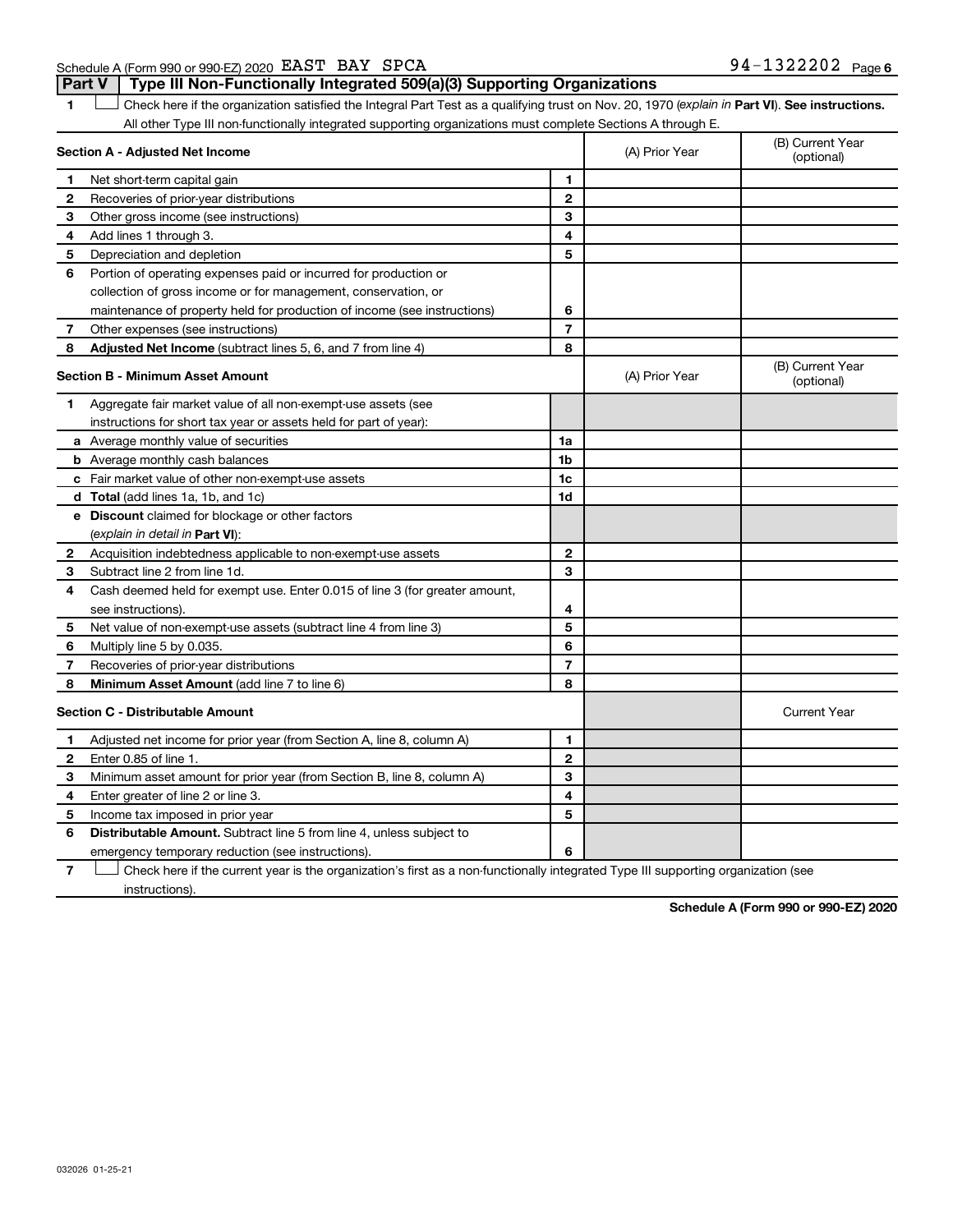|             | <b>Current Year</b><br><b>Section D - Distributions</b>                                    |                             |                                       |    |                                         |  |  |  |  |  |  |
|-------------|--------------------------------------------------------------------------------------------|-----------------------------|---------------------------------------|----|-----------------------------------------|--|--|--|--|--|--|
| 1           | Amounts paid to supported organizations to accomplish exempt purposes                      |                             | 1                                     |    |                                         |  |  |  |  |  |  |
| 2           | Amounts paid to perform activity that directly furthers exempt purposes of supported       |                             |                                       |    |                                         |  |  |  |  |  |  |
|             | organizations, in excess of income from activity                                           |                             | 2                                     |    |                                         |  |  |  |  |  |  |
| 3           | Administrative expenses paid to accomplish exempt purposes of supported organizations      |                             |                                       | 3  |                                         |  |  |  |  |  |  |
| 4           | Amounts paid to acquire exempt-use assets                                                  |                             |                                       | 4  |                                         |  |  |  |  |  |  |
| 5           | Qualified set-aside amounts (prior IRS approval required - provide details in Part VI)     |                             |                                       | 5  |                                         |  |  |  |  |  |  |
| 6           | Other distributions (describe in Part VI). See instructions.                               |                             |                                       | 6  |                                         |  |  |  |  |  |  |
| 7           | Total annual distributions. Add lines 1 through 6.                                         |                             | 7                                     |    |                                         |  |  |  |  |  |  |
| 8           | Distributions to attentive supported organizations to which the organization is responsive |                             |                                       |    |                                         |  |  |  |  |  |  |
|             | ( <i>provide details in Part VI</i> ). See instructions.                                   |                             | 8                                     |    |                                         |  |  |  |  |  |  |
| 9           | Distributable amount for 2020 from Section C, line 6                                       |                             | 9                                     |    |                                         |  |  |  |  |  |  |
| 10          | Line 8 amount divided by line 9 amount                                                     |                             |                                       | 10 |                                         |  |  |  |  |  |  |
| (i)<br>(ii) |                                                                                            |                             |                                       |    | (iii)                                   |  |  |  |  |  |  |
|             | <b>Section E - Distribution Allocations (see instructions)</b>                             | <b>Excess Distributions</b> | <b>Underdistributions</b><br>Pre-2020 |    | <b>Distributable</b><br>Amount for 2020 |  |  |  |  |  |  |
| 1           | Distributable amount for 2020 from Section C, line 6                                       |                             |                                       |    |                                         |  |  |  |  |  |  |
| 2           | Underdistributions, if any, for years prior to 2020 (reason-                               |                             |                                       |    |                                         |  |  |  |  |  |  |
|             | able cause required - explain in Part VI). See instructions.                               |                             |                                       |    |                                         |  |  |  |  |  |  |
| З           | Excess distributions carryover, if any, to 2020                                            |                             |                                       |    |                                         |  |  |  |  |  |  |
|             | a From 2015                                                                                |                             |                                       |    |                                         |  |  |  |  |  |  |
|             | $b$ From 2016                                                                              |                             |                                       |    |                                         |  |  |  |  |  |  |
|             | c From 2017                                                                                |                             |                                       |    |                                         |  |  |  |  |  |  |
|             | <b>d</b> From 2018                                                                         |                             |                                       |    |                                         |  |  |  |  |  |  |
|             | e From 2019                                                                                |                             |                                       |    |                                         |  |  |  |  |  |  |
|             | f Total of lines 3a through 3e                                                             |                             |                                       |    |                                         |  |  |  |  |  |  |
|             | g Applied to underdistributions of prior years                                             |                             |                                       |    |                                         |  |  |  |  |  |  |
|             | <b>h</b> Applied to 2020 distributable amount                                              |                             |                                       |    |                                         |  |  |  |  |  |  |
| Ť.          | Carryover from 2015 not applied (see instructions)                                         |                             |                                       |    |                                         |  |  |  |  |  |  |
|             | Remainder. Subtract lines 3g, 3h, and 3i from line 3f.                                     |                             |                                       |    |                                         |  |  |  |  |  |  |
| 4           | Distributions for 2020 from Section D,                                                     |                             |                                       |    |                                         |  |  |  |  |  |  |
|             | line $7:$                                                                                  |                             |                                       |    |                                         |  |  |  |  |  |  |
|             | a Applied to underdistributions of prior years                                             |                             |                                       |    |                                         |  |  |  |  |  |  |
|             | <b>b</b> Applied to 2020 distributable amount                                              |                             |                                       |    |                                         |  |  |  |  |  |  |
|             | c Remainder. Subtract lines 4a and 4b from line 4.                                         |                             |                                       |    |                                         |  |  |  |  |  |  |
| 5           | Remaining underdistributions for years prior to 2020, if                                   |                             |                                       |    |                                         |  |  |  |  |  |  |
|             | any. Subtract lines 3g and 4a from line 2. For result greater                              |                             |                                       |    |                                         |  |  |  |  |  |  |
|             | than zero, explain in Part VI. See instructions.                                           |                             |                                       |    |                                         |  |  |  |  |  |  |
| 6           | Remaining underdistributions for 2020. Subtract lines 3h                                   |                             |                                       |    |                                         |  |  |  |  |  |  |
|             | and 4b from line 1. For result greater than zero, explain in                               |                             |                                       |    |                                         |  |  |  |  |  |  |
|             | <b>Part VI.</b> See instructions.                                                          |                             |                                       |    |                                         |  |  |  |  |  |  |
| 7           | Excess distributions carryover to 2021. Add lines 3j                                       |                             |                                       |    |                                         |  |  |  |  |  |  |
|             | and 4c.                                                                                    |                             |                                       |    |                                         |  |  |  |  |  |  |
| 8           | Breakdown of line 7:                                                                       |                             |                                       |    |                                         |  |  |  |  |  |  |
|             | a Excess from 2016                                                                         |                             |                                       |    |                                         |  |  |  |  |  |  |
|             | <b>b</b> Excess from 2017                                                                  |                             |                                       |    |                                         |  |  |  |  |  |  |
|             | c Excess from 2018                                                                         |                             |                                       |    |                                         |  |  |  |  |  |  |
|             | d Excess from 2019                                                                         |                             |                                       |    |                                         |  |  |  |  |  |  |
|             | e Excess from 2020                                                                         |                             |                                       |    |                                         |  |  |  |  |  |  |

**Schedule A (Form 990 or 990-EZ) 2020**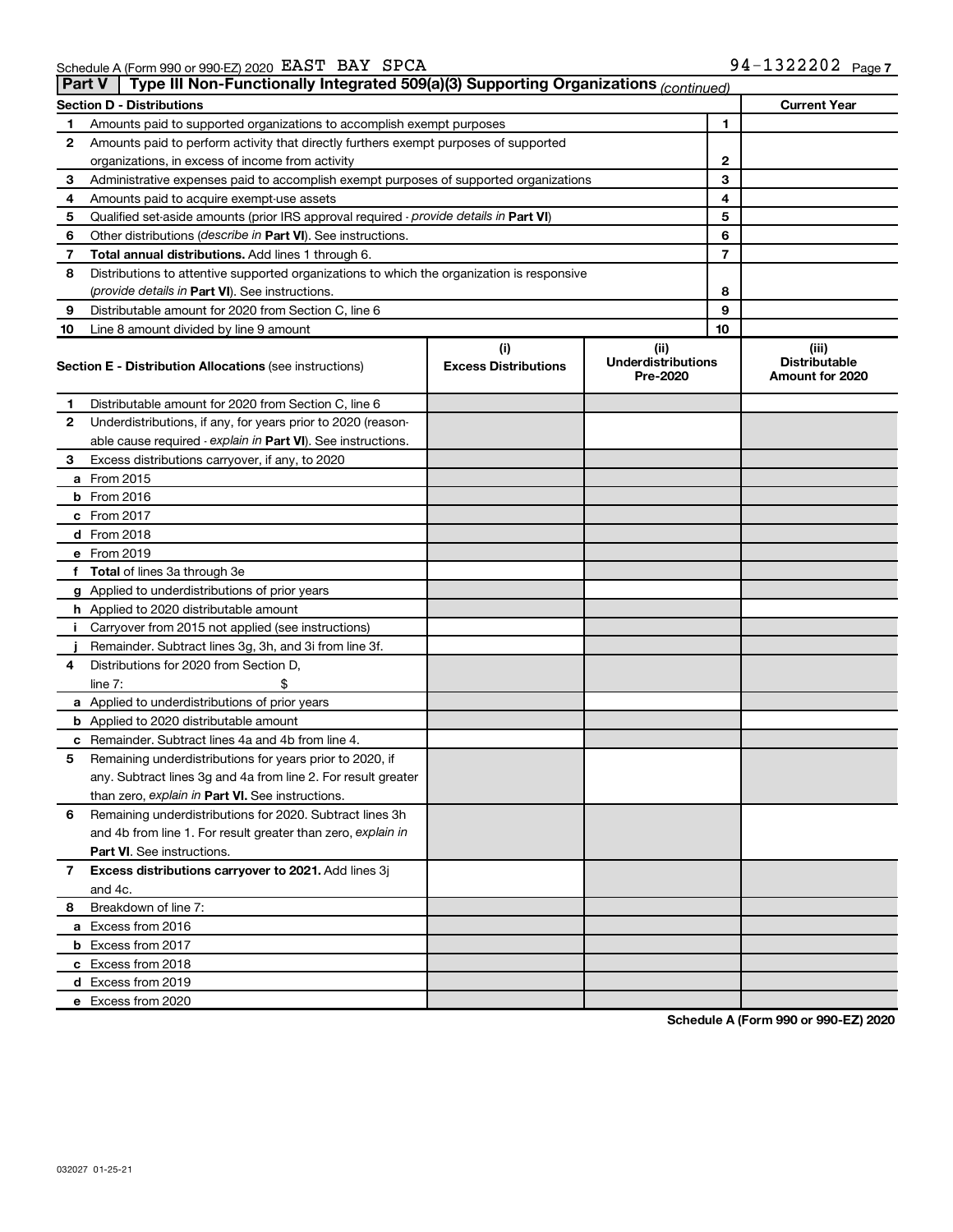#### Schedule A (Form 990 or 990-EZ) 2020 Page EAST BAY SPCA 94-1322202

Part VI | Supplemental Information. Provide the explanations required by Part II, line 10; Part II, line 17a or 17b; Part III, line 12; Part IV, Section A, lines 1, 2, 3b, 3c, 4b, 4c, 5a, 6, 9a, 9b, 9c, 11a, 11b, and 11c; Part IV, Section B, lines 1 and 2; Part IV, Section C, line 1; Part IV, Section D, lines 2 and 3; Part IV, Section E, lines 1c, 2a, 2b, 3a, and 3b; Part V, line 1; Part V, Section B, line 1e; Part V, Section D, lines 5, 6, and 8; and Part V, Section E, lines 2, 5, and 6. Also complete this part for any additional information. (See instructions.)

#### SCHEDULE A, PART II, LINE 10, EXPLANATION FOR OTHER INCOME:

| FUNDRAISING EVENT RECEIPTS   |               |
|------------------------------|---------------|
| 2016 AMOUNT:<br>\$           | 42,873.       |
| 2017<br><b>AMOUNT:</b><br>\$ | 76,990.       |
| 2018 AMOUNT:<br>\$           | 219,022.      |
| 2019<br><b>AMOUNT:</b><br>\$ | 252,677.      |
| 2020 AMOUNT:<br>\$           | 214,655.      |
|                              |               |
| MISCELLANEOUS                | <b>INCOME</b> |
| 2018 AMOUNT:<br>\$           | 13,235.       |
| 2019<br><b>AMOUNT:</b><br>\$ | 30, 190.      |
| 2020 AMOUNT:<br>\$           | 26,579.       |
|                              |               |
|                              |               |
|                              |               |
|                              |               |
|                              |               |
|                              |               |
|                              |               |
|                              |               |
|                              |               |
|                              |               |
|                              |               |
|                              |               |
|                              |               |
|                              |               |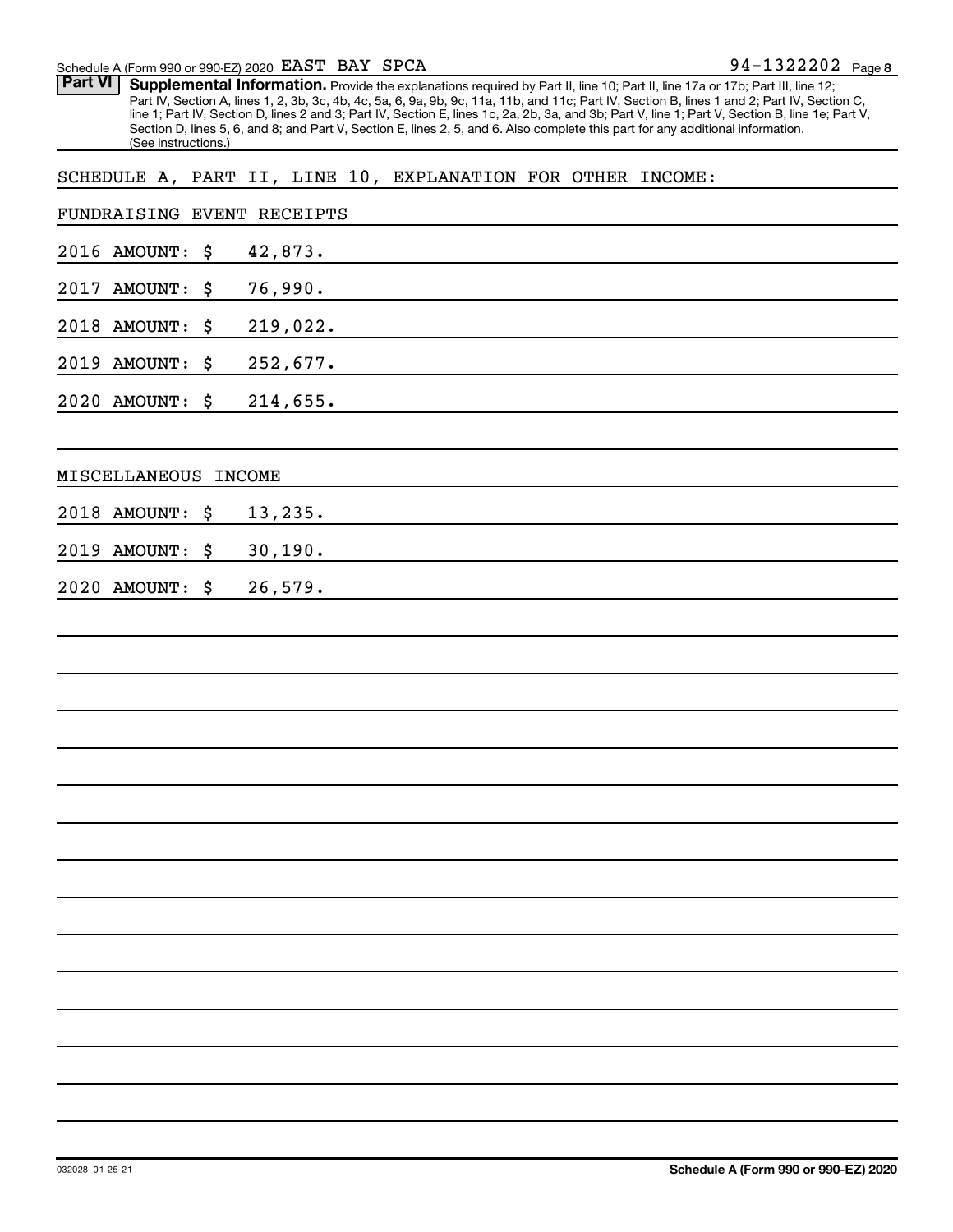Department of the Treasury Internal Revenue Service **(Form 990, 990-EZ,**

Name of the organization

#### \*\* PUBLIC DISCLOSURE COPY \*\*

### **Schedule B Schedule of Contributors**

**or 990-PF) | Attach to Form 990, Form 990-EZ, or Form 990-PF. | Go to www.irs.gov/Form990 for the latest information.** OMB No. 1545-0047

**2020**

**Employer identification number**

| 14-1322202 |  |  |  |  |  |
|------------|--|--|--|--|--|
|            |  |  |  |  |  |

|  | EAST BAY SPCA | 94-1322202 |
|--|---------------|------------|
|  |               |            |

| <b>Organization type (check one):</b> |                                                                           |  |  |  |  |  |
|---------------------------------------|---------------------------------------------------------------------------|--|--|--|--|--|
| Filers of:                            | Section:                                                                  |  |  |  |  |  |
| Form 990 or 990-EZ                    | $\lfloor \underline{X} \rfloor$ 501(c)( 3) (enter number) organization    |  |  |  |  |  |
|                                       | 4947(a)(1) nonexempt charitable trust not treated as a private foundation |  |  |  |  |  |
|                                       | 527 political organization                                                |  |  |  |  |  |
| Form 990-PF                           | 501(c)(3) exempt private foundation                                       |  |  |  |  |  |
|                                       | 4947(a)(1) nonexempt charitable trust treated as a private foundation     |  |  |  |  |  |
|                                       | 501(c)(3) taxable private foundation                                      |  |  |  |  |  |

Check if your organization is covered by the General Rule or a Special Rule. **Note:**  Only a section 501(c)(7), (8), or (10) organization can check boxes for both the General Rule and a Special Rule. See instructions.

#### **General Rule**

 $\Box$ 

 $\Box$ 

For an organization filing Form 990, 990-EZ, or 990-PF that received, during the year, contributions totaling \$5,000 or more (in money or property) from any one contributor. Complete Parts I and II. See instructions for determining a contributor's total contributions.

#### **Special Rules**

any one contributor, during the year, total contributions of the greater of (1) \$5,000; or (2) 2% of the amount on (i) Form 990, Part VIII, line 1h;  $\boxed{\text{X}}$  For an organization described in section 501(c)(3) filing Form 990 or 990-EZ that met the 33 1/3% support test of the regulations under sections 509(a)(1) and 170(b)(1)(A)(vi), that checked Schedule A (Form 990 or 990-EZ), Part II, line 13, 16a, or 16b, and that received from or (ii) Form 990-EZ, line 1. Complete Parts I and II.

For an organization described in section 501(c)(7), (8), or (10) filing Form 990 or 990-EZ that received from any one contributor, during the year, total contributions of more than \$1,000 exclusively for religious, charitable, scientific, literary, or educational purposes, or for the prevention of cruelty to children or animals. Complete Parts I (entering "N/A" in column (b) instead of the contributor name and address), II, and III.  $\Box$ 

purpose. Don't complete any of the parts unless the General Rule applies to this organization because it received nonexclusively year, contributions exclusively for religious, charitable, etc., purposes, but no such contributions totaled more than \$1,000. If this box is checked, enter here the total contributions that were received during the year for an exclusively religious, charitable, etc., For an organization described in section 501(c)(7), (8), or (10) filing Form 990 or 990-EZ that received from any one contributor, during the religious, charitable, etc., contributions totaling \$5,000 or more during the year  $~\ldots\ldots\ldots\ldots\ldots\ldots\ldots\ldots\blacktriangleright~$ \$

**Caution:**  An organization that isn't covered by the General Rule and/or the Special Rules doesn't file Schedule B (Form 990, 990-EZ, or 990-PF),  **must** but it answer "No" on Part IV, line 2, of its Form 990; or check the box on line H of its Form 990-EZ or on its Form 990-PF, Part I, line 2, to certify that it doesn't meet the filing requirements of Schedule B (Form 990, 990-EZ, or 990-PF).

**For Paperwork Reduction Act Notice, see the instructions for Form 990, 990-EZ, or 990-PF. Schedule B (Form 990, 990-EZ, or 990-PF) (2020)** LHA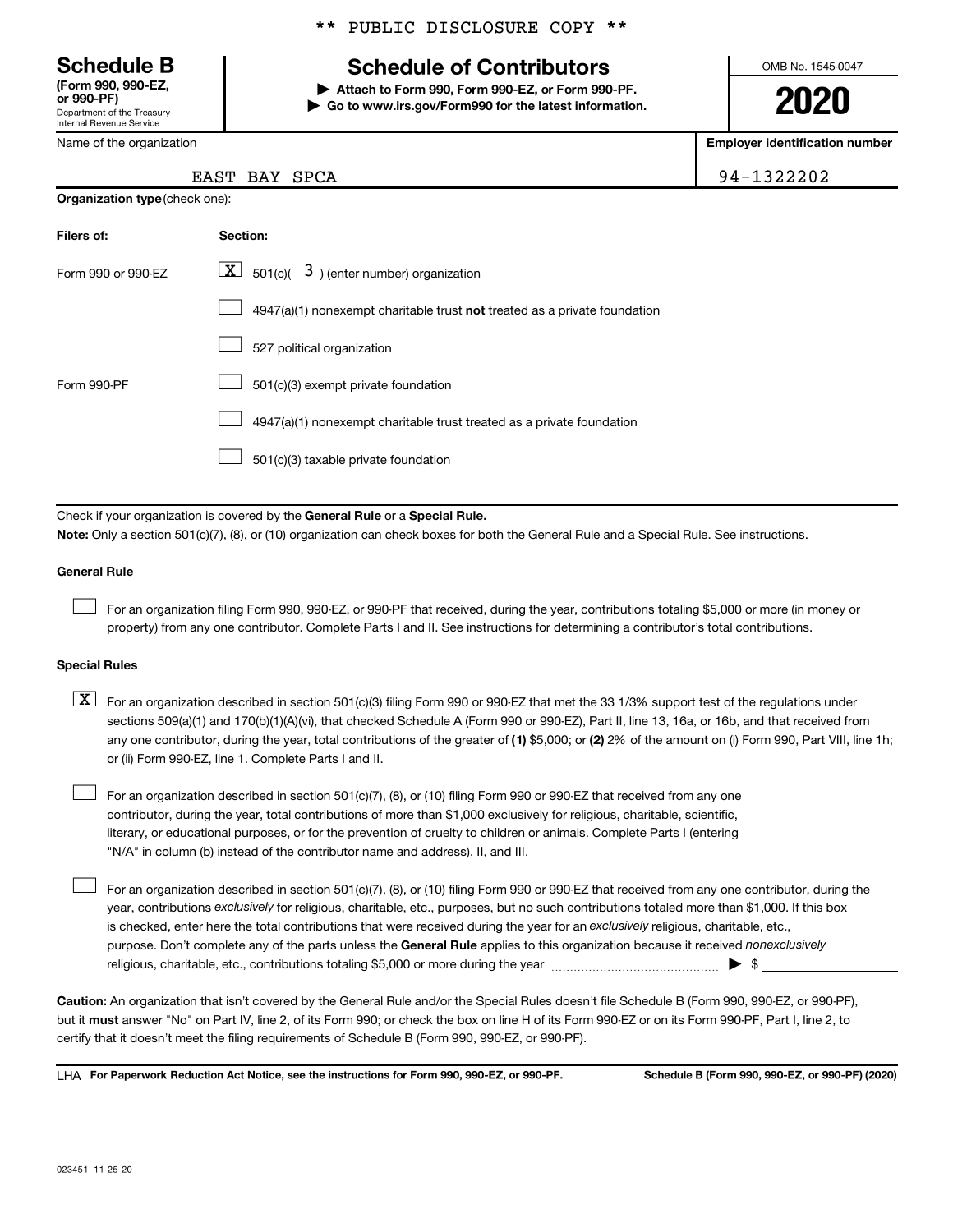#### Schedule B (Form 990, 990-EZ, or 990-PF) (2020)

Name of organization

#### EAST BAY SPCA 94-1322202

| Part I     | Contributors (see instructions). Use duplicate copies of Part I if additional space is needed. |                                   |                                                                                                             |  |  |  |  |  |
|------------|------------------------------------------------------------------------------------------------|-----------------------------------|-------------------------------------------------------------------------------------------------------------|--|--|--|--|--|
| (a)<br>No. | (b)<br>Name, address, and ZIP + 4                                                              | (c)<br><b>Total contributions</b> | (d)<br>Type of contribution                                                                                 |  |  |  |  |  |
| 1          |                                                                                                | 114,275.<br>\$                    | $\overline{\text{X}}$<br>Person<br>Payroll<br>Noncash<br>(Complete Part II for<br>noncash contributions.)   |  |  |  |  |  |
| (a)<br>No. | (b)<br>Name, address, and ZIP + 4                                                              | (c)<br><b>Total contributions</b> | (d)<br>Type of contribution                                                                                 |  |  |  |  |  |
| 2          |                                                                                                | 117,099.<br>\$                    | Person<br>Payroll<br>Noncash<br>$\overline{\textbf{x}}$<br>(Complete Part II for<br>noncash contributions.) |  |  |  |  |  |
| (a)<br>No. | (b)<br>Name, address, and ZIP + 4                                                              | (c)<br><b>Total contributions</b> | (d)<br>Type of contribution                                                                                 |  |  |  |  |  |
| 3          |                                                                                                | 124,866.<br>\$                    | $\overline{\text{X}}$<br>Person<br>Payroll<br>Noncash<br>(Complete Part II for<br>noncash contributions.)   |  |  |  |  |  |
| (a)<br>No. | (b)<br>Name, address, and ZIP + 4                                                              | (c)<br><b>Total contributions</b> | (d)<br>Type of contribution                                                                                 |  |  |  |  |  |
| 4          |                                                                                                | 133,462.<br>\$                    | $\overline{\text{X}}$<br>Person<br>Payroll<br>Noncash<br>(Complete Part II for<br>noncash contributions.)   |  |  |  |  |  |
| (a)<br>No. | (b)<br>Name, address, and ZIP + 4                                                              | (c)<br><b>Total contributions</b> | (d)<br>Type of contribution                                                                                 |  |  |  |  |  |
| 5          |                                                                                                | 150,000.<br>\$                    | $\overline{\text{X}}$<br>Person<br>Payroll<br>Noncash<br>(Complete Part II for<br>noncash contributions.)   |  |  |  |  |  |
| (a)<br>No. | (b)<br>Name, address, and ZIP + 4                                                              | (c)<br><b>Total contributions</b> | (d)<br>Type of contribution                                                                                 |  |  |  |  |  |
| 6          |                                                                                                | 350,000.<br>\$                    | $\overline{\text{X}}$<br>Person<br>Payroll<br>Noncash<br>(Complete Part II for<br>noncash contributions.)   |  |  |  |  |  |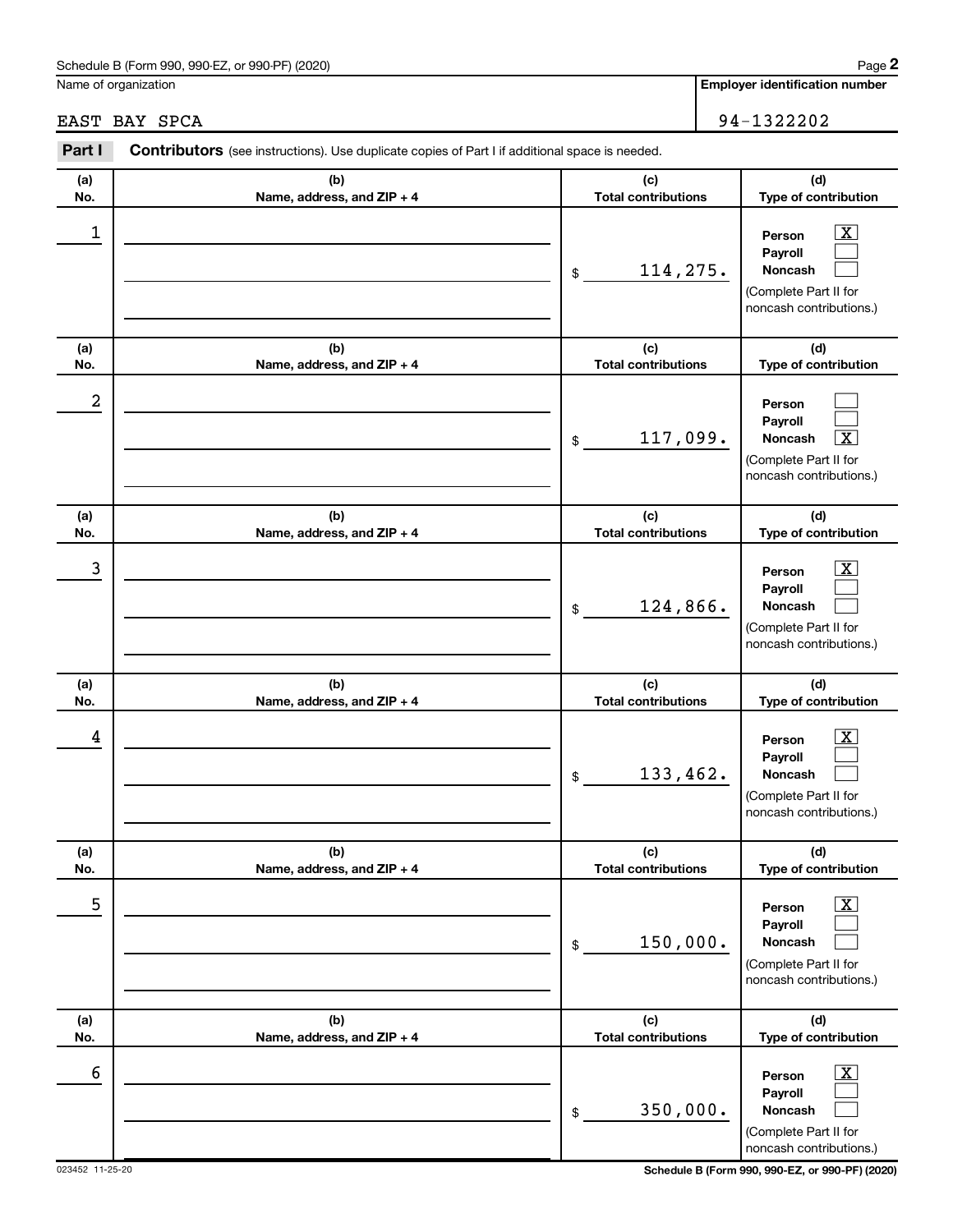Name of organization

**Employer identification number**

EAST BAY SPCA 94-1322202

| Part II                      | Noncash Property (see instructions). Use duplicate copies of Part II if additional space is needed. |                                                 |                      |
|------------------------------|-----------------------------------------------------------------------------------------------------|-------------------------------------------------|----------------------|
| (a)<br>No.<br>from<br>Part I | (b)<br>Description of noncash property given                                                        | (c)<br>FMV (or estimate)<br>(See instructions.) | (d)<br>Date received |
| $\overline{a}$               | VARIOUS STOCKS AND MUTUAL FUNDS<br>SUBMITTED BY WELLS FARGO                                         |                                                 |                      |
|                              |                                                                                                     | 117,099.<br>\$                                  | 02/29/20             |
| (a)<br>No.<br>from<br>Part I | (b)<br>Description of noncash property given                                                        | (c)<br>FMV (or estimate)<br>(See instructions.) | (d)<br>Date received |
|                              |                                                                                                     | \$                                              |                      |
| (a)<br>No.<br>from<br>Part I | (b)<br>Description of noncash property given                                                        | (c)<br>FMV (or estimate)<br>(See instructions.) | (d)<br>Date received |
|                              |                                                                                                     |                                                 |                      |
|                              |                                                                                                     | \$                                              |                      |
| (a)<br>No.<br>from<br>Part I | (b)<br>Description of noncash property given                                                        | (c)<br>FMV (or estimate)<br>(See instructions.) | (d)<br>Date received |
|                              |                                                                                                     |                                                 |                      |
|                              |                                                                                                     | \$                                              |                      |
| (a)<br>No.<br>from<br>Part I | (b)<br>Description of noncash property given                                                        | (c)<br>FMV (or estimate)<br>(See instructions.) | (d)<br>Date received |
|                              |                                                                                                     |                                                 |                      |
|                              |                                                                                                     | \$                                              |                      |
| (a)<br>No.<br>from<br>Part I | (b)<br>Description of noncash property given                                                        | (c)<br>FMV (or estimate)<br>(See instructions.) | (d)<br>Date received |
|                              |                                                                                                     |                                                 |                      |
|                              |                                                                                                     | \$                                              |                      |

023453 11-25-20 **Schedule B (Form 990, 990-EZ, or 990-PF) (2020)**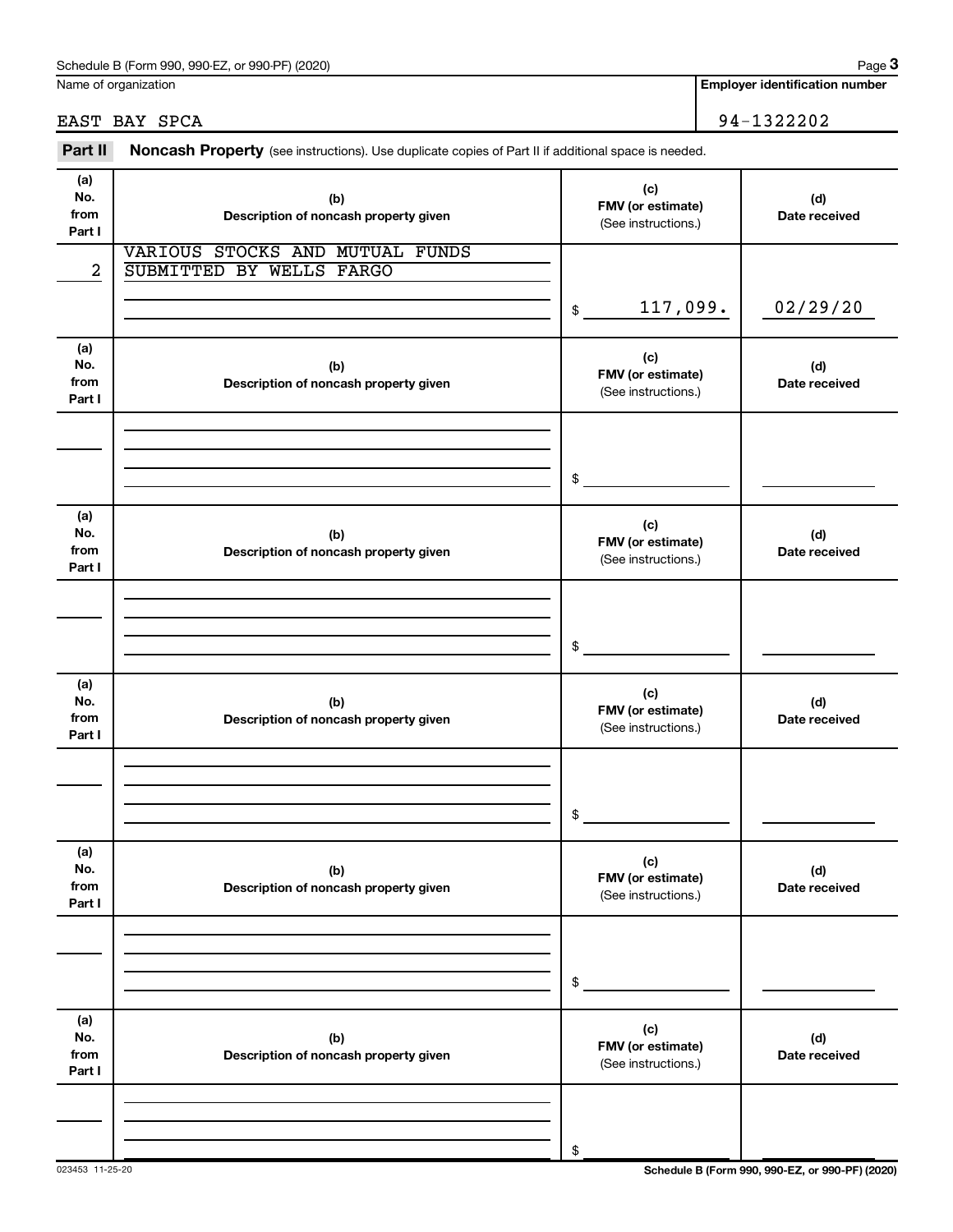|                             | Name of organization                                                                                                                                                                                                                                                                                                                           |                      | <b>Employer identification number</b>                                                                                                                          |
|-----------------------------|------------------------------------------------------------------------------------------------------------------------------------------------------------------------------------------------------------------------------------------------------------------------------------------------------------------------------------------------|----------------------|----------------------------------------------------------------------------------------------------------------------------------------------------------------|
|                             | EAST BAY SPCA                                                                                                                                                                                                                                                                                                                                  |                      | 94-1322202                                                                                                                                                     |
| Part III                    | from any one contributor. Complete columns (a) through (e) and the following line entry. For organizations<br>completing Part III, enter the total of exclusively religious, charitable, etc., contributions of \$1,000 or less for the year. (Enter this info. once.) ▶ \$<br>Use duplicate copies of Part III if additional space is needed. |                      | Exclusively religious, charitable, etc., contributions to organizations described in section 501(c)(7), (8), or (10) that total more than \$1,000 for the year |
| (a) No.<br>from<br>Part I   | (b) Purpose of gift                                                                                                                                                                                                                                                                                                                            | (c) Use of gift      | (d) Description of how gift is held                                                                                                                            |
|                             |                                                                                                                                                                                                                                                                                                                                                |                      |                                                                                                                                                                |
|                             |                                                                                                                                                                                                                                                                                                                                                | (e) Transfer of gift |                                                                                                                                                                |
|                             | Transferee's name, address, and $ZIP + 4$                                                                                                                                                                                                                                                                                                      |                      | Relationship of transferor to transferee                                                                                                                       |
| (a) No.<br>from             | (b) Purpose of gift                                                                                                                                                                                                                                                                                                                            | (c) Use of gift      | (d) Description of how gift is held                                                                                                                            |
| Part I                      |                                                                                                                                                                                                                                                                                                                                                |                      |                                                                                                                                                                |
|                             |                                                                                                                                                                                                                                                                                                                                                | (e) Transfer of gift |                                                                                                                                                                |
|                             | Transferee's name, address, and $ZIP + 4$                                                                                                                                                                                                                                                                                                      |                      | Relationship of transferor to transferee                                                                                                                       |
| $(a)$ No.<br>from<br>Part I | (b) Purpose of gift                                                                                                                                                                                                                                                                                                                            | (c) Use of gift      | (d) Description of how gift is held                                                                                                                            |
|                             |                                                                                                                                                                                                                                                                                                                                                |                      |                                                                                                                                                                |
|                             |                                                                                                                                                                                                                                                                                                                                                | (e) Transfer of gift |                                                                                                                                                                |
|                             | Transferee's name, address, and $ZIP + 4$                                                                                                                                                                                                                                                                                                      |                      | Relationship of transferor to transferee                                                                                                                       |
|                             |                                                                                                                                                                                                                                                                                                                                                |                      |                                                                                                                                                                |
| (a) No.<br>from<br>Part I   | (b) Purpose of gift                                                                                                                                                                                                                                                                                                                            | (c) Use of gift      | (d) Description of how gift is held                                                                                                                            |
|                             |                                                                                                                                                                                                                                                                                                                                                |                      |                                                                                                                                                                |
|                             |                                                                                                                                                                                                                                                                                                                                                | (e) Transfer of gift |                                                                                                                                                                |
|                             | Transferee's name, address, and $ZIP + 4$                                                                                                                                                                                                                                                                                                      |                      | Relationship of transferor to transferee                                                                                                                       |
|                             |                                                                                                                                                                                                                                                                                                                                                |                      |                                                                                                                                                                |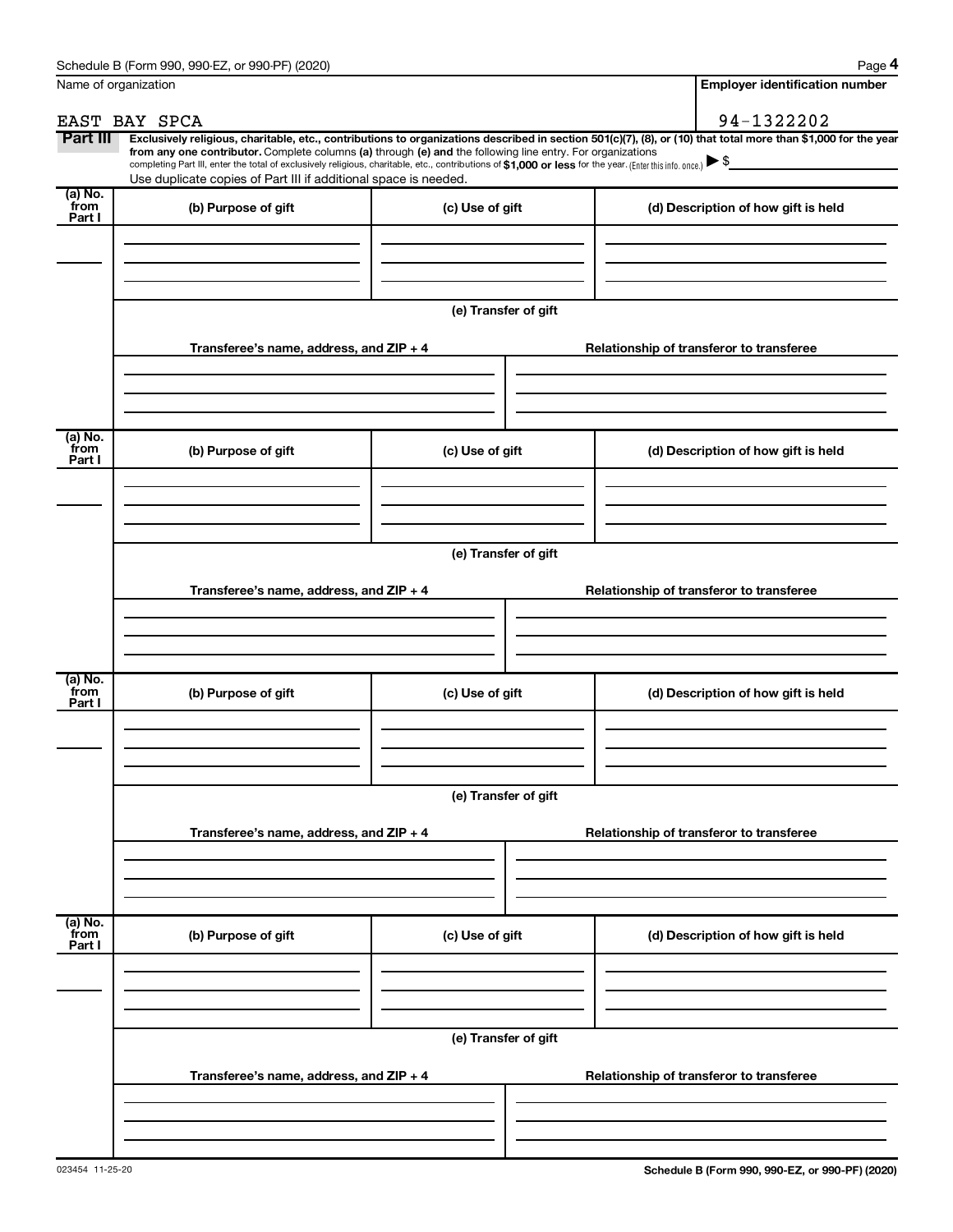| <b>SCHEDULE D</b> |
|-------------------|
|-------------------|

| (Form 990) |  |
|------------|--|
|------------|--|

## **SCHEDULE D Supplemental Financial Statements**<br> **Form 990 2020**<br> **Part IV** line 6.7.8.9.10, 11a, 11b, 11d, 11d, 11d, 11d, 11d, 12a, 0r, 12b

**(Form 990) | Complete if the organization answered "Yes" on Form 990, Part IV, line 6, 7, 8, 9, 10, 11a, 11b, 11c, 11d, 11e, 11f, 12a, or 12b.**



|              | Department of the Treasury<br>Internal Revenue Service | Go to www.irs.gov/Form990 for instructions and the latest information.                                                                                                                                                        | Attach to Form 990.     |                                                    |                | Inspection                                          | Open to Public |
|--------------|--------------------------------------------------------|-------------------------------------------------------------------------------------------------------------------------------------------------------------------------------------------------------------------------------|-------------------------|----------------------------------------------------|----------------|-----------------------------------------------------|----------------|
|              | Name of the organization                               | EAST BAY SPCA                                                                                                                                                                                                                 |                         |                                                    |                | <b>Employer identification number</b><br>94-1322202 |                |
| Part I       |                                                        | Organizations Maintaining Donor Advised Funds or Other Similar Funds or Accounts. Complete if the                                                                                                                             |                         |                                                    |                |                                                     |                |
|              |                                                        | organization answered "Yes" on Form 990, Part IV, line 6.                                                                                                                                                                     |                         |                                                    |                |                                                     |                |
|              |                                                        |                                                                                                                                                                                                                               | (a) Donor advised funds |                                                    |                | (b) Funds and other accounts                        |                |
| 1.           |                                                        |                                                                                                                                                                                                                               |                         |                                                    |                |                                                     |                |
| 2            |                                                        | Aggregate value of contributions to (during year)                                                                                                                                                                             |                         |                                                    |                |                                                     |                |
| 3            |                                                        | Aggregate value of grants from (during year)                                                                                                                                                                                  |                         |                                                    |                |                                                     |                |
| 4            |                                                        |                                                                                                                                                                                                                               |                         |                                                    |                |                                                     |                |
| 5            |                                                        | Did the organization inform all donors and donor advisors in writing that the assets held in donor advised funds                                                                                                              |                         |                                                    |                |                                                     |                |
|              |                                                        |                                                                                                                                                                                                                               |                         |                                                    |                | Yes                                                 | No             |
| 6            |                                                        | Did the organization inform all grantees, donors, and donor advisors in writing that grant funds can be used only                                                                                                             |                         |                                                    |                |                                                     |                |
|              |                                                        | for charitable purposes and not for the benefit of the donor or donor advisor, or for any other purpose conferring                                                                                                            |                         |                                                    |                |                                                     |                |
|              |                                                        | impermissible private benefit?                                                                                                                                                                                                |                         |                                                    |                | Yes                                                 | No             |
| Part II      |                                                        | Conservation Easements. Complete if the organization answered "Yes" on Form 990, Part IV, line 7.                                                                                                                             |                         |                                                    |                |                                                     |                |
| 1            |                                                        | Purpose(s) of conservation easements held by the organization (check all that apply).                                                                                                                                         |                         |                                                    |                |                                                     |                |
|              |                                                        | Preservation of land for public use (for example, recreation or education)                                                                                                                                                    |                         | Preservation of a historically important land area |                |                                                     |                |
|              |                                                        | Protection of natural habitat                                                                                                                                                                                                 |                         | Preservation of a certified historic structure     |                |                                                     |                |
|              |                                                        | Preservation of open space                                                                                                                                                                                                    |                         |                                                    |                |                                                     |                |
| $\mathbf{2}$ |                                                        | Complete lines 2a through 2d if the organization held a qualified conservation contribution in the form of a conservation easement on the last                                                                                |                         |                                                    |                |                                                     |                |
|              | day of the tax year.                                   |                                                                                                                                                                                                                               |                         |                                                    |                | Held at the End of the Tax Year                     |                |
|              |                                                        |                                                                                                                                                                                                                               |                         |                                                    | 2a             |                                                     |                |
| b            |                                                        | Total acreage restricted by conservation easements                                                                                                                                                                            |                         |                                                    | 2 <sub>b</sub> |                                                     |                |
|              |                                                        |                                                                                                                                                                                                                               |                         |                                                    | 2c             |                                                     |                |
| d            |                                                        | Number of conservation easements included in (c) acquired after 7/25/06, and not on a historic structure                                                                                                                      |                         |                                                    |                |                                                     |                |
|              |                                                        | listed in the National Register [111] Marshall Register [11] Marshall Register [11] Marshall Register [11] Marshall Register [11] Marshall Register [11] Marshall Register [11] Marshall Register [11] Marshall Register [11] |                         |                                                    | 2d             |                                                     |                |
| З.           |                                                        | Number of conservation easements modified, transferred, released, extinguished, or terminated by the organization during the tax                                                                                              |                         |                                                    |                |                                                     |                |
| 4            | $year \triangleright$                                  | Number of states where property subject to conservation easement is located >                                                                                                                                                 |                         |                                                    |                |                                                     |                |
| 5            |                                                        | Does the organization have a written policy regarding the periodic monitoring, inspection, handling of                                                                                                                        |                         |                                                    |                |                                                     |                |
|              |                                                        | violations, and enforcement of the conservation easements it holds?                                                                                                                                                           |                         |                                                    |                | Yes                                                 | No             |
| 6            |                                                        | Staff and volunteer hours devoted to monitoring, inspecting, handling of violations, and enforcing conservation easements during the year                                                                                     |                         |                                                    |                |                                                     |                |
|              |                                                        |                                                                                                                                                                                                                               |                         |                                                    |                |                                                     |                |
| 7            |                                                        | Amount of expenses incurred in monitoring, inspecting, handling of violations, and enforcing conservation easements during the year                                                                                           |                         |                                                    |                |                                                     |                |
|              | $\blacktriangleright$ \$                               |                                                                                                                                                                                                                               |                         |                                                    |                |                                                     |                |
| 8            |                                                        | Does each conservation easement reported on line 2(d) above satisfy the requirements of section 170(h)(4)(B)(i)                                                                                                               |                         |                                                    |                |                                                     |                |
|              |                                                        |                                                                                                                                                                                                                               |                         |                                                    |                | Yes                                                 | No             |
| 9            |                                                        | In Part XIII, describe how the organization reports conservation easements in its revenue and expense statement and                                                                                                           |                         |                                                    |                |                                                     |                |
|              |                                                        | balance sheet, and include, if applicable, the text of the footnote to the organization's financial statements that describes the                                                                                             |                         |                                                    |                |                                                     |                |
|              |                                                        | organization's accounting for conservation easements.                                                                                                                                                                         |                         |                                                    |                |                                                     |                |
|              | Part III                                               | Organizations Maintaining Collections of Art, Historical Treasures, or Other Similar Assets.                                                                                                                                  |                         |                                                    |                |                                                     |                |
|              |                                                        | Complete if the organization answered "Yes" on Form 990, Part IV, line 8.                                                                                                                                                     |                         |                                                    |                |                                                     |                |
|              |                                                        | 1a If the organization elected, as permitted under FASB ASC 958, not to report in its revenue statement and balance sheet works                                                                                               |                         |                                                    |                |                                                     |                |
|              |                                                        | of art, historical treasures, or other similar assets held for public exhibition, education, or research in furtherance of public                                                                                             |                         |                                                    |                |                                                     |                |
|              |                                                        | service, provide in Part XIII the text of the footnote to its financial statements that describes these items.                                                                                                                |                         |                                                    |                |                                                     |                |
| b            |                                                        | If the organization elected, as permitted under FASB ASC 958, to report in its revenue statement and balance sheet works of                                                                                                   |                         |                                                    |                |                                                     |                |
|              |                                                        | art, historical treasures, or other similar assets held for public exhibition, education, or research in furtherance of public service,                                                                                       |                         |                                                    |                |                                                     |                |
|              |                                                        | provide the following amounts relating to these items:                                                                                                                                                                        |                         |                                                    |                |                                                     |                |
|              |                                                        |                                                                                                                                                                                                                               |                         |                                                    |                | - \$                                                |                |
|              |                                                        | (ii) Assets included in Form 990, Part X [11] [2000] [2010] Assets included in Form 990, Part X                                                                                                                               |                         |                                                    |                | -\$                                                 |                |
| 2            |                                                        | If the organization received or held works of art, historical treasures, or other similar assets for financial gain, provide                                                                                                  |                         |                                                    |                |                                                     |                |
|              |                                                        | the following amounts required to be reported under FASB ASC 958 relating to these items:                                                                                                                                     |                         |                                                    |                |                                                     |                |

032051 12-01-20 **b** Assets included in Form 990, Part X **For Paperwork Reduction Act Notice, see the Instructions for Form 990. Schedule D (Form 990) 2020** LHA | \$

**a** Revenue included on Form 990, Part VIII, line 1 ~~~~~~~~~~~~~~~~~~~~~~~~~~~~~~ | \$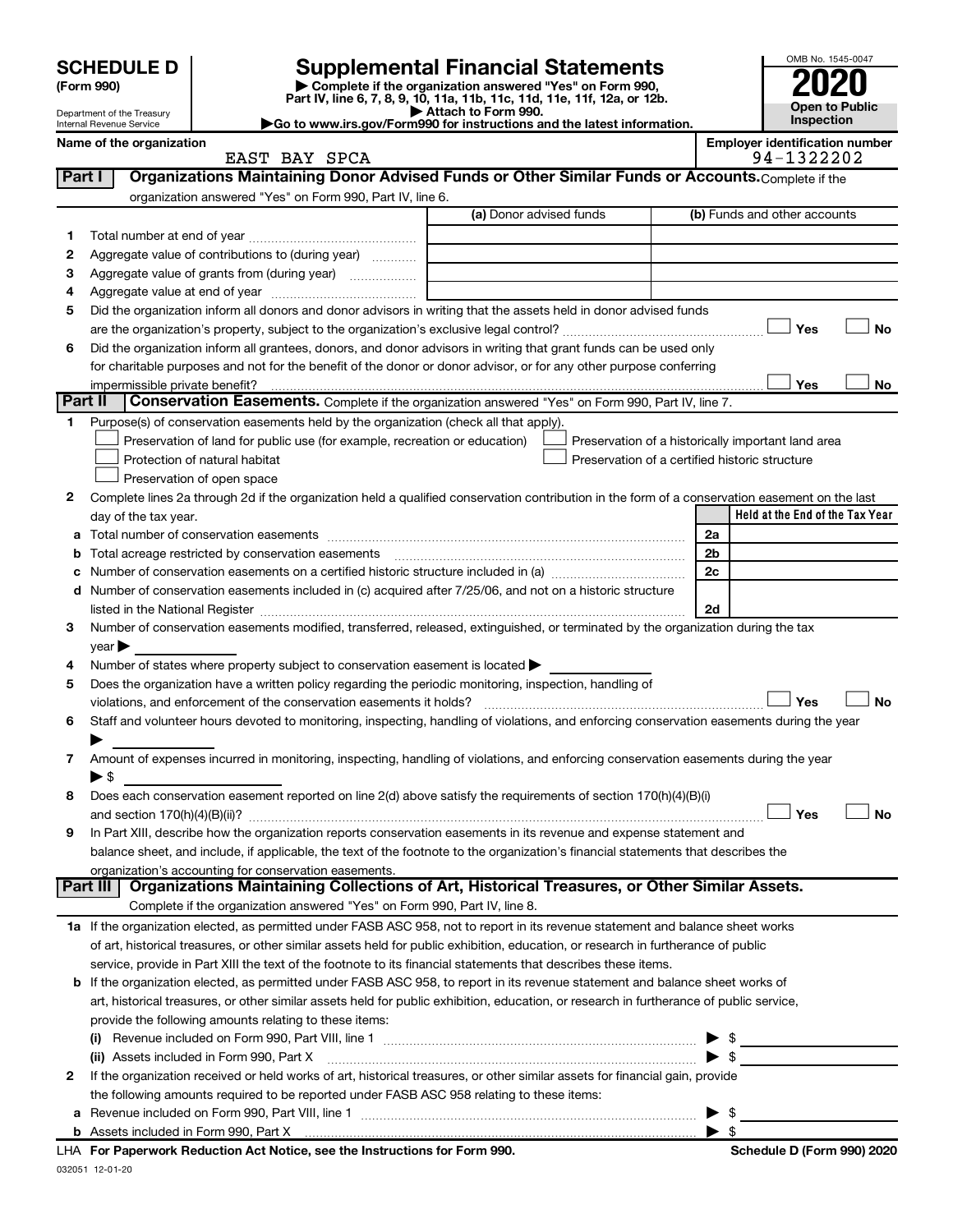|               | 94-1322202 Page 2<br>EAST BAY SPCA<br>Schedule D (Form 990) 2020                                                                                                                                                               |                    |                   |                                                         |                 |              |                              |              |    |
|---------------|--------------------------------------------------------------------------------------------------------------------------------------------------------------------------------------------------------------------------------|--------------------|-------------------|---------------------------------------------------------|-----------------|--------------|------------------------------|--------------|----|
|               | Organizations Maintaining Collections of Art, Historical Treasures, or Other Similar Assets(continued)<br>Part III                                                                                                             |                    |                   |                                                         |                 |              |                              |              |    |
| 3             | Using the organization's acquisition, accession, and other records, check any of the following that make significant use of its                                                                                                |                    |                   |                                                         |                 |              |                              |              |    |
|               | collection items (check all that apply):                                                                                                                                                                                       |                    |                   |                                                         |                 |              |                              |              |    |
| a             | Public exhibition                                                                                                                                                                                                              | d                  |                   | Loan or exchange program                                |                 |              |                              |              |    |
| b             | Scholarly research                                                                                                                                                                                                             | e                  | Other             |                                                         |                 |              |                              |              |    |
| c             | Preservation for future generations                                                                                                                                                                                            |                    |                   |                                                         |                 |              |                              |              |    |
| 4             | Provide a description of the organization's collections and explain how they further the organization's exempt purpose in Part XIII.                                                                                           |                    |                   |                                                         |                 |              |                              |              |    |
| 5             | During the year, did the organization solicit or receive donations of art, historical treasures, or other similar assets                                                                                                       |                    |                   |                                                         |                 |              |                              |              |    |
|               | Yes<br>No                                                                                                                                                                                                                      |                    |                   |                                                         |                 |              |                              |              |    |
|               | <b>Part IV</b><br>Escrow and Custodial Arrangements. Complete if the organization answered "Yes" on Form 990, Part IV, line 9, or                                                                                              |                    |                   |                                                         |                 |              |                              |              |    |
|               | reported an amount on Form 990, Part X, line 21.                                                                                                                                                                               |                    |                   |                                                         |                 |              |                              |              |    |
|               | 1a Is the organization an agent, trustee, custodian or other intermediary for contributions or other assets not included                                                                                                       |                    |                   |                                                         |                 |              |                              |              |    |
|               |                                                                                                                                                                                                                                |                    |                   |                                                         |                 |              | Yes                          |              | No |
|               | b If "Yes," explain the arrangement in Part XIII and complete the following table:                                                                                                                                             |                    |                   |                                                         |                 |              |                              |              |    |
|               |                                                                                                                                                                                                                                |                    |                   |                                                         |                 |              | Amount                       |              |    |
|               | c Beginning balance measurements and the contract of the contract of the contract of the contract of the contract of the contract of the contract of the contract of the contract of the contract of the contract of the contr |                    |                   |                                                         | 1c              |              |                              |              |    |
|               |                                                                                                                                                                                                                                |                    |                   |                                                         | 1d              |              |                              |              |    |
|               | e Distributions during the year manufactured and content to the content of the content of the content of the content of the content of the content of the content of the content of the content of the content of the content  |                    |                   |                                                         | 1e              |              |                              |              |    |
|               |                                                                                                                                                                                                                                |                    |                   |                                                         | 1f              |              |                              |              |    |
|               | 2a Did the organization include an amount on Form 990, Part X, line 21, for escrow or custodial account liability?                                                                                                             |                    |                   |                                                         |                 |              | Yes                          |              | No |
| <b>Part V</b> | <b>b</b> If "Yes," explain the arrangement in Part XIII. Check here if the explanation has been provided on Part XIII                                                                                                          |                    |                   |                                                         |                 |              |                              |              |    |
|               | Endowment Funds. Complete if the organization answered "Yes" on Form 990, Part IV, line 10.                                                                                                                                    |                    |                   |                                                         |                 |              |                              |              |    |
|               |                                                                                                                                                                                                                                | (a) Current year   | (b) Prior year    | (c) Two years back $\vert$ (d) Three years back $\vert$ |                 |              | (e) Four years back          |              |    |
| 1а            | Beginning of year balance <i>manumman</i>                                                                                                                                                                                      | 1,535,948.         | 1,095,535.        | 1,295,955.                                              |                 | 1,596,515.   |                              | 1,861,915.   |    |
| b             |                                                                                                                                                                                                                                | 2, 161, 314.       | 440, 413.         |                                                         | $-200, 420.$    |              |                              |              |    |
|               | Net investment earnings, gains, and losses                                                                                                                                                                                     |                    |                   |                                                         |                 | $-300, 560.$ |                              | $-265, 400.$ |    |
|               |                                                                                                                                                                                                                                |                    |                   |                                                         |                 |              |                              |              |    |
|               | e Other expenditures for facilities                                                                                                                                                                                            |                    |                   |                                                         |                 |              |                              |              |    |
|               | and programs                                                                                                                                                                                                                   |                    |                   |                                                         |                 |              |                              |              |    |
|               |                                                                                                                                                                                                                                | 3,697,262.         | 1,535,948.        | 1,095,535.                                              |                 | 1,295,955.   |                              | 1,596,515.   |    |
| g             | End of year balance                                                                                                                                                                                                            |                    |                   |                                                         |                 |              |                              |              |    |
| 2             | Provide the estimated percentage of the current year end balance (line 1g, column (a)) held as:                                                                                                                                |                    | ℅                 |                                                         |                 |              |                              |              |    |
|               | Board designated or quasi-endowment<br>Permanent endowment ><br>100,0000                                                                                                                                                       | $\%$               |                   |                                                         |                 |              |                              |              |    |
|               | c Term endowment $\blacktriangleright$                                                                                                                                                                                         | %                  |                   |                                                         |                 |              |                              |              |    |
|               | The percentages on lines 2a, 2b, and 2c should equal 100%.                                                                                                                                                                     |                    |                   |                                                         |                 |              |                              |              |    |
|               | 3a Are there endowment funds not in the possession of the organization that are held and administered for the organization                                                                                                     |                    |                   |                                                         |                 |              |                              |              |    |
|               | by:                                                                                                                                                                                                                            |                    |                   |                                                         |                 |              |                              | Yes          | No |
|               | (i)                                                                                                                                                                                                                            |                    |                   |                                                         |                 |              | 3a(i)                        |              | X  |
|               |                                                                                                                                                                                                                                |                    |                   |                                                         |                 |              | 3a(ii)                       |              | х  |
|               |                                                                                                                                                                                                                                |                    |                   |                                                         |                 |              | 3b                           |              |    |
|               | Describe in Part XIII the intended uses of the organization's endowment funds.                                                                                                                                                 |                    |                   |                                                         |                 |              |                              |              |    |
|               | Land, Buildings, and Equipment.<br><b>Part VI</b>                                                                                                                                                                              |                    |                   |                                                         |                 |              |                              |              |    |
|               | Complete if the organization answered "Yes" on Form 990, Part IV, line 11a. See Form 990, Part X, line 10.                                                                                                                     |                    |                   |                                                         |                 |              |                              |              |    |
|               | Description of property                                                                                                                                                                                                        | (a) Cost or other  | (b) Cost or other |                                                         | (c) Accumulated |              | (d) Book value               |              |    |
|               |                                                                                                                                                                                                                                | basis (investment) | basis (other)     |                                                         | depreciation    |              |                              |              |    |
|               |                                                                                                                                                                                                                                |                    |                   | 55,410.                                                 |                 |              |                              | 55,410.      |    |
|               |                                                                                                                                                                                                                                |                    |                   | 17,564,882.                                             | 6, 237, 210.    |              | 11,327,672.                  |              |    |
|               |                                                                                                                                                                                                                                |                    |                   | 1, 263, 375.                                            | 851,542.        |              |                              | 411,833.     |    |
|               |                                                                                                                                                                                                                                |                    |                   | 1,016,191.                                              | 896, 387.       |              |                              | 119,804.     |    |
|               |                                                                                                                                                                                                                                |                    |                   | 292,713.                                                | 257,276.        |              |                              | 35,437.      |    |
|               | Total. Add lines 1a through 1e. (Column (d) must equal Form 990, Part X, column (B), line 10c.)                                                                                                                                |                    |                   |                                                         |                 |              | 11,950,156.                  |              |    |
|               |                                                                                                                                                                                                                                |                    |                   |                                                         |                 |              | Calcedule D (Faunt 000) 0000 |              |    |

**Schedule D (Form 990) 2020**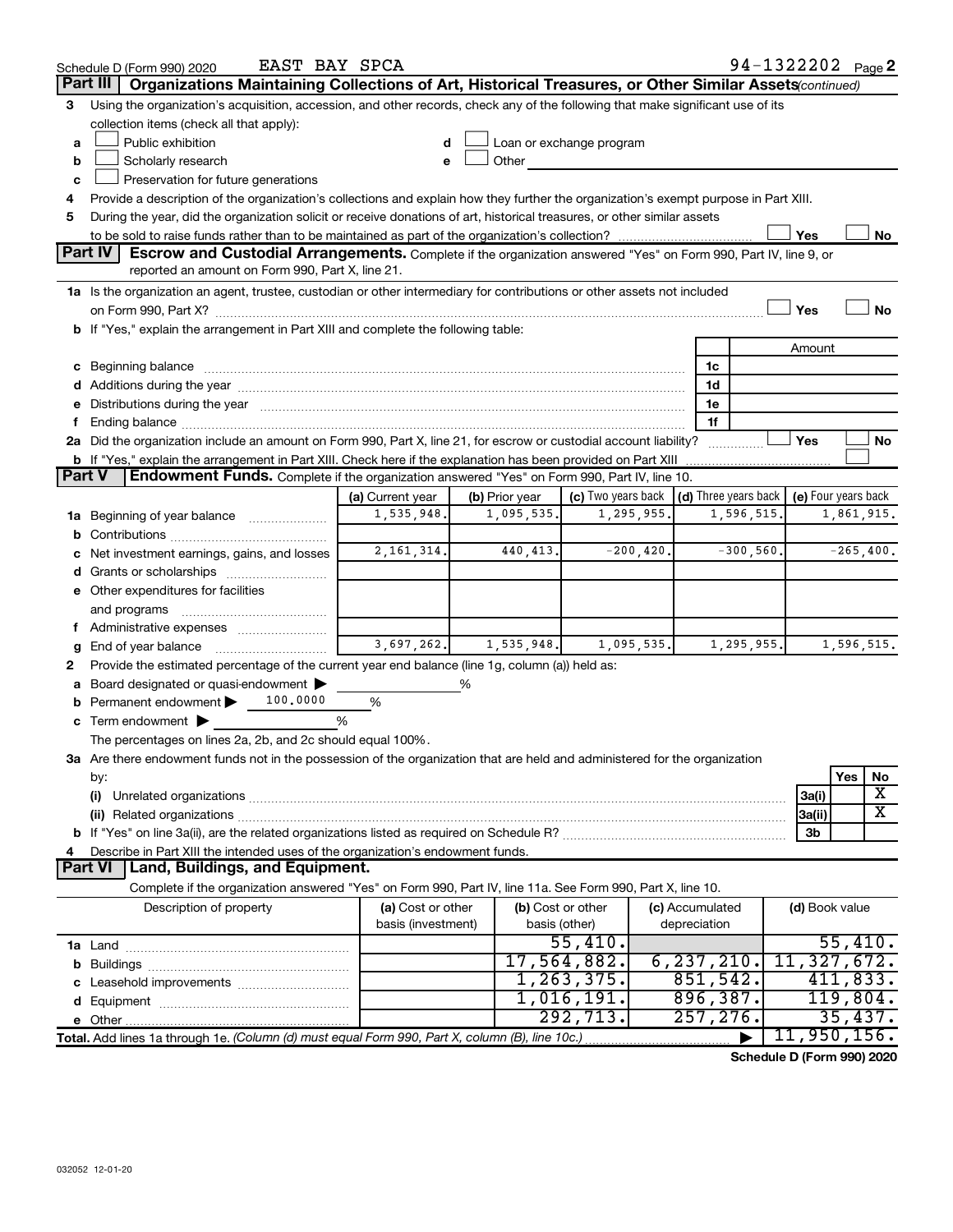EAST BAY SPCA

| Complete if the organization answered "Yes" on Form 990, Part IV, line 11b. See Form 990, Part X, line 12.                |                 |                                                           |                |
|---------------------------------------------------------------------------------------------------------------------------|-----------------|-----------------------------------------------------------|----------------|
| (a) Description of security or category (including name of security)                                                      | (b) Book value  | (c) Method of valuation: Cost or end-of-year market value |                |
| (1) Financial derivatives                                                                                                 |                 |                                                           |                |
|                                                                                                                           |                 |                                                           |                |
| (3) Other                                                                                                                 |                 |                                                           |                |
| (A)                                                                                                                       |                 |                                                           |                |
| (B)                                                                                                                       |                 |                                                           |                |
| (C)                                                                                                                       |                 |                                                           |                |
| (D)                                                                                                                       |                 |                                                           |                |
| (E)                                                                                                                       |                 |                                                           |                |
| (F)                                                                                                                       |                 |                                                           |                |
| (G)                                                                                                                       |                 |                                                           |                |
| (H)                                                                                                                       |                 |                                                           |                |
| Total. (Col. (b) must equal Form 990, Part X, col. (B) line 12.)                                                          |                 |                                                           |                |
| Part VIII Investments - Program Related.                                                                                  |                 |                                                           |                |
| Complete if the organization answered "Yes" on Form 990, Part IV, line 11c. See Form 990, Part X, line 13.                |                 |                                                           |                |
| (a) Description of investment                                                                                             | (b) Book value  | (c) Method of valuation: Cost or end-of-year market value |                |
| (1)                                                                                                                       |                 |                                                           |                |
| (2)                                                                                                                       |                 |                                                           |                |
| (3)                                                                                                                       |                 |                                                           |                |
|                                                                                                                           |                 |                                                           |                |
| (4)                                                                                                                       |                 |                                                           |                |
| (5)                                                                                                                       |                 |                                                           |                |
| (6)                                                                                                                       |                 |                                                           |                |
| (7)                                                                                                                       |                 |                                                           |                |
| (8)                                                                                                                       |                 |                                                           |                |
| (9)                                                                                                                       |                 |                                                           |                |
| Total. (Col. (b) must equal Form 990, Part X, col. (B) line 13.) $\blacktriangleright$<br>Part IX<br><b>Other Assets.</b> |                 |                                                           |                |
| Complete if the organization answered "Yes" on Form 990, Part IV, line 11d. See Form 990, Part X, line 15.                |                 |                                                           |                |
|                                                                                                                           | (a) Description |                                                           | (b) Book value |
| WILLS AND TRUSTS RECEIVABLE<br>(1)                                                                                        |                 |                                                           | 3,492,656.     |
| (2)                                                                                                                       |                 |                                                           |                |
|                                                                                                                           |                 |                                                           |                |
| (3)                                                                                                                       |                 |                                                           |                |
| (4)                                                                                                                       |                 |                                                           |                |
| (5)                                                                                                                       |                 |                                                           |                |
| (6)                                                                                                                       |                 |                                                           |                |
| (7)                                                                                                                       |                 |                                                           |                |
| (8)                                                                                                                       |                 |                                                           |                |
| (9)                                                                                                                       |                 |                                                           | 3,492,656.     |
| Total. (Column (b) must equal Form 990, Part X, col. (B) line 15.)<br><b>Other Liabilities.</b><br>Part X                 |                 |                                                           |                |
| Complete if the organization answered "Yes" on Form 990, Part IV, line 11e or 11f. See Form 990, Part X, line 25.         |                 |                                                           |                |
| (a) Description of liability                                                                                              |                 |                                                           | (b) Book value |
| 1.<br>Federal income taxes                                                                                                |                 |                                                           |                |
| (1)                                                                                                                       |                 |                                                           |                |
| (2)                                                                                                                       |                 |                                                           |                |
| (3)                                                                                                                       |                 |                                                           |                |
| (4)                                                                                                                       |                 |                                                           |                |
| (5)                                                                                                                       |                 |                                                           |                |
| (6)                                                                                                                       |                 |                                                           |                |
| (7)                                                                                                                       |                 |                                                           |                |
| (8)                                                                                                                       |                 |                                                           |                |
| (9)                                                                                                                       |                 |                                                           |                |
|                                                                                                                           |                 |                                                           |                |

**2.** Liability for uncertain tax positions. In Part XIII, provide the text of the footnote to the organization's financial statements that reports the organization's liability for uncertain tax positions under FASB ASC 740. Check here if the text of the footnote has been provided in Part XIII

 $\perp$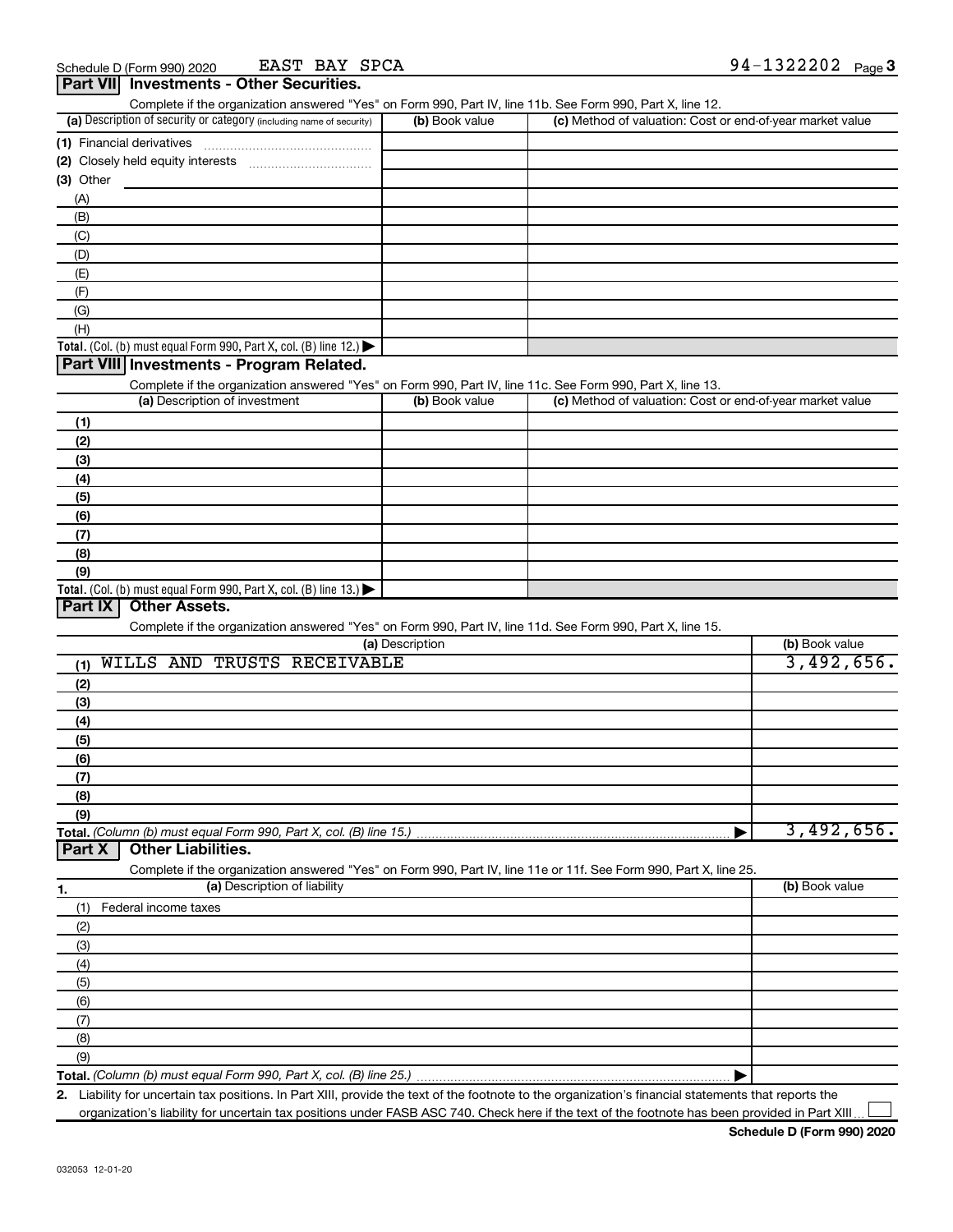|    | EAST BAY SPCA<br>Schedule D (Form 990) 2020                                                                                                                  |                |            |                | 94-1322202 Page 4 |
|----|--------------------------------------------------------------------------------------------------------------------------------------------------------------|----------------|------------|----------------|-------------------|
|    | Reconciliation of Revenue per Audited Financial Statements With Revenue per Return.<br>Part XI                                                               |                |            |                |                   |
|    | Complete if the organization answered "Yes" on Form 990, Part IV, line 12a.                                                                                  |                |            |                |                   |
| 1  | Total revenue, gains, and other support per audited financial statements [111] [11] Total revenue, gains, and other support per audited financial statements |                |            | $\blacksquare$ | 12,911,518.       |
| 2  | Amounts included on line 1 but not on Form 990, Part VIII, line 12:                                                                                          |                |            |                |                   |
| a  |                                                                                                                                                              | 2a             | 52,968.    |                |                   |
|    |                                                                                                                                                              | 2 <sub>b</sub> | 67,709.    |                |                   |
| с  |                                                                                                                                                              | 2c             |            |                |                   |
| d  |                                                                                                                                                              | 2d             | 2,182,397. |                |                   |
| е  | Add lines 2a through 2d                                                                                                                                      |                |            | 2e             | 2,303,074.        |
| 3  | Subtract line 2e from line 1 <b>manufacture in the contract of the 2e</b> from line 1                                                                        |                |            | 3              | 10,608,444.       |
| 4  | Amounts included on Form 990, Part VIII, line 12, but not on line 1:                                                                                         |                |            |                |                   |
| а  |                                                                                                                                                              | 4a l           | 33,341.    |                |                   |
| b  |                                                                                                                                                              | 4 <sub>h</sub> |            |                |                   |
| c. | Add lines 4a and 4b                                                                                                                                          |                |            | 4c             | 33,341.           |
|    |                                                                                                                                                              |                |            | 5              | 10,641,785.       |
|    | Part XII Reconciliation of Expenses per Audited Financial Statements With Expenses per Return.                                                               |                |            |                |                   |
|    | Complete if the organization answered "Yes" on Form 990, Part IV, line 12a.                                                                                  |                |            |                |                   |
|    |                                                                                                                                                              |                |            | 1.             | 9,013,449.        |
| 2  | Amounts included on line 1 but not on Form 990, Part IX, line 25:                                                                                            |                |            |                |                   |
| a  |                                                                                                                                                              | 2a             | 67,709.    |                |                   |
| b  |                                                                                                                                                              | 2 <sub>b</sub> |            |                |                   |
|    | Other losses                                                                                                                                                 | 2c             |            |                |                   |
| d  |                                                                                                                                                              | 2d             | 29, 293.   |                |                   |
| e  | Add lines 2a through 2d                                                                                                                                      |                |            | 2e             | 97,002.           |
| 3  |                                                                                                                                                              |                |            | 3              | 8,916,447.        |
| 4  | Amounts included on Form 990, Part IX, line 25, but not on line 1:                                                                                           |                |            |                |                   |
| a  | Investment expenses not included on Form 990, Part VIII, line 7b [100] [100] [100] [100] [100] [100] [100] [10                                               | 4a             | 33,341.    |                |                   |
| b  | Other (Describe in Part XIII.) [100] [100] [100] [100] [100] [100] [100] [100] [100] [100] [100] [100] [100] [                                               | 4 <sub>b</sub> |            |                |                   |
|    | Add lines 4a and 4b                                                                                                                                          |                |            | 4c             | 33,341.           |
| 5. | Total expenses. Add lines 3 and 4c. (This must equal Form 990, Part I, line 18.) <i>manumeronominal</i> manumeronominal                                      |                |            |                | 8,949,788.        |
|    | Part XIII Supplemental Information.                                                                                                                          |                |            |                |                   |
|    | $\sigma = 100$ m $\sigma = 100$ m $\sigma = 100$ m $\sigma = 100$ m $\sigma = 100$ m $\sigma = 100$                                                          |                |            |                |                   |

Provide the descriptions required for Part II, lines 3, 5, and 9; Part III, lines 1a and 4; Part IV, lines 1b and 2b; Part V, line 4; Part X, line 2; Part XI, lines 2d and 4b; and Part XII, lines 2d and 4b. Also complete this part to provide any additional information.

PART V, LINE 4:

| THE ENDOWMENT FUNDS INCOME USED FOR THE RESCUE AND SHELTER OF ABANDONED    |            |
|----------------------------------------------------------------------------|------------|
| AND UNWANTED DOGS AND CATS; TO PROVIDE MEDICAL CARE FOR ABANDONED AND      |            |
| UNWANTED DOGS AND CATS; TO PROVIDE AND SUPPORT PROGRAMS TO SPAY AND NEUTER |            |
| DOGS AND CATS; TO PROVIDE AND SUPPORT PROGRAMS TO FACILITATE THE ADOPTION  |            |
| OF DOGS AND CATS.                                                          |            |
|                                                                            |            |
| PART XI, LINE 2D - OTHER ADJUSTMENTS:                                      |            |
| CHANGES IN VALUE OF SPLIT-INTEREST AGREEMENT ASSETS                        | 2,153,104. |
| FUNDRAISING EVENT EXPENSES                                                 | 29,293.    |

#### TOTAL TO SCHEDULE D, PART XI, LINE 2D 2,182,397.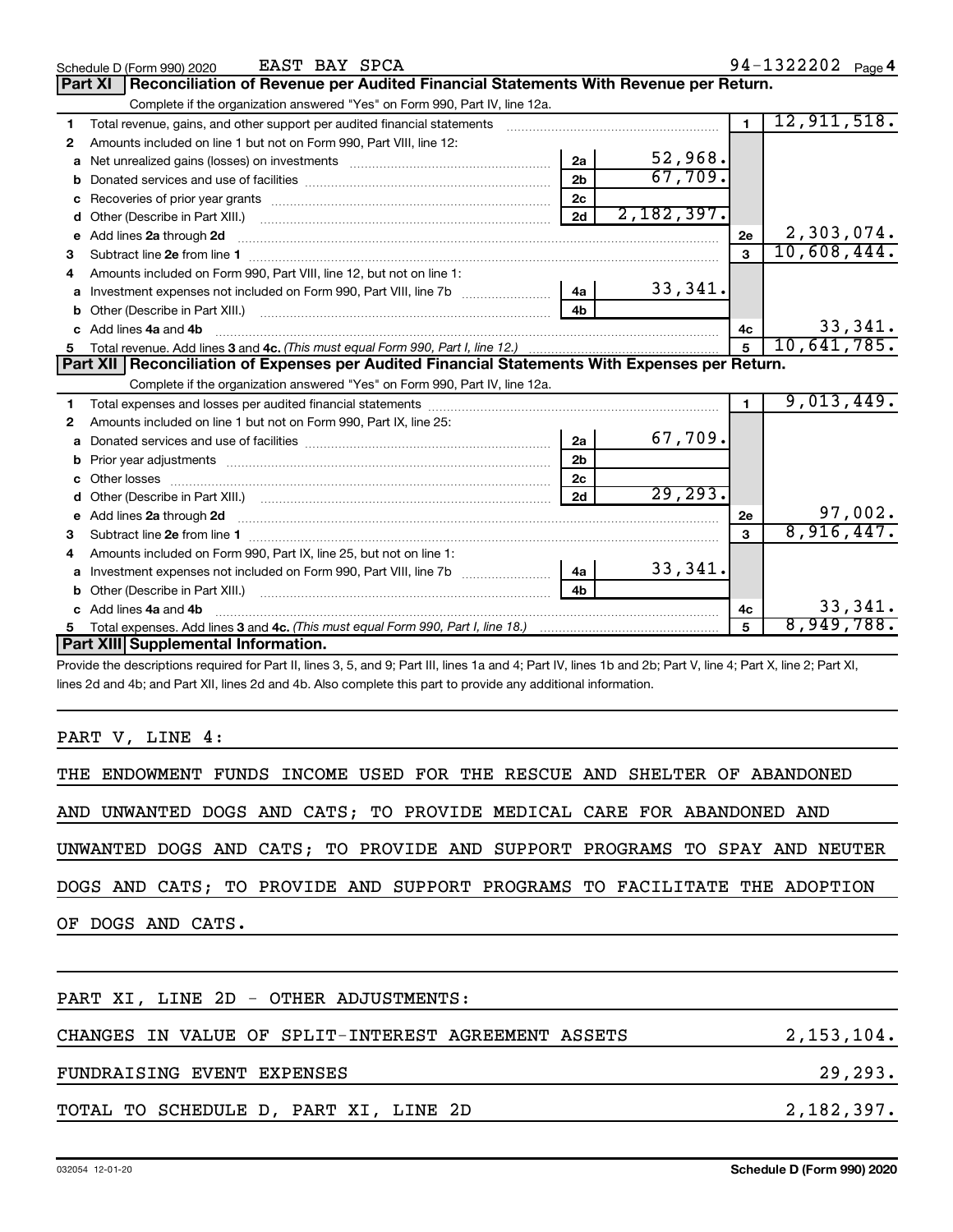| EAST BAY SPCA                                                                                  | 94-1322202 Page 5 |
|------------------------------------------------------------------------------------------------|-------------------|
| Schedule D (Form 990) 2020 EAST BAY S<br><b>Part XIII Supplemental Information</b> (continued) |                   |
| PART XII, LINE 2D - OTHER ADJUSTMENTS:                                                         |                   |
| SPECIAL EVENT EXPENSES REPORTED ON 990, PART VIII,<br>LINE 8B                                  | 29, 293.          |
|                                                                                                |                   |
|                                                                                                |                   |
|                                                                                                |                   |
|                                                                                                |                   |
|                                                                                                |                   |
|                                                                                                |                   |
|                                                                                                |                   |
|                                                                                                |                   |
|                                                                                                |                   |
|                                                                                                |                   |
|                                                                                                |                   |
|                                                                                                |                   |
|                                                                                                |                   |
|                                                                                                |                   |
|                                                                                                |                   |
|                                                                                                |                   |
|                                                                                                |                   |
|                                                                                                |                   |
|                                                                                                |                   |
|                                                                                                |                   |
|                                                                                                |                   |
|                                                                                                |                   |
|                                                                                                |                   |
|                                                                                                |                   |
|                                                                                                |                   |
|                                                                                                |                   |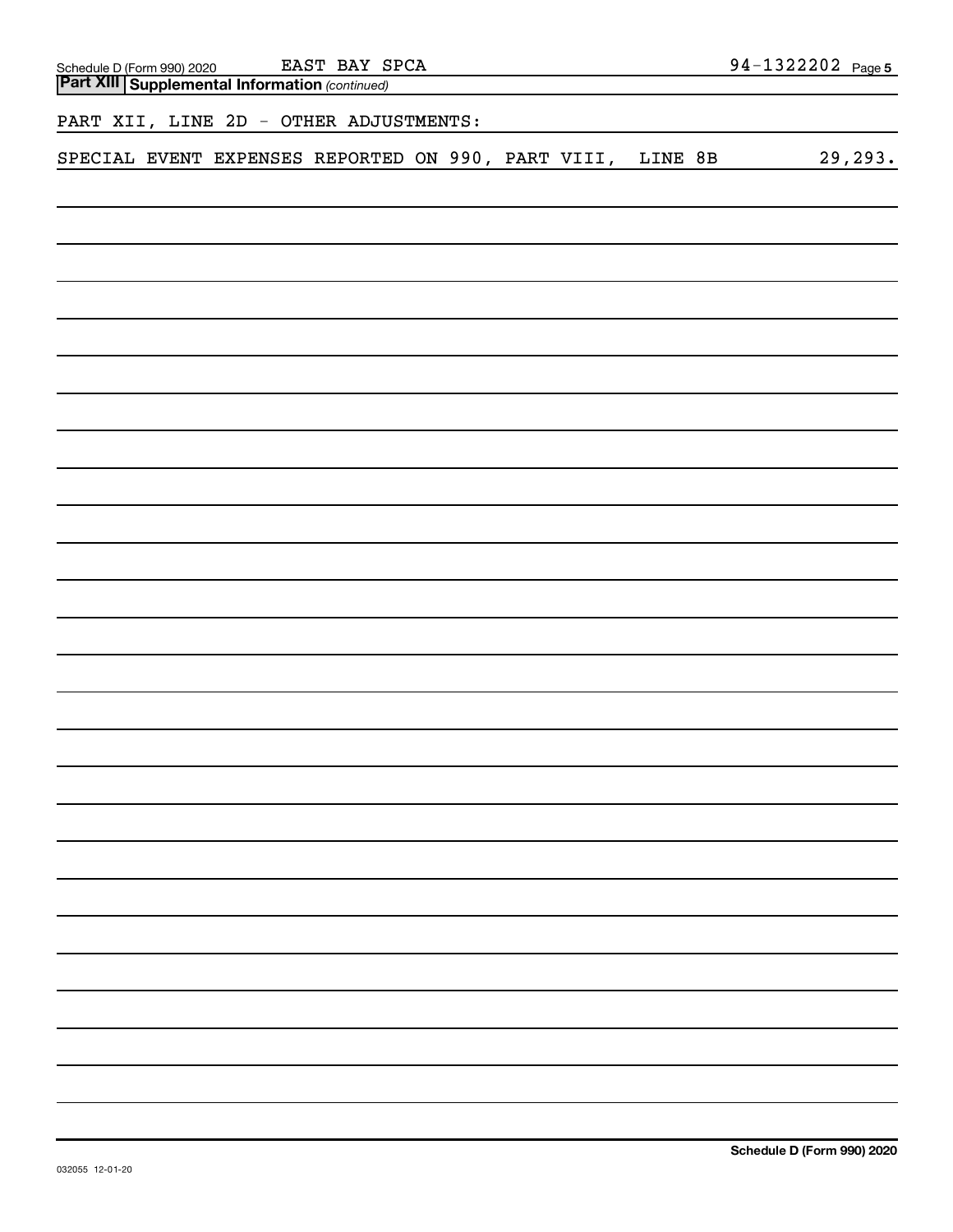| <b>SCHEDULE G</b>                                            |                                                                                                                                                                     | <b>Supplemental Information Regarding Fundraising or Gaming Activities</b>                                                                                                                                                                |     |                                         |                                                              |  |                                        | OMB No. 1545-0047                       |
|--------------------------------------------------------------|---------------------------------------------------------------------------------------------------------------------------------------------------------------------|-------------------------------------------------------------------------------------------------------------------------------------------------------------------------------------------------------------------------------------------|-----|-----------------------------------------|--------------------------------------------------------------|--|----------------------------------------|-----------------------------------------|
| (Form 990 or 990-EZ)                                         | Complete if the organization answered "Yes" on Form 990, Part IV, line 17, 18, or 19, or if the<br>organization entered more than \$15,000 on Form 990-EZ, line 6a. |                                                                                                                                                                                                                                           |     |                                         |                                                              |  |                                        |                                         |
| Department of the Treasury                                   |                                                                                                                                                                     | Attach to Form 990 or Form 990-EZ.                                                                                                                                                                                                        |     |                                         |                                                              |  |                                        | <b>Open to Public</b>                   |
| Internal Revenue Service                                     |                                                                                                                                                                     | $\triangleright$ Go to www.irs.gov/Form990 for instructions and the latest information.                                                                                                                                                   |     |                                         |                                                              |  |                                        | Inspection                              |
| Name of the organization                                     | EAST BAY SPCA                                                                                                                                                       |                                                                                                                                                                                                                                           |     |                                         |                                                              |  | 94-1322202                             | <b>Employer identification number</b>   |
| Part I                                                       |                                                                                                                                                                     | Fundraising Activities. Complete if the organization answered "Yes" on Form 990, Part IV, line 17. Form 990-EZ filers are not                                                                                                             |     |                                         |                                                              |  |                                        |                                         |
|                                                              | required to complete this part.                                                                                                                                     |                                                                                                                                                                                                                                           |     |                                         |                                                              |  |                                        |                                         |
|                                                              |                                                                                                                                                                     | 1 Indicate whether the organization raised funds through any of the following activities. Check all that apply.                                                                                                                           |     |                                         |                                                              |  |                                        |                                         |
| $\lfloor x \rfloor$ Mail solicitations                       |                                                                                                                                                                     |                                                                                                                                                                                                                                           |     |                                         | $e$ $\boxed{\text{X}}$ Solicitation of non-government grants |  |                                        |                                         |
| $\lfloor x \rfloor$<br>b                                     | Internet and email solicitations                                                                                                                                    | f                                                                                                                                                                                                                                         |     |                                         | Solicitation of government grants                            |  |                                        |                                         |
| $\lfloor \underline{X} \rfloor$ Phone solicitations<br>C     |                                                                                                                                                                     | $g\left[\frac{\textbf{X}}{\textbf{X}}\right]$ Special fundraising events                                                                                                                                                                  |     |                                         |                                                              |  |                                        |                                         |
| $\lfloor \underline{x} \rfloor$ In-person solicitations<br>d |                                                                                                                                                                     |                                                                                                                                                                                                                                           |     |                                         |                                                              |  |                                        |                                         |
|                                                              |                                                                                                                                                                     | 2 a Did the organization have a written or oral agreement with any individual (including officers, directors, trustees, or<br>key employees listed in Form 990, Part VII) or entity in connection with professional fundraising services? |     |                                         |                                                              |  | $\overline{X}$ Yes                     | No                                      |
|                                                              |                                                                                                                                                                     | b If "Yes," list the 10 highest paid individuals or entities (fundraisers) pursuant to agreements under which the fundraiser is to be                                                                                                     |     |                                         |                                                              |  |                                        |                                         |
| compensated at least \$5,000 by the organization.            |                                                                                                                                                                     |                                                                                                                                                                                                                                           |     |                                         |                                                              |  |                                        |                                         |
|                                                              |                                                                                                                                                                     |                                                                                                                                                                                                                                           |     |                                         |                                                              |  |                                        |                                         |
| (i) Name and address of individual                           |                                                                                                                                                                     | (ii) Activity                                                                                                                                                                                                                             |     | (iii) Did<br>fundraiser<br>have custody | (iv) Gross receipts                                          |  | (v) Amount paid<br>to (or retained by) | (vi) Amount paid<br>to (or retained by) |
| or entity (fundraiser)                                       |                                                                                                                                                                     |                                                                                                                                                                                                                                           |     | or control of<br>contributions?         | from activity                                                |  | fundraiser<br>listed in col. (i)       | organization                            |
| NEXT GENERATION FUNDRAISING,                                 |                                                                                                                                                                     |                                                                                                                                                                                                                                           | Yes | No                                      |                                                              |  |                                        |                                         |
| INC. - 1235 WESTLAKE DRIVE                                   |                                                                                                                                                                     | DIRECT MAIL                                                                                                                                                                                                                               |     | x                                       | 0                                                            |  | 30,000                                 | 0.                                      |
|                                                              |                                                                                                                                                                     |                                                                                                                                                                                                                                           |     |                                         |                                                              |  |                                        |                                         |
|                                                              |                                                                                                                                                                     |                                                                                                                                                                                                                                           |     |                                         |                                                              |  |                                        |                                         |
|                                                              |                                                                                                                                                                     |                                                                                                                                                                                                                                           |     |                                         |                                                              |  |                                        |                                         |
|                                                              |                                                                                                                                                                     |                                                                                                                                                                                                                                           |     |                                         |                                                              |  |                                        |                                         |
|                                                              |                                                                                                                                                                     |                                                                                                                                                                                                                                           |     |                                         |                                                              |  |                                        |                                         |
|                                                              |                                                                                                                                                                     |                                                                                                                                                                                                                                           |     |                                         |                                                              |  |                                        |                                         |
|                                                              |                                                                                                                                                                     |                                                                                                                                                                                                                                           |     |                                         |                                                              |  |                                        |                                         |
|                                                              |                                                                                                                                                                     |                                                                                                                                                                                                                                           |     |                                         |                                                              |  |                                        |                                         |
|                                                              |                                                                                                                                                                     |                                                                                                                                                                                                                                           |     |                                         |                                                              |  |                                        |                                         |
|                                                              |                                                                                                                                                                     |                                                                                                                                                                                                                                           |     |                                         |                                                              |  |                                        |                                         |
|                                                              |                                                                                                                                                                     |                                                                                                                                                                                                                                           |     |                                         |                                                              |  |                                        |                                         |
|                                                              |                                                                                                                                                                     |                                                                                                                                                                                                                                           |     |                                         |                                                              |  |                                        |                                         |
|                                                              |                                                                                                                                                                     |                                                                                                                                                                                                                                           |     |                                         |                                                              |  |                                        |                                         |
|                                                              |                                                                                                                                                                     |                                                                                                                                                                                                                                           |     |                                         |                                                              |  |                                        |                                         |
|                                                              |                                                                                                                                                                     |                                                                                                                                                                                                                                           |     |                                         |                                                              |  |                                        |                                         |
|                                                              |                                                                                                                                                                     |                                                                                                                                                                                                                                           |     |                                         |                                                              |  |                                        |                                         |
|                                                              |                                                                                                                                                                     |                                                                                                                                                                                                                                           |     |                                         |                                                              |  |                                        |                                         |
| Total                                                        |                                                                                                                                                                     |                                                                                                                                                                                                                                           |     |                                         |                                                              |  | 30,000                                 |                                         |
|                                                              |                                                                                                                                                                     | 3 List all states in which the organization is registered or licensed to solicit contributions or has been notified it is exempt from registration                                                                                        |     |                                         |                                                              |  |                                        |                                         |
| or licensing.<br>$\overline{\text{CA}}$                      |                                                                                                                                                                     |                                                                                                                                                                                                                                           |     |                                         |                                                              |  |                                        |                                         |
|                                                              |                                                                                                                                                                     |                                                                                                                                                                                                                                           |     |                                         |                                                              |  |                                        |                                         |
|                                                              |                                                                                                                                                                     |                                                                                                                                                                                                                                           |     |                                         |                                                              |  |                                        |                                         |
|                                                              |                                                                                                                                                                     |                                                                                                                                                                                                                                           |     |                                         |                                                              |  |                                        |                                         |
|                                                              |                                                                                                                                                                     |                                                                                                                                                                                                                                           |     |                                         |                                                              |  |                                        |                                         |

#### **For Paperwork Reduction Act Notice, see the Instructions for Form 990 or 990-EZ. Schedule G (Form 990 or 990-EZ) 2020** LHA SEE PART IV FOR CONTINUATIONS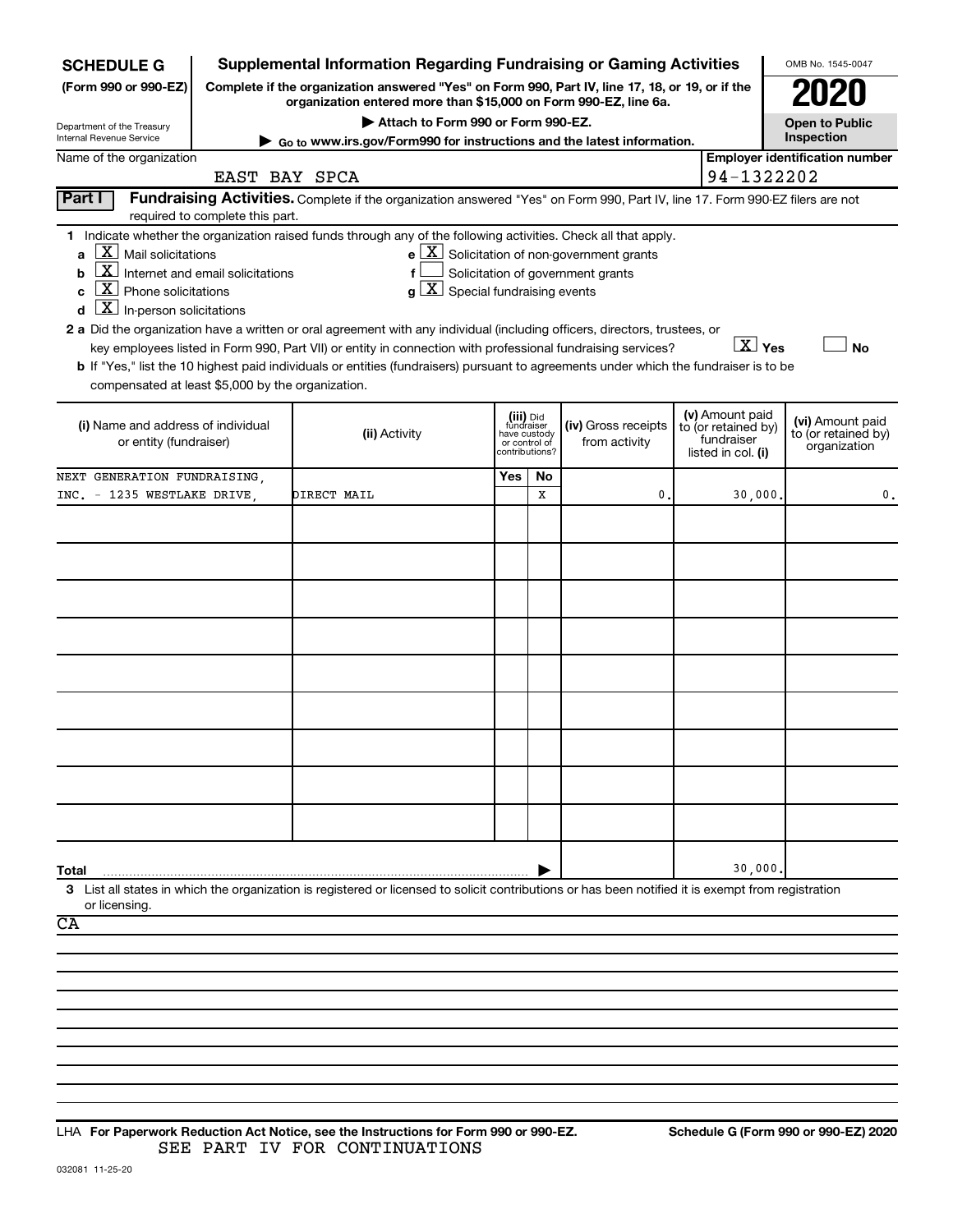#### Schedule G (Form 990 or 990-EZ) 2020 Page EAST BAY SPCA 94-1322202

Part II | Fundraising Events. Complete if the organization answered "Yes" on Form 990, Part IV, line 18, or reported more than \$15,000

|                 |              | of fundraising event contributions and gross income on Form 990-EZ, lines 1 and 6b. List events with gross receipts greater than \$5,000. |                   |                         |                  |                            |
|-----------------|--------------|-------------------------------------------------------------------------------------------------------------------------------------------|-------------------|-------------------------|------------------|----------------------------|
|                 |              |                                                                                                                                           | $(a)$ Event #1    | (b) Event #2            | (c) Other events | (d) Total events           |
|                 |              |                                                                                                                                           | GROWL, MEOW       |                         | <b>NONE</b>      | (add col. (a) through      |
|                 |              |                                                                                                                                           | & WINE            |                         |                  |                            |
|                 |              |                                                                                                                                           | (event type)      | (event type)            | (total number)   | col. (c)                   |
|                 |              |                                                                                                                                           |                   |                         |                  |                            |
| Revenue         | 1.           |                                                                                                                                           | 241,044.          |                         |                  | 241,044.                   |
|                 |              |                                                                                                                                           | 26,389.           |                         |                  | 26,389.                    |
|                 |              |                                                                                                                                           |                   |                         |                  |                            |
|                 | 3            | Gross income (line 1 minus line 2)                                                                                                        | 214,655.          |                         |                  | 214,655.                   |
|                 | 4            |                                                                                                                                           |                   |                         |                  |                            |
|                 | 5            |                                                                                                                                           |                   |                         |                  |                            |
| Direct Expenses | 6            |                                                                                                                                           |                   |                         |                  |                            |
|                 |              |                                                                                                                                           |                   |                         |                  |                            |
|                 | 7            |                                                                                                                                           | 203.              |                         |                  | 203.                       |
|                 | 8            |                                                                                                                                           |                   |                         |                  |                            |
|                 | 9            |                                                                                                                                           | 29,090.           |                         |                  | 29,090.                    |
|                 | 10           | Direct expense summary. Add lines 4 through 9 in column (d)                                                                               |                   |                         |                  | 29, 293.                   |
|                 |              | 11 Net income summary. Subtract line 10 from line 3, column (d)                                                                           |                   |                         |                  | 185, 362.                  |
| <b>Part III</b> |              | Gaming. Complete if the organization answered "Yes" on Form 990, Part IV, line 19, or reported more than                                  |                   |                         |                  |                            |
|                 |              | \$15,000 on Form 990-EZ, line 6a.                                                                                                         |                   |                         |                  |                            |
|                 |              |                                                                                                                                           | (a) Bingo         | (b) Pull tabs/instant   | (c) Other gaming | (d) Total gaming (add      |
| Revenue         |              |                                                                                                                                           |                   | bingo/progressive bingo |                  | col. (a) through col. (c)) |
|                 |              |                                                                                                                                           |                   |                         |                  |                            |
|                 | 1.           |                                                                                                                                           |                   |                         |                  |                            |
|                 |              |                                                                                                                                           |                   |                         |                  |                            |
|                 | $\mathbf{2}$ |                                                                                                                                           |                   |                         |                  |                            |
|                 |              |                                                                                                                                           |                   |                         |                  |                            |
| Direct Expenses | 3            |                                                                                                                                           |                   |                         |                  |                            |
|                 | 4            |                                                                                                                                           |                   |                         |                  |                            |
|                 |              |                                                                                                                                           |                   |                         |                  |                            |
|                 |              |                                                                                                                                           |                   |                         |                  |                            |
|                 | 6.           | Volunteer labor                                                                                                                           | $\%$<br>Yes<br>No | %<br>Yes<br>No          | Yes<br>%<br>No   |                            |
|                 | 7            | Direct expense summary. Add lines 2 through 5 in column (d)                                                                               |                   |                         |                  |                            |
|                 |              |                                                                                                                                           |                   |                         |                  |                            |
|                 | 8            |                                                                                                                                           |                   |                         |                  |                            |
| 9               |              | Enter the state(s) in which the organization conducts gaming activities:                                                                  |                   |                         |                  |                            |
|                 |              |                                                                                                                                           |                   |                         |                  | Yes<br><b>No</b>           |
|                 |              | <b>b</b> If "No," explain:                                                                                                                |                   |                         |                  |                            |
|                 |              | <u> 1989 - Johann Stoff, deutscher Stoff, der Stoff, der Stoff, der Stoff, der Stoff, der Stoff, der Stoff, der S</u>                     |                   |                         |                  |                            |
|                 |              |                                                                                                                                           |                   |                         |                  |                            |
|                 |              | 10a Were any of the organization's gaming licenses revoked, suspended, or terminated during the tax year?                                 |                   |                         |                  | Yes<br>No                  |
|                 |              |                                                                                                                                           |                   |                         |                  |                            |
|                 |              |                                                                                                                                           |                   |                         |                  |                            |
|                 |              |                                                                                                                                           |                   |                         |                  |                            |

**Schedule G (Form 990 or 990-EZ) 2020**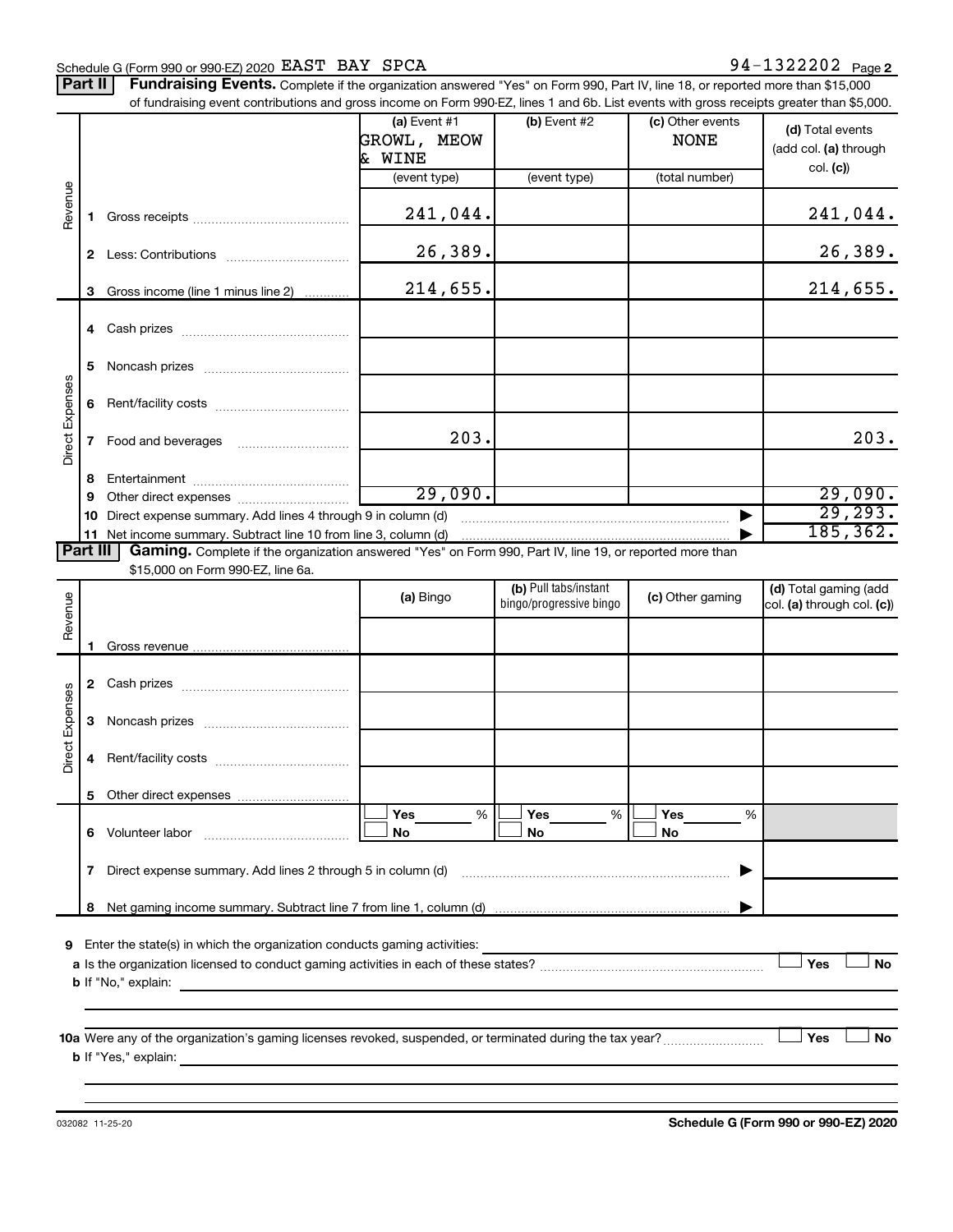|       | Schedule G (Form 990 or 990-EZ) 2020 EAST BAY SPCA                                                                                                                                                                                                                                    |                 |     | 94-1322202 Page 3 |
|-------|---------------------------------------------------------------------------------------------------------------------------------------------------------------------------------------------------------------------------------------------------------------------------------------|-----------------|-----|-------------------|
|       |                                                                                                                                                                                                                                                                                       |                 | Yes | No                |
|       | 12 Is the organization a grantor, beneficiary or trustee of a trust, or a member of a partnership or other entity formed                                                                                                                                                              |                 |     |                   |
|       |                                                                                                                                                                                                                                                                                       |                 | Yes | No                |
|       | 13 Indicate the percentage of gaming activity conducted in:                                                                                                                                                                                                                           |                 |     |                   |
|       |                                                                                                                                                                                                                                                                                       | 1За             |     | %                 |
|       | <b>b</b> An outside facility <i>www.communicality www.communicality.communicality www.communicality www.communicality.communicality www.communicality.com</i><br>14 Enter the name and address of the person who prepares the organization's gaming/special events books and records: | 13 <sub>b</sub> |     | %                 |
|       |                                                                                                                                                                                                                                                                                       |                 |     |                   |
|       | Name $\blacktriangleright$<br>and the control of the control of the control of the control of the control of the control of the control of the                                                                                                                                        |                 |     |                   |
|       | Address $\blacktriangleright$                                                                                                                                                                                                                                                         |                 |     |                   |
|       | 15a Does the organization have a contract with a third party from whom the organization receives gaming revenue?                                                                                                                                                                      |                 | Yes | No                |
|       |                                                                                                                                                                                                                                                                                       |                 |     |                   |
|       | of gaming revenue retained by the third party $\triangleright$ \$                                                                                                                                                                                                                     |                 |     |                   |
|       | c If "Yes," enter name and address of the third party:                                                                                                                                                                                                                                |                 |     |                   |
|       | Name $\blacktriangleright$<br><u> 1989 - Johann John Stein, fransk politik (f. 1989)</u>                                                                                                                                                                                              |                 |     |                   |
|       | Address $\blacktriangleright$                                                                                                                                                                                                                                                         |                 |     |                   |
|       |                                                                                                                                                                                                                                                                                       |                 |     |                   |
|       | <b>16</b> Gaming manager information:                                                                                                                                                                                                                                                 |                 |     |                   |
|       | Name $\blacktriangleright$<br><u> 1980 - Andrea Andrew Maria (h. 1980).</u>                                                                                                                                                                                                           |                 |     |                   |
|       |                                                                                                                                                                                                                                                                                       |                 |     |                   |
|       | Gaming manager compensation > \$                                                                                                                                                                                                                                                      |                 |     |                   |
|       |                                                                                                                                                                                                                                                                                       |                 |     |                   |
|       | Description of services provided > example and the contract of the contract of the contract of the contract of                                                                                                                                                                        |                 |     |                   |
|       |                                                                                                                                                                                                                                                                                       |                 |     |                   |
|       |                                                                                                                                                                                                                                                                                       |                 |     |                   |
|       | Director/officer<br>Employee<br>Independent contractor                                                                                                                                                                                                                                |                 |     |                   |
|       |                                                                                                                                                                                                                                                                                       |                 |     |                   |
|       | <b>17</b> Mandatory distributions:                                                                                                                                                                                                                                                    |                 |     |                   |
|       | a Is the organization required under state law to make charitable distributions from the gaming proceeds to                                                                                                                                                                           |                 |     |                   |
|       | retain the state gaming license?<br><b>b</b> Enter the amount of distributions required under state law to be distributed to other exempt organizations or spent in the                                                                                                               |                 |     | _l Yes l_l No     |
|       | organization's own exempt activities during the tax year $\triangleright$ \$                                                                                                                                                                                                          |                 |     |                   |
|       | <b>Part IV</b><br>Supplemental Information. Provide the explanations required by Part I, line 2b, columns (iii) and (v); and Part III, lines 9, 9b, 10b,                                                                                                                              |                 |     |                   |
|       | 15b, 15c, 16, and 17b, as applicable. Also provide any additional information. See instructions.                                                                                                                                                                                      |                 |     |                   |
|       | SCHEDULE G, PART I, LINE 2B, LIST OF TEN HIGHEST PAID FUNDRAISERS:                                                                                                                                                                                                                    |                 |     |                   |
|       |                                                                                                                                                                                                                                                                                       |                 |     |                   |
|       |                                                                                                                                                                                                                                                                                       |                 |     |                   |
| ( I ) | NAME OF FUNDRAISER: NEXT GENERATION FUNDRAISING, INC.                                                                                                                                                                                                                                 |                 |     |                   |
| ( I ) | ADDRESS OF FUNDRAISER:                                                                                                                                                                                                                                                                |                 |     |                   |
|       | 1235 WESTLAKE DRIVE, SUITE 130, BERWYN, PA<br>19312                                                                                                                                                                                                                                   |                 |     |                   |
|       |                                                                                                                                                                                                                                                                                       |                 |     |                   |
|       |                                                                                                                                                                                                                                                                                       |                 |     |                   |
|       |                                                                                                                                                                                                                                                                                       |                 |     |                   |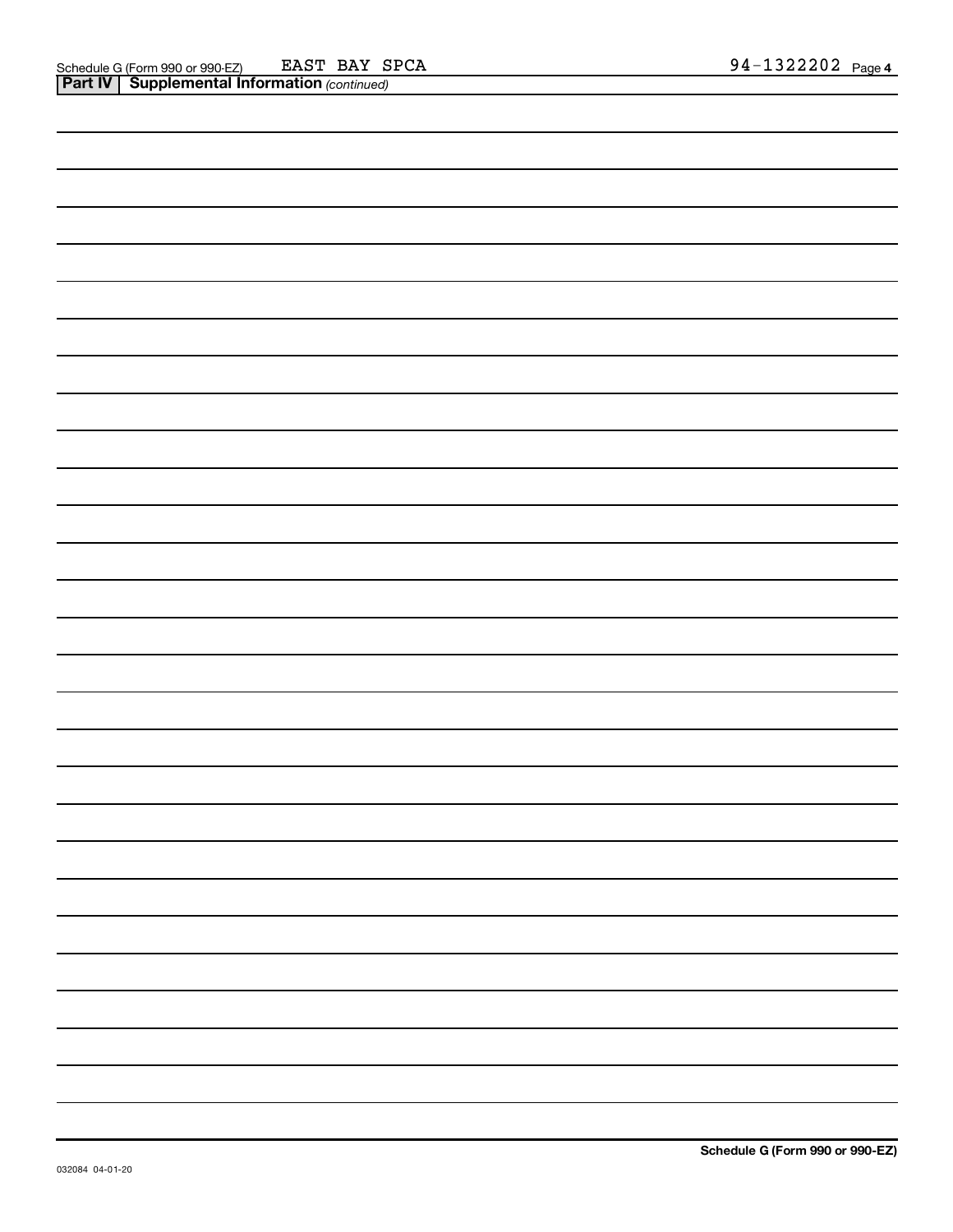| <b>SCHEDULE J</b>          | <b>Compensation Information</b>                                                                                                                                                                                                     |                                       | OMB No. 1545-0047          |     |             |
|----------------------------|-------------------------------------------------------------------------------------------------------------------------------------------------------------------------------------------------------------------------------------|---------------------------------------|----------------------------|-----|-------------|
| (Form 990)                 | For certain Officers, Directors, Trustees, Key Employees, and Highest                                                                                                                                                               |                                       | 2020                       |     |             |
|                            | <b>Compensated Employees</b>                                                                                                                                                                                                        |                                       |                            |     |             |
| Department of the Treasury | Complete if the organization answered "Yes" on Form 990, Part IV, line 23.<br>Attach to Form 990.                                                                                                                                   |                                       | <b>Open to Public</b>      |     |             |
| Internal Revenue Service   | Go to www.irs.gov/Form990 for instructions and the latest information.                                                                                                                                                              |                                       | Inspection                 |     |             |
| Name of the organization   |                                                                                                                                                                                                                                     | <b>Employer identification number</b> |                            |     |             |
|                            | EAST BAY SPCA                                                                                                                                                                                                                       |                                       | 94-1322202                 |     |             |
| Part I                     | <b>Questions Regarding Compensation</b>                                                                                                                                                                                             |                                       |                            |     |             |
|                            |                                                                                                                                                                                                                                     |                                       |                            | Yes | No          |
|                            | 1a Check the appropriate box(es) if the organization provided any of the following to or for a person listed on Form 990,                                                                                                           |                                       |                            |     |             |
|                            | Part VII, Section A, line 1a. Complete Part III to provide any relevant information regarding these items.                                                                                                                          |                                       |                            |     |             |
|                            | First-class or charter travel<br>Housing allowance or residence for personal use                                                                                                                                                    |                                       |                            |     |             |
|                            | Travel for companions<br>Payments for business use of personal residence                                                                                                                                                            |                                       |                            |     |             |
|                            | Tax indemnification and gross-up payments<br>Health or social club dues or initiation fees                                                                                                                                          |                                       |                            |     |             |
|                            | Discretionary spending account<br>Personal services (such as maid, chauffeur, chef)                                                                                                                                                 |                                       |                            |     |             |
|                            |                                                                                                                                                                                                                                     |                                       |                            |     |             |
|                            | <b>b</b> If any of the boxes on line 1a are checked, did the organization follow a written policy regarding payment or                                                                                                              |                                       |                            |     |             |
|                            |                                                                                                                                                                                                                                     |                                       | 1b                         |     |             |
| 2                          | Did the organization require substantiation prior to reimbursing or allowing expenses incurred by all directors,                                                                                                                    |                                       |                            |     |             |
|                            |                                                                                                                                                                                                                                     |                                       | $\mathbf{2}$               |     |             |
|                            |                                                                                                                                                                                                                                     |                                       |                            |     |             |
| з                          | Indicate which, if any, of the following the organization used to establish the compensation of the organization's                                                                                                                  |                                       |                            |     |             |
|                            | CEO/Executive Director. Check all that apply. Do not check any boxes for methods used by a related organization to                                                                                                                  |                                       |                            |     |             |
|                            | establish compensation of the CEO/Executive Director, but explain in Part III.                                                                                                                                                      |                                       |                            |     |             |
|                            | Compensation committee<br>Written employment contract                                                                                                                                                                               |                                       |                            |     |             |
|                            | Compensation survey or study<br>Independent compensation consultant                                                                                                                                                                 |                                       |                            |     |             |
|                            | $\lfloor \underline{X} \rfloor$ Approval by the board or compensation committee<br>Form 990 of other organizations                                                                                                                  |                                       |                            |     |             |
|                            |                                                                                                                                                                                                                                     |                                       |                            |     |             |
| 4                          | During the year, did any person listed on Form 990, Part VII, Section A, line 1a, with respect to the filing                                                                                                                        |                                       |                            |     |             |
|                            | organization or a related organization:                                                                                                                                                                                             |                                       |                            |     | х           |
| а                          | Receive a severance payment or change-of-control payment?                                                                                                                                                                           |                                       | 4a                         |     | х           |
| b                          |                                                                                                                                                                                                                                     |                                       | 4b                         |     | $\mathbf x$ |
| c                          |                                                                                                                                                                                                                                     |                                       | 4c                         |     |             |
|                            | If "Yes" to any of lines 4a-c, list the persons and provide the applicable amounts for each item in Part III.                                                                                                                       |                                       |                            |     |             |
|                            |                                                                                                                                                                                                                                     |                                       |                            |     |             |
|                            | Only section 501(c)(3), 501(c)(4), and 501(c)(29) organizations must complete lines 5-9.<br>For persons listed on Form 990, Part VII, Section A, line 1a, did the organization pay or accrue any compensation                       |                                       |                            |     |             |
|                            |                                                                                                                                                                                                                                     |                                       |                            |     |             |
|                            | contingent on the revenues of:                                                                                                                                                                                                      |                                       |                            |     | х           |
|                            | a The organization? <b>contracts</b> and contracts are contracted and contract and contract and contract and contract and contract and contract and contract and contract and contract and contract and contract and contract and c |                                       | 5а                         |     | x           |
|                            |                                                                                                                                                                                                                                     |                                       | 5b                         |     |             |
|                            | If "Yes" on line 5a or 5b, describe in Part III.<br>6 For persons listed on Form 990, Part VII, Section A, line 1a, did the organization pay or accrue any compensation                                                             |                                       |                            |     |             |
|                            |                                                                                                                                                                                                                                     |                                       |                            |     |             |
|                            | contingent on the net earnings of:                                                                                                                                                                                                  |                                       |                            |     | х           |
|                            |                                                                                                                                                                                                                                     |                                       | 6a                         |     | x           |
|                            |                                                                                                                                                                                                                                     |                                       | 6b                         |     |             |
|                            | If "Yes" on line 6a or 6b, describe in Part III.                                                                                                                                                                                    |                                       |                            |     |             |
|                            | 7 For persons listed on Form 990, Part VII, Section A, line 1a, did the organization provide any nonfixed payments                                                                                                                  |                                       |                            |     | х           |
|                            |                                                                                                                                                                                                                                     |                                       | 7                          |     |             |
| 8                          | Were any amounts reported on Form 990, Part VII, paid or accrued pursuant to a contract that was subject to the                                                                                                                     |                                       |                            |     | х           |
|                            |                                                                                                                                                                                                                                     |                                       | 8                          |     |             |
| 9                          | If "Yes" on line 8, did the organization also follow the rebuttable presumption procedure described in                                                                                                                              |                                       |                            |     |             |
|                            |                                                                                                                                                                                                                                     |                                       | 9                          |     |             |
|                            | LHA For Paperwork Reduction Act Notice, see the Instructions for Form 990.                                                                                                                                                          |                                       | Schedule J (Form 990) 2020 |     |             |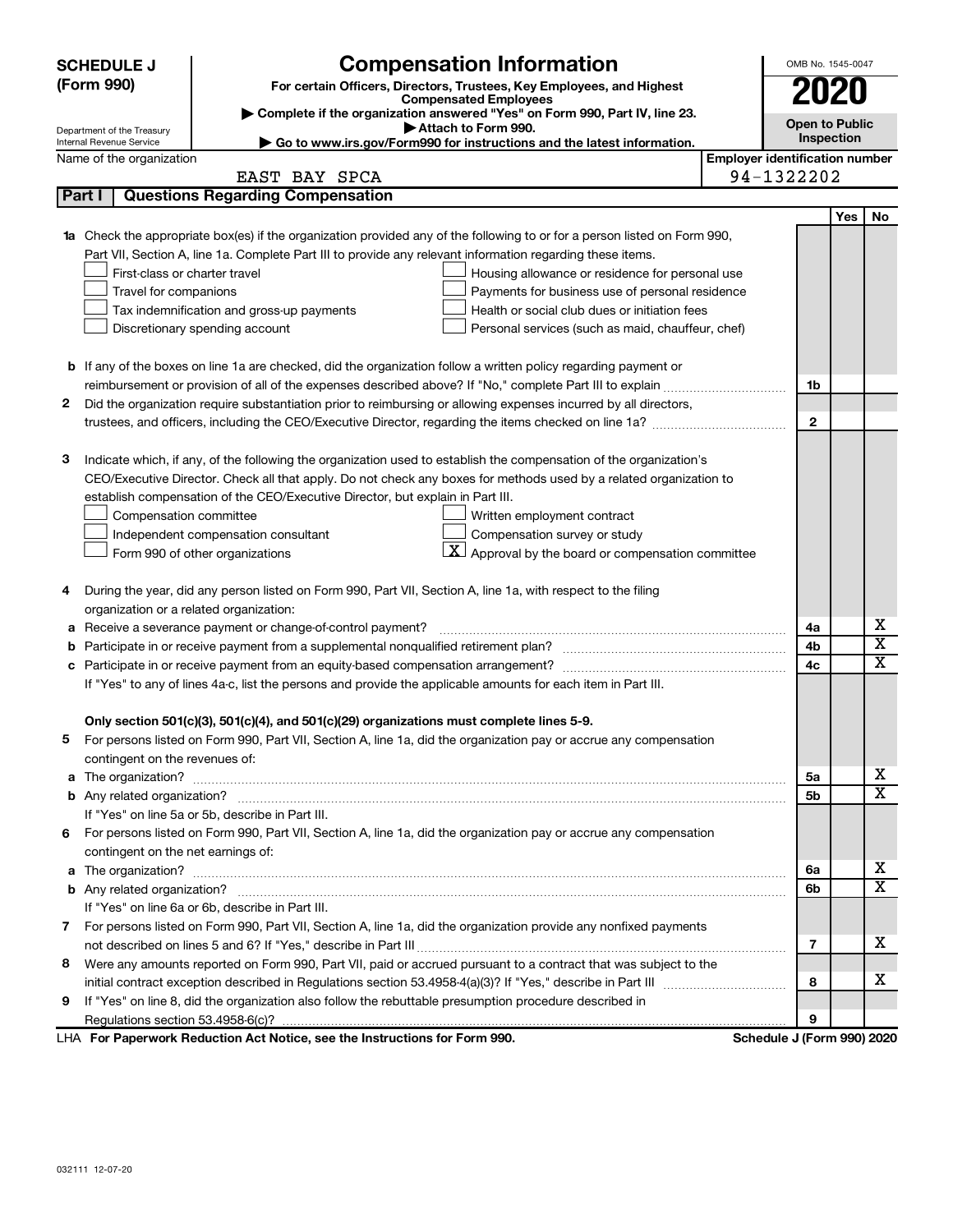Schedule J (Form 990) 2020 **EAST BAY SPCA** 94 - 13 22 20 2 EAST BAY SPCA

#### Part II | Officers, Directors, Trustees, Key Employees, and Highest Compensated Employees. Use duplicate copies if additional space is needed.

For each individual whose compensation must be reported on Schedule J, report compensation from the organization on row (i) and from related organizations, described in the instructions, on row (ii). Do not list any individuals that aren't listed on Form 990, Part VII.

Note: The sum of columns (B)(i)-(iii) for each listed individual must equal the total amount of Form 990, Part VII, Section A, line 1a, applicable column (D) and (E) amounts for that individual.

|                          |      |                          | (B) Breakdown of W-2 and/or 1099-MISC compensation |                                           | (C) Retirement and             | (D) Nontaxable   | (E) Total of columns        | (F) Compensation                                           |
|--------------------------|------|--------------------------|----------------------------------------------------|-------------------------------------------|--------------------------------|------------------|-----------------------------|------------------------------------------------------------|
| (A) Name and Title       |      | (i) Base<br>compensation | (ii) Bonus &<br>incentive<br>compensation          | (iii) Other<br>reportable<br>compensation | other deferred<br>compensation | benefits         | $(B)(i)$ - $(D)$            | in column (B)<br>reported as deferred<br>on prior Form 990 |
| ALLISON LINDQUIST<br>(1) | (i)  | 258,913.                 | 26,696.                                            | $\overline{0}$ .                          | 8,400.                         | 12,666.          | 306, 675.                   | $\overline{0}$ .                                           |
| PRESIDENT/CEO            | (ii) | $0$ .                    | $\mathbf 0$ .                                      | $\overline{0}$ .                          | 0.                             | $\Omega$ .       | $\Omega$ .                  | $\overline{0}$ .                                           |
| BARBARA DRYG<br>(2)      | (i)  | 166, 247.                | 5,000.                                             | $\overline{\mathfrak{o}}$ .               | 5,207.                         | 14,389           | 190, 843.                   | $\overline{0}$ .                                           |
| V.P. FINANCE             | (ii) | $\overline{0}$ .         | 0.                                                 | $\overline{\mathfrak{o}}$ .               | 0.                             | 0.               | $\Omega$                    | $\overline{0}$ .                                           |
| KIMBERLY LOW<br>(3)      | (i)  | 156,670.                 | 5,000.                                             | $\overline{\mathfrak{o}}$ .               | 4,655.                         | 9,596.           | 175,921                     | $\overline{0}$ .                                           |
| V.P. DEVELOPMENT         | (ii) | $\overline{0}$ .         | $\overline{\mathbf{0}}$ .                          | $\overline{0}$ .                          | 0.                             | $0 \, .$         | $\mathbf 0$ .               | $\overline{0}$ .                                           |
| GWEN GADD<br>(4)         | (i)  | 146, 145.                | $\overline{\mathfrak{o}}$ .                        | $\overline{0}$ .                          | 4,203.                         | 10,729           | 161,077.                    | $\overline{0}$ .                                           |
| VETERINARIAN             | (ii) | $0$ .                    | 0.                                                 | $\overline{\mathbf{0}}$ .                 | О.                             | 0.               | $\overline{0}$ .            | $\overline{0}$ .                                           |
| KARALYN ARONOW<br>(5)    | (i)  | 143,091.                 | 5,000.                                             | $\overline{\mathfrak{o}}$ .               | 3,731.                         | 6,052.           | 157,874.                    | $\overline{0}$ .                                           |
| V.P. OPERATIONS          | (ii) | $\overline{0}$ .         | $\overline{\mathfrak{o}}$ .                        | $\overline{0}$ .                          | σ.                             | $\overline{0}$ . | $\overline{\mathfrak{o}}$ . | $\overline{0}$ .                                           |
|                          | (i)  |                          |                                                    |                                           |                                |                  |                             |                                                            |
|                          | (i)  |                          |                                                    |                                           |                                |                  |                             |                                                            |
|                          | (i)  |                          |                                                    |                                           |                                |                  |                             |                                                            |
|                          | (ii) |                          |                                                    |                                           |                                |                  |                             |                                                            |
|                          | (i)  |                          |                                                    |                                           |                                |                  |                             |                                                            |
|                          | (ii) |                          |                                                    |                                           |                                |                  |                             |                                                            |
|                          | (i)  |                          |                                                    |                                           |                                |                  |                             |                                                            |
|                          | (ii) |                          |                                                    |                                           |                                |                  |                             |                                                            |
|                          | (i)  |                          |                                                    |                                           |                                |                  |                             |                                                            |
|                          | (ii) |                          |                                                    |                                           |                                |                  |                             |                                                            |
|                          | (i)  |                          |                                                    |                                           |                                |                  |                             |                                                            |
|                          | (ii) |                          |                                                    |                                           |                                |                  |                             |                                                            |
|                          | (i)  |                          |                                                    |                                           |                                |                  |                             |                                                            |
|                          | (ii) |                          |                                                    |                                           |                                |                  |                             |                                                            |
|                          | (i)  |                          |                                                    |                                           |                                |                  |                             |                                                            |
|                          | (ii) |                          |                                                    |                                           |                                |                  |                             |                                                            |
|                          | (i)  |                          |                                                    |                                           |                                |                  |                             |                                                            |
|                          | (ii) |                          |                                                    |                                           |                                |                  |                             |                                                            |
|                          | (i)  |                          |                                                    |                                           |                                |                  |                             |                                                            |
|                          | (ii) |                          |                                                    |                                           |                                |                  |                             |                                                            |
|                          | (i)  |                          |                                                    |                                           |                                |                  |                             |                                                            |
|                          | (ii) |                          |                                                    |                                           |                                |                  |                             |                                                            |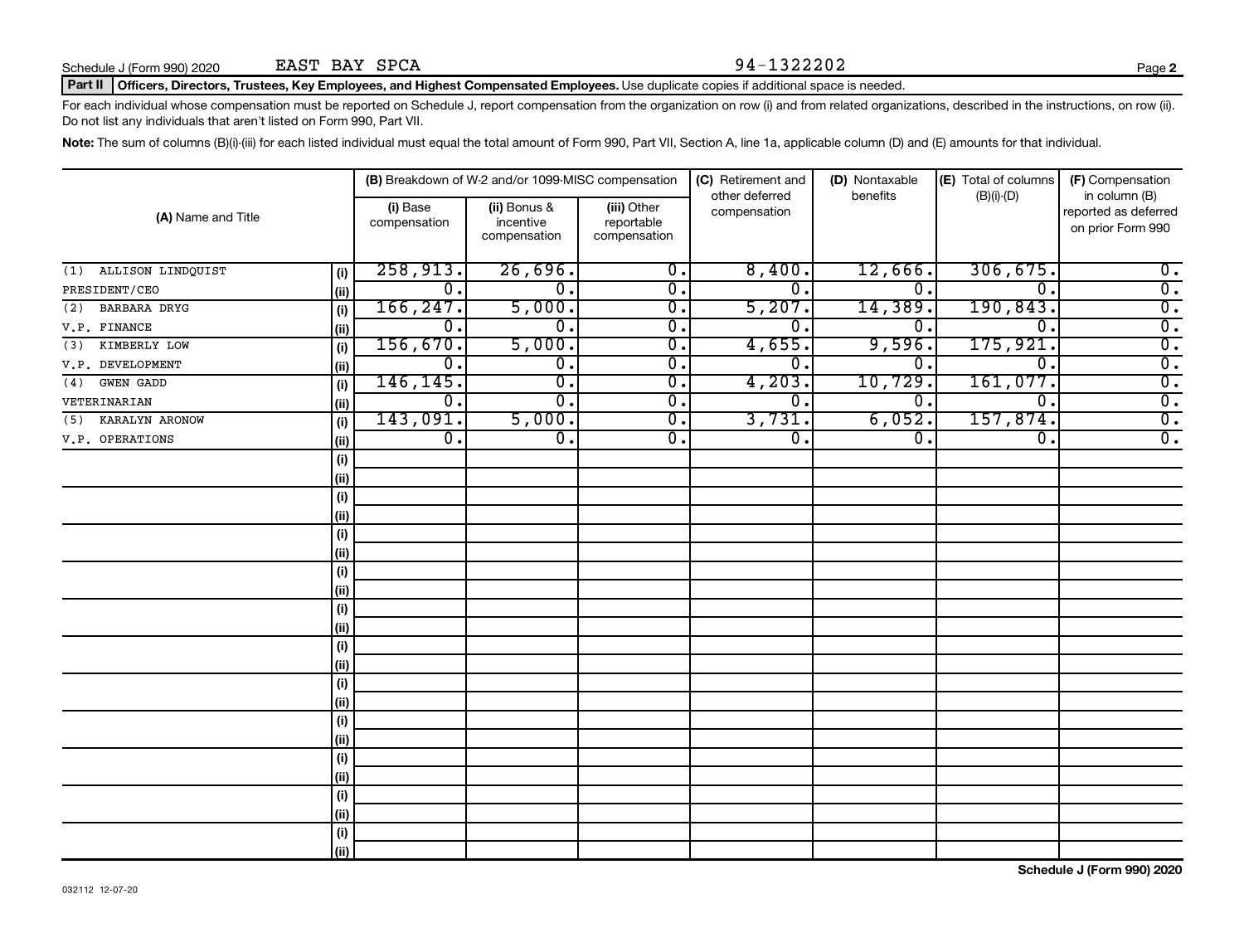**Part III Supplemental Information**

Provide the information, explanation, or descriptions required for Part I, lines 1a, 1b, 3, 4a, 4b, 4c, 5a, 5b, 6a, 6b, 7, and 8, and for Part II. Also complete this part for any additional information.

**Schedule J (Form 990) 2020**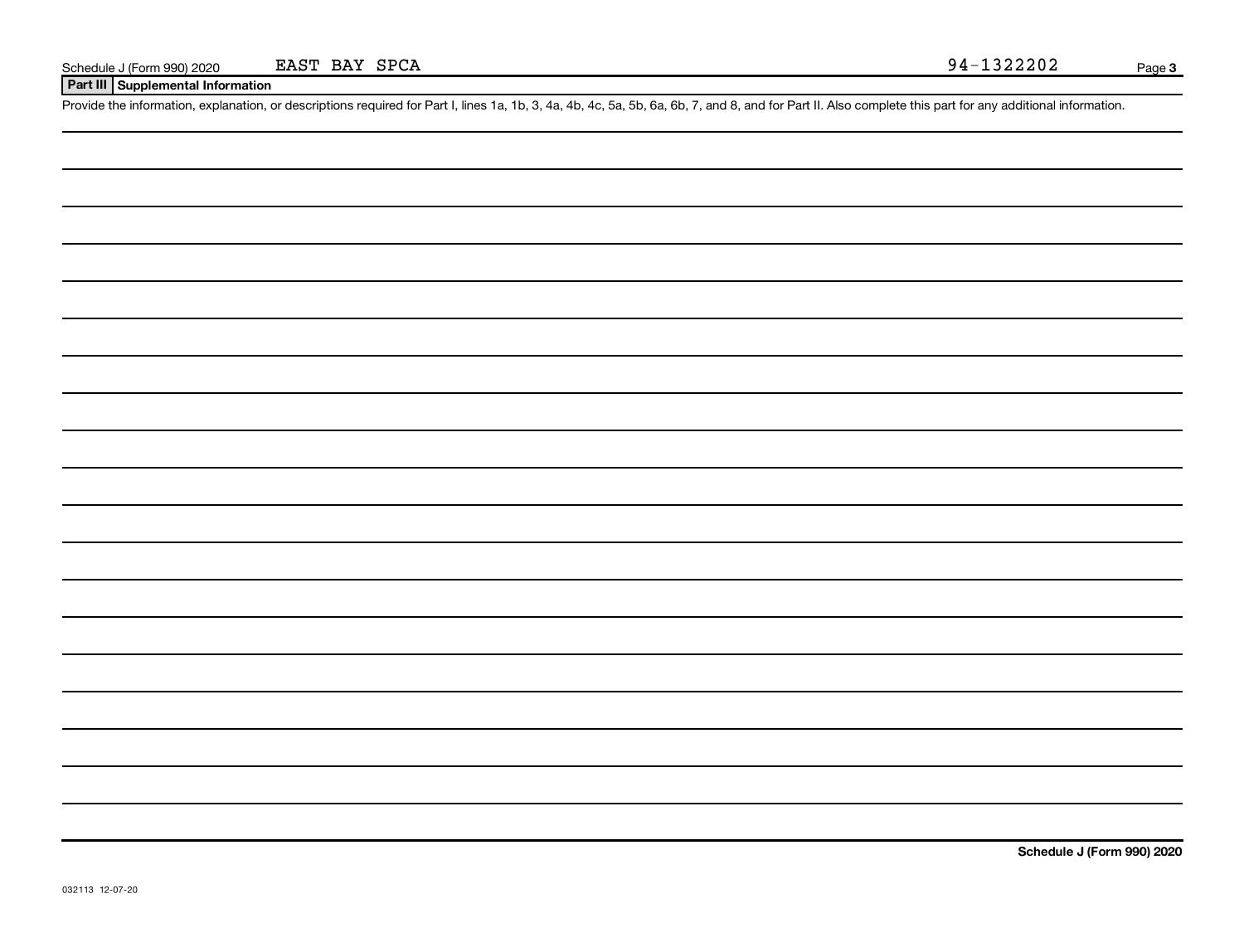#### **SCHEDULE M (Form 990)**

### **Noncash Contributions**

OMB No. 1545-0047

| Department of the Treasury |  |
|----------------------------|--|
| Internal Revenue Service   |  |

**Complete if the organizations answered "Yes" on Form 990, Part IV, lines 29 or 30. Attach to Form 990. Go to www.irs.gov/Form990 for instructions and the latest information.** →<br>**→** Complete if the organizations answered "Yes" on Form 990, Part IV, lines 29 or 30.<br>● Complete if the organizations answered "Yes" on Form 990, Part IV, lines 29 or 30.  $\blacktriangleright$ 

**Open to Public Inspection**

| Name of the organization |  |
|--------------------------|--|

 $\blacktriangleright$ 

| <b>Employer identification number</b> |
|---------------------------------------|
| 1.200000                              |

### EAST BAY SPCA 2001 2002

| <b>Part I</b> | <b>Types of Property</b>                                                                                                                                                                                                                                                                                                                                                                                                                                                                                                                                                                                          |                               |                                      |                                                                                                      |                                                              |            |     |    |
|---------------|-------------------------------------------------------------------------------------------------------------------------------------------------------------------------------------------------------------------------------------------------------------------------------------------------------------------------------------------------------------------------------------------------------------------------------------------------------------------------------------------------------------------------------------------------------------------------------------------------------------------|-------------------------------|--------------------------------------|------------------------------------------------------------------------------------------------------|--------------------------------------------------------------|------------|-----|----|
|               |                                                                                                                                                                                                                                                                                                                                                                                                                                                                                                                                                                                                                   | (a)<br>Check if<br>applicable | (b)<br>Number of<br>contributions or | (c)<br>Noncash contribution<br>amounts reported on<br>items contributed Form 990, Part VIII, line 1g | (d)<br>Method of determining<br>noncash contribution amounts |            |     |    |
| 1             |                                                                                                                                                                                                                                                                                                                                                                                                                                                                                                                                                                                                                   |                               |                                      |                                                                                                      |                                                              |            |     |    |
| 2             |                                                                                                                                                                                                                                                                                                                                                                                                                                                                                                                                                                                                                   |                               |                                      |                                                                                                      |                                                              |            |     |    |
| з             | Art - Fractional interests                                                                                                                                                                                                                                                                                                                                                                                                                                                                                                                                                                                        |                               |                                      |                                                                                                      |                                                              |            |     |    |
| 4             |                                                                                                                                                                                                                                                                                                                                                                                                                                                                                                                                                                                                                   |                               |                                      |                                                                                                      |                                                              |            |     |    |
| 5             | Clothing and household goods                                                                                                                                                                                                                                                                                                                                                                                                                                                                                                                                                                                      |                               |                                      |                                                                                                      |                                                              |            |     |    |
| 6             | Cars and other vehicles                                                                                                                                                                                                                                                                                                                                                                                                                                                                                                                                                                                           |                               |                                      |                                                                                                      |                                                              |            |     |    |
| 7             |                                                                                                                                                                                                                                                                                                                                                                                                                                                                                                                                                                                                                   |                               |                                      |                                                                                                      |                                                              |            |     |    |
| 8             |                                                                                                                                                                                                                                                                                                                                                                                                                                                                                                                                                                                                                   |                               |                                      |                                                                                                      |                                                              |            |     |    |
| 9             | Securities - Publicly traded                                                                                                                                                                                                                                                                                                                                                                                                                                                                                                                                                                                      | $\overline{\text{x}}$         | 9                                    |                                                                                                      | 146, 251. FAIR MARKET VALUE                                  |            |     |    |
| 10            | Securities - Closely held stock                                                                                                                                                                                                                                                                                                                                                                                                                                                                                                                                                                                   |                               |                                      |                                                                                                      |                                                              |            |     |    |
| 11            | Securities - Partnership, LLC, or<br>trust interests                                                                                                                                                                                                                                                                                                                                                                                                                                                                                                                                                              |                               |                                      |                                                                                                      |                                                              |            |     |    |
| 12            | Securities - Miscellaneous                                                                                                                                                                                                                                                                                                                                                                                                                                                                                                                                                                                        |                               |                                      |                                                                                                      |                                                              |            |     |    |
| 13            | Qualified conservation contribution -                                                                                                                                                                                                                                                                                                                                                                                                                                                                                                                                                                             |                               |                                      |                                                                                                      |                                                              |            |     |    |
|               |                                                                                                                                                                                                                                                                                                                                                                                                                                                                                                                                                                                                                   |                               |                                      |                                                                                                      |                                                              |            |     |    |
| 14            | Qualified conservation contribution - Other                                                                                                                                                                                                                                                                                                                                                                                                                                                                                                                                                                       |                               |                                      |                                                                                                      |                                                              |            |     |    |
| 15            | Real estate - Residential                                                                                                                                                                                                                                                                                                                                                                                                                                                                                                                                                                                         |                               |                                      |                                                                                                      |                                                              |            |     |    |
| 16            | Real estate - Commercial                                                                                                                                                                                                                                                                                                                                                                                                                                                                                                                                                                                          |                               |                                      |                                                                                                      |                                                              |            |     |    |
| 17            |                                                                                                                                                                                                                                                                                                                                                                                                                                                                                                                                                                                                                   |                               |                                      |                                                                                                      |                                                              |            |     |    |
| 18            |                                                                                                                                                                                                                                                                                                                                                                                                                                                                                                                                                                                                                   |                               |                                      |                                                                                                      |                                                              |            |     |    |
| 19            |                                                                                                                                                                                                                                                                                                                                                                                                                                                                                                                                                                                                                   |                               |                                      |                                                                                                      |                                                              |            |     |    |
| 20            | Drugs and medical supplies                                                                                                                                                                                                                                                                                                                                                                                                                                                                                                                                                                                        |                               |                                      |                                                                                                      |                                                              |            |     |    |
| 21            |                                                                                                                                                                                                                                                                                                                                                                                                                                                                                                                                                                                                                   |                               |                                      |                                                                                                      |                                                              |            |     |    |
| 22            |                                                                                                                                                                                                                                                                                                                                                                                                                                                                                                                                                                                                                   |                               |                                      |                                                                                                      |                                                              |            |     |    |
| 23            |                                                                                                                                                                                                                                                                                                                                                                                                                                                                                                                                                                                                                   |                               |                                      |                                                                                                      |                                                              |            |     |    |
| 24            |                                                                                                                                                                                                                                                                                                                                                                                                                                                                                                                                                                                                                   |                               |                                      |                                                                                                      |                                                              |            |     |    |
| 25            | ( PET FOOD/SUPP $_1$<br>Other $\blacktriangleright$                                                                                                                                                                                                                                                                                                                                                                                                                                                                                                                                                               | x                             | 656                                  |                                                                                                      | 50,102. FAIR MARKET VALUE                                    |            |     |    |
| 26            | Other $\blacktriangleright$<br>$\left(\begin{array}{ccc} \begin{array}{ccc} \end{array} & \begin{array}{ccc} \end{array} & \begin{array}{ccc} \end{array} & \begin{array}{ccc} \end{array} & \begin{array}{ccc} \end{array} & \begin{array}{ccc} \end{array} & \begin{array}{ccc} \end{array} & \begin{array}{ccc} \end{array} & \begin{array}{ccc} \end{array} & \begin{array}{ccc} \end{array} & \begin{array}{ccc} \end{array} & \begin{array}{ccc} \end{array} & \begin{array}{ccc} \end{array} & \begin{array}{ccc} \end{array} & \begin{array}{ccc} \end{array} & \begin{array}{ccc} \end{array} & \begin{$ |                               |                                      |                                                                                                      |                                                              |            |     |    |
| 27            | Other<br>▸                                                                                                                                                                                                                                                                                                                                                                                                                                                                                                                                                                                                        |                               |                                      |                                                                                                      |                                                              |            |     |    |
| 28            | Other $\blacktriangleright$                                                                                                                                                                                                                                                                                                                                                                                                                                                                                                                                                                                       |                               |                                      |                                                                                                      |                                                              |            |     |    |
| 29            | Number of Forms 8283 received by the organization during the tax year for contributions                                                                                                                                                                                                                                                                                                                                                                                                                                                                                                                           |                               |                                      |                                                                                                      |                                                              |            |     |    |
|               | for which the organization completed Form 8283, Part V, Donee Acknowledgement                                                                                                                                                                                                                                                                                                                                                                                                                                                                                                                                     |                               |                                      | 29                                                                                                   |                                                              |            |     |    |
|               |                                                                                                                                                                                                                                                                                                                                                                                                                                                                                                                                                                                                                   |                               |                                      |                                                                                                      |                                                              |            | Yes | No |
|               | 30a During the year, did the organization receive by contribution any property reported in Part I, lines 1 through 28, that it                                                                                                                                                                                                                                                                                                                                                                                                                                                                                    |                               |                                      |                                                                                                      |                                                              |            |     |    |
|               | must hold for at least three years from the date of the initial contribution, and which isn't required to be used for                                                                                                                                                                                                                                                                                                                                                                                                                                                                                             |                               |                                      |                                                                                                      |                                                              |            |     |    |
|               |                                                                                                                                                                                                                                                                                                                                                                                                                                                                                                                                                                                                                   |                               |                                      |                                                                                                      |                                                              | 30a        |     | х  |
|               | <b>b</b> If "Yes," describe the arrangement in Part II.                                                                                                                                                                                                                                                                                                                                                                                                                                                                                                                                                           |                               |                                      |                                                                                                      |                                                              |            |     |    |
| 31            | Does the organization have a gift acceptance policy that requires the review of any nonstandard contributions?                                                                                                                                                                                                                                                                                                                                                                                                                                                                                                    |                               |                                      |                                                                                                      |                                                              | 31         | х   |    |
|               | 32a Does the organization hire or use third parties or related organizations to solicit, process, or sell noncash                                                                                                                                                                                                                                                                                                                                                                                                                                                                                                 |                               |                                      |                                                                                                      |                                                              |            |     |    |
|               | contributions?                                                                                                                                                                                                                                                                                                                                                                                                                                                                                                                                                                                                    |                               |                                      |                                                                                                      |                                                              | <b>32a</b> |     | х  |
|               | <b>b</b> If "Yes," describe in Part II.                                                                                                                                                                                                                                                                                                                                                                                                                                                                                                                                                                           |                               |                                      |                                                                                                      |                                                              |            |     |    |
| 33            | If the organization didn't report an amount in column (c) for a type of property for which column (a) is checked,                                                                                                                                                                                                                                                                                                                                                                                                                                                                                                 |                               |                                      |                                                                                                      |                                                              |            |     |    |

describe in Part II.

For Paperwork Reduction Act Notice, see the Instructions for Form 990. Schedule M (Form 990) 2020 LHA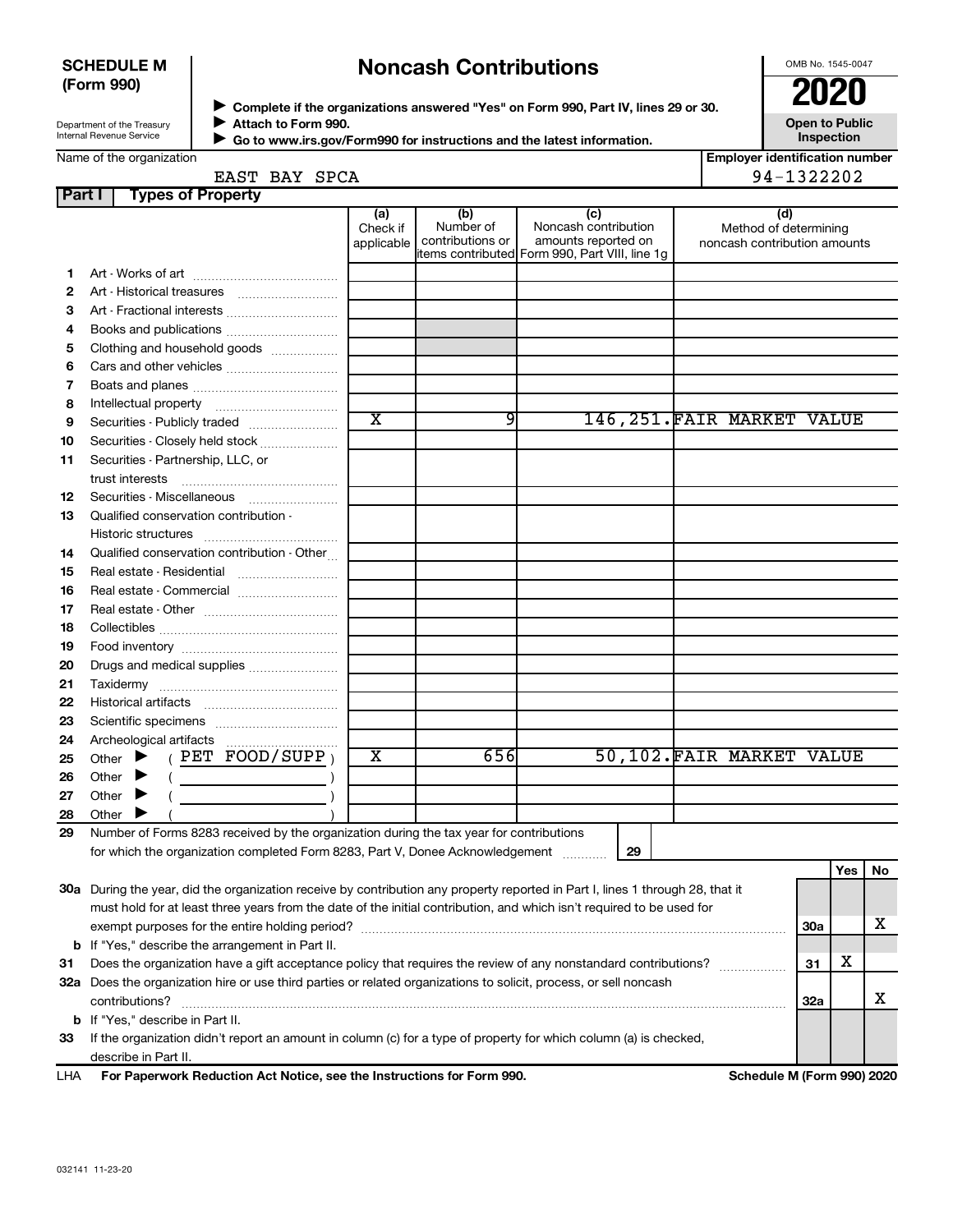Schedule M (Form 990) 2020 EAST BAY SPCA<br>**Part II** Supplemental Information. Provide the information required by Part I. lines 30b. 32b. and 33. and whether the orgar Provide the information required by Part I, lines 30b, 32b, and 33, and whether the organization is reporting in Part I, column (b), the number of contributions, the number of items received, or a combination of both. Also complete this part for any additional information. **Part II Supplemental Information.**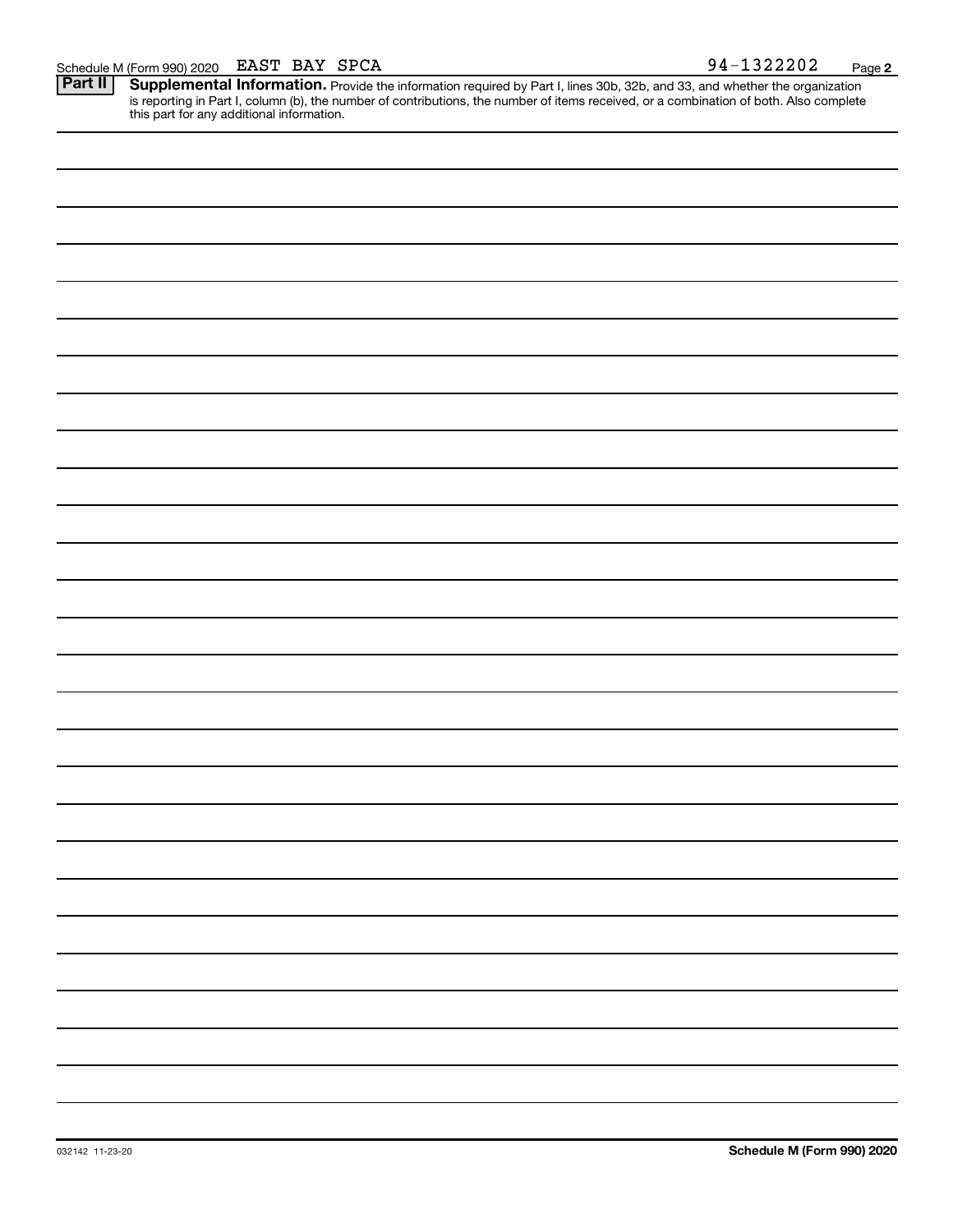**(Form 990 or 990-EZ)**

Department of the Treasury Internal Revenue Service Name of the organization

**Complete to provide information for responses to specific questions on Form 990 or 990-EZ or to provide any additional information. | Attach to Form 990 or 990-EZ. | Go to www.irs.gov/Form990 for the latest information. SCHEDULE O Supplemental Information to Form 990 or 990-EZ 2020**<br>(Form 990 or 990-EZ) Complete to provide information for responses to specific questions on

OMB No. 1545-0047 **Open to Public Inspection**

EAST BAY SPCA 88 (1994-1322202)

**Employer identification number**

FORM 990, PART III, LINE 4A, PROGRAM SERVICE ACCOMPLISHMENTS:

IN 2020, 2,188 ANIMALS WERE SHELTERED BY THE EAST BAY SPCA. DUE TO THE

PANDEMIC, THERE WERE FEWER ANIMALS TO SHELTER, THUS FEWER AVAILABLE TO

ADOPT. IN 2020, 1,900 ANIMALS WERE ADOPTED. OF THE ANIMALS SHELTERED,

1,412 NEEDED MEDICAL CARE BEFORE THEY COULD BE ADOPTED. IN 2020, OUR

FOSTER TEAM ACHIEVED A 100% SAVE RATE FOR ALL HEALTHY NEONATE KITTENS.

MORE THAN 1,000 ANIMALS BENEFITTED FROM FOSTER CARE; OUR FOSTER

VOLUNTEERS PROVIDED MORE THAN 26,000 HOURS OF FOSTER CARE.

FORM 990, PART III, LINE 4B, PROGRAM SERVICE ACCOMPLISHMENTS:

IN 2020: 7,372 SPAY/NEUTER SURGERIES INCLUDING 249 THROUGH OUR LOW INCOME/VOUCHER PROGRAM, 242 DISCOUNTED SURGERIES THROUGH THE PIT FIX PROGRAM AND 213 DISCOUNTED CHIHUAHUA FIX SURGERIES THROUGH OUR CHIH FIX PROGRAM; AND 321 DENTAL EXAMS WERE PERFORMED.

MORE THAN 6,626 ANIMALS WERE VACCINATED VIA THE THEODORE B. TRAVERS FAMILY CLINIC AND SPAY/NEUTER CLINICS.

OUR VETERINARIANS PERFORMED SURGERIES (NON SPAY/NEUTER) ON 454 OWNED

DOGS AND CATS AND 66 FROM OUR SHELTERS.

FORM 990, PART III, LINE 4C, PROGRAM SERVICE ACCOMPLISHMENTS:

(COMPASSION, AWARENESS, RESPECT, EMPATHY) PROGRAM TO PRE-K-8 CLASSROOMS

IN MOSTLY LOW-INCOME SCHOOLS. THE PROGRAM IS DESIGNED TO INCREASE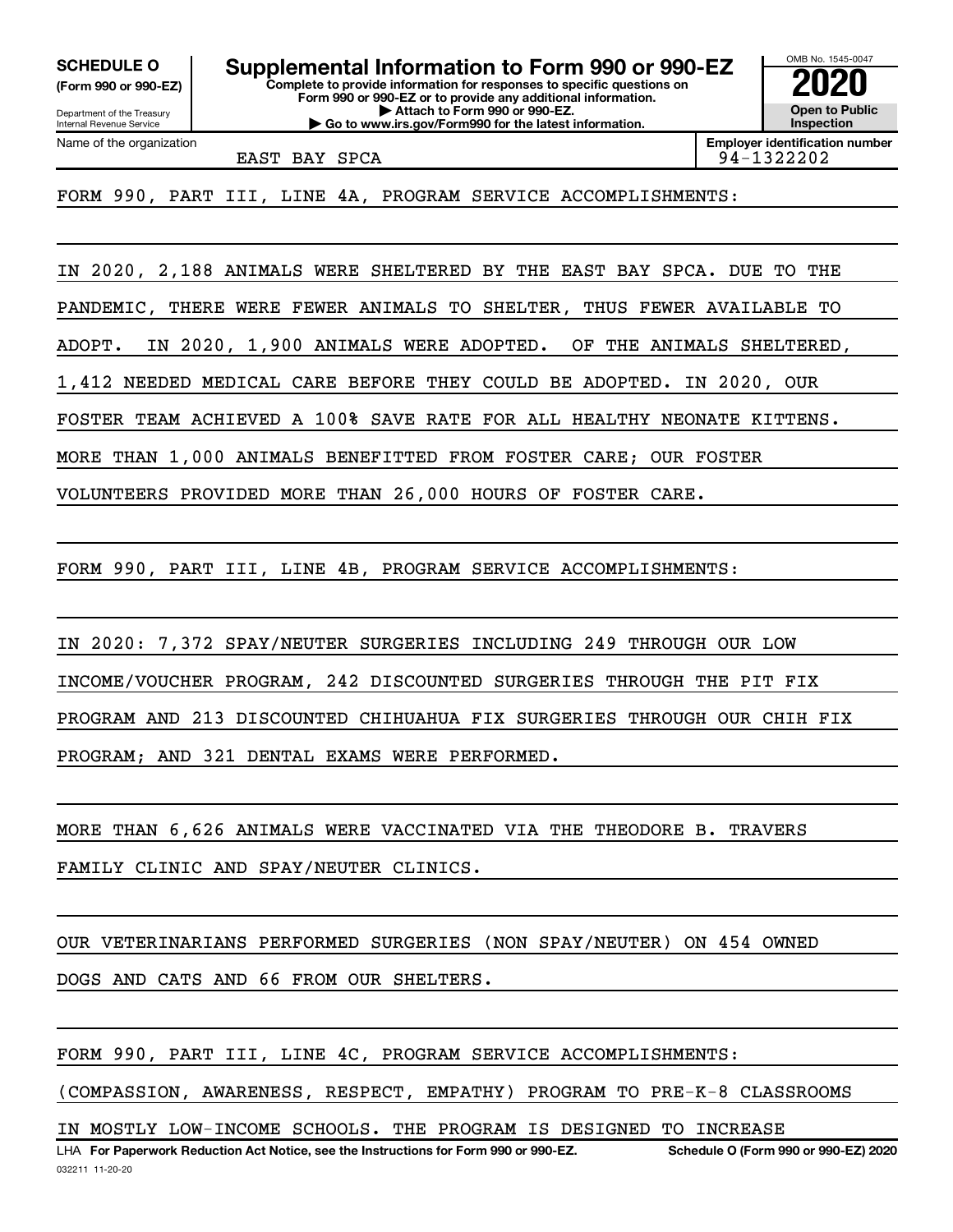| Schedule O (Form 990 or 990-EZ) 2020                                    | Page 2                                              |
|-------------------------------------------------------------------------|-----------------------------------------------------|
| Name of the organization<br>EAST BAY SPCA                               | <b>Employer identification number</b><br>94-1322202 |
| EMPATHY AND COMPASSION TOWARDS THE ANIMALS AND PEOPLE IN OUR COMMUNITY. |                                                     |
| DUE TO PANDEMIC RESTRICTIONS, THIS IN-SCHOOL PROGRAM WAS CONVERTED      | OVER                                                |
| A WEEKLY AFTERSCHOOL PROGRAM CALLED SHELTER SCOUTS<br>TO.<br>IN         | 2020.<br>ONCE                                       |
| SCHOOLS ARE RE-OPENED, WE WILL RESUME THE REGULAR CARE PROGRAM          |                                                     |
| SESSIONS.                                                               |                                                     |

IN 2020, OVER 5,200 PEOPLE WERE TOUCHED BY EAST BAY SPCA HUMANE EDUCATION PROGRAMS. HUMANE EDUCATORS LED 27 CARE LESSONS REACHING OVER 300 STUDENTS. THERE WERE 349 PARTICIPANTS IN SUMMER, WINTER & SPRING ANIMAL CAMPS.

313 YOUTH VOLUNTEERS THROUGH YOUTH VOLUNTEER CLUB AND COMMUNITY SERVICE PROGRAMS.

DUE TO RESTRICTIONS PUT IN PLACE BY THE COUNTY OF ALAMEDA, CLASS SIZES WERE REDUCED TO ENSURE SAFETY. VIRTUAL CLASSES REPLACED MUCH OF THE NORMAL PRESENTATION PROGRAMS AND OTHER OFFSITE SCHOOL PROGRAMS.

FORM 990, PART III, LINE 4D, OTHER PROGRAM SERVICES: WE BELIEVE THAT PREVENTING CRUELTY TO ANIMALS REQUIRES PREVENTIVE STRATEGIES THAT CHANGE BEHAVIORS OF PETS AND THEIR OWNERS AS WELL AS OUR COMMUNITY SO WE OFFER A VARIETY OF EDUCATION AND OUTREACH PROGRAMS.

HUMANE ADVOCATE: THE FIRST PROGRAM OF ITS KIND IN THE US, OUR HUMANE

ADVOCATE PROGRAM MATCHES QUALIFYING FAMILIES AND THEIR COMPANION

ANIMALS WITH LOCAL SERVICES INCLUDING MONTHLY PET FOOD PANTRY,

SUBSIDIZED VETERINARY CARE AT OUR CLINIC AND OFFSITE VETERINARY

WELLNESS CLINICS. WE PROVIDE WRAP AROUND CASE MANAGEMENT SERVICES AND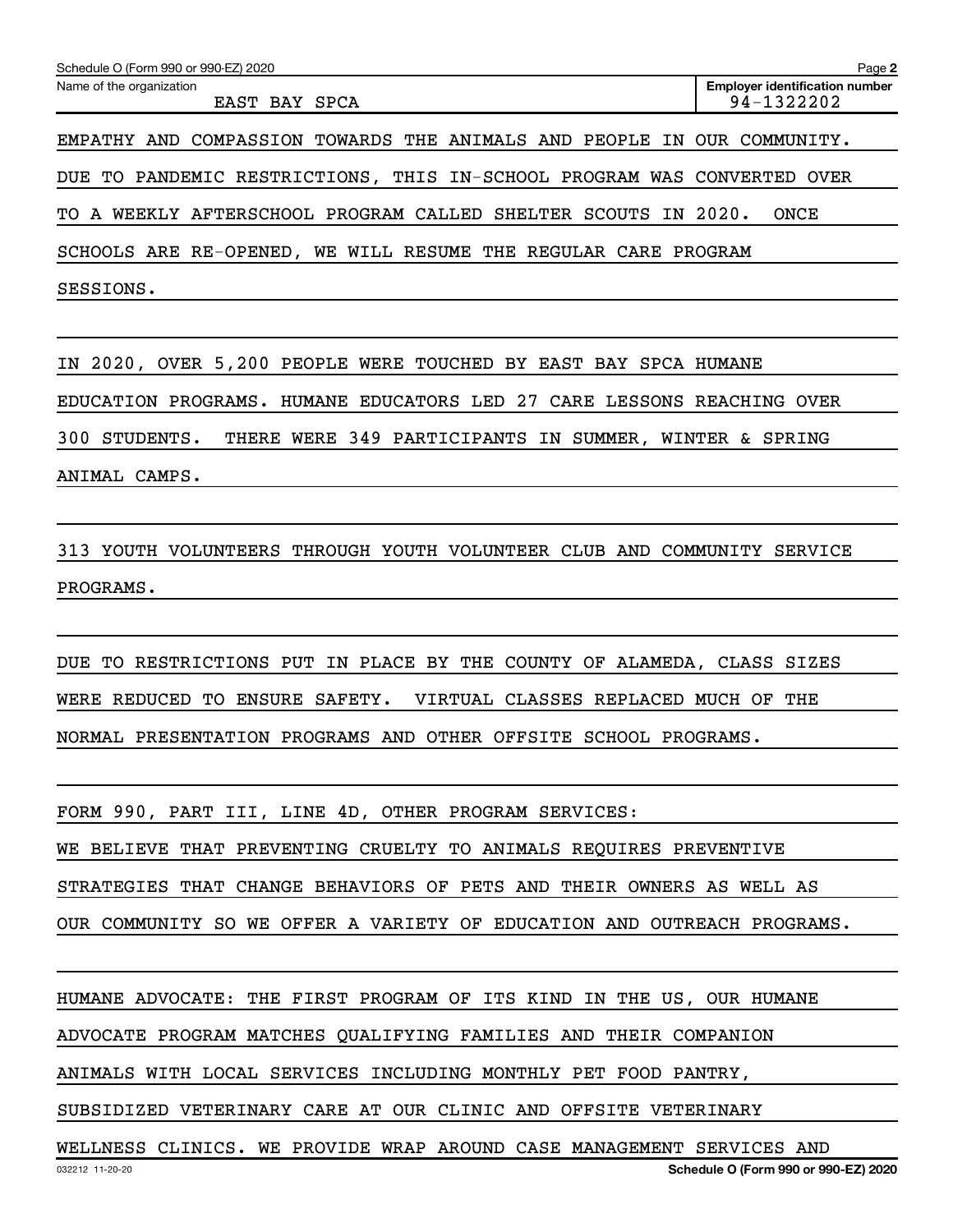| Schedule O (Form 990 or 990-EZ) 2020                                         | Page 2                                              |
|------------------------------------------------------------------------------|-----------------------------------------------------|
| Name of the organization<br>EAST BAY SPCA                                    | <b>Employer identification number</b><br>94-1322202 |
| HELP REFER CLIENTS TO HUMAN SOCIAL SERVICE PROVIDERS TO ASSIST IN            |                                                     |
| THEIR SITUATIONS. IN 2019, A HOLD FOR HOME PROGRAM WAS<br>STABILITIZING      |                                                     |
| PROVIDE TEMPORARY SHELTER TO<br>PETS OF<br>DISPLACED<br>ADDED<br>TO.         | THE<br>FAMILIES.                                    |
| PETS AND<br>THEIR PEOPLE<br>TOGETHER<br>IN<br>GOAL IS TO<br>KEEP<br>HEALTHY, | HOMES.<br>HAPPY                                     |
| THE HOLD FOR HOME PROGRAM WAS EXPANDED IN 2020 TO PROVIDE                    | SERVICE TO                                          |
| MORE FAMILIES THAT HAD BEEN ADVERSELY AFFECTED<br>DURING<br>THE              | PANDEMIC.                                           |

PARTNERING WITH OUR COMMUNITY GROUPS, WE PROVIDED MORE THAN 167 DISCOUNTED SPAY/NEUTER SURGERIES, OVER 2,300 FREE VACCINATIONS, AND \$33,910 IN FINANCIAL ASSISTANCE TO 373 FAMILIES IN NEED AND ALMOST 55,000 LBS. OF FOOD.

BEHAVIOR & TRAINING: BEHAVIOR ISSUES ARE A PRIMARY REASON THAT FAMILIES SURRENDER A PET TO SHELTERS. MANY IF NOT MOST BEHAVIORAL ISSUES CAN BE RESOLVED WITH PROPER TRAINING. HELPING BEHAVIORALLY CHALLENGED DOGS IS A TOP PRIORITY AT THE EAST BAY SPCA. OUR SKILLED BEHAVIOR AND TRAINING STAFF WORK WITH SHELTER ANIMALS TO ASSURE THEY ARE COMFORTABLE IN THEIR SHELTER HOME AND ON THEIR BEST BEHAVIOR WHEN THEY JOIN THEIR NEW FAMILY. WE PROVIDE A WEALTH OF BEHAVIOR AND TRAINING RESOURCES FOR OUR COMMUNITY: A HOTLINE TO SPEAK WITH TRAINED STAFF AND VOLUNTEERS; AN ONLINE LIBRARY OF LINKS, INFORMATION SHEETS AND VIDEOS; AND A FULL RANGE OF GROUP AND ONE-ON-ONE TRAINING CLASSES. SINCE IN-PERSON TRAINING CLASSES WERE NOT ALLOWED FROM MID-MARCH THROUGH DECEMBER, OUR STAFF CREATED VIRTUAL TRAININGS FOR BOTH GROUPS AND INDIVIDUALS.

## IN 2020, 592 DOGS TRAINED THROUGH OUR PUBLIC DOG TRAINING CLASSES. 531 SHELTER DOGS AND CATS WERE ENROLLED IN BEHAVIOR MODIFICATION PROGRAMS

TO HELP THEM GET ADOPTED.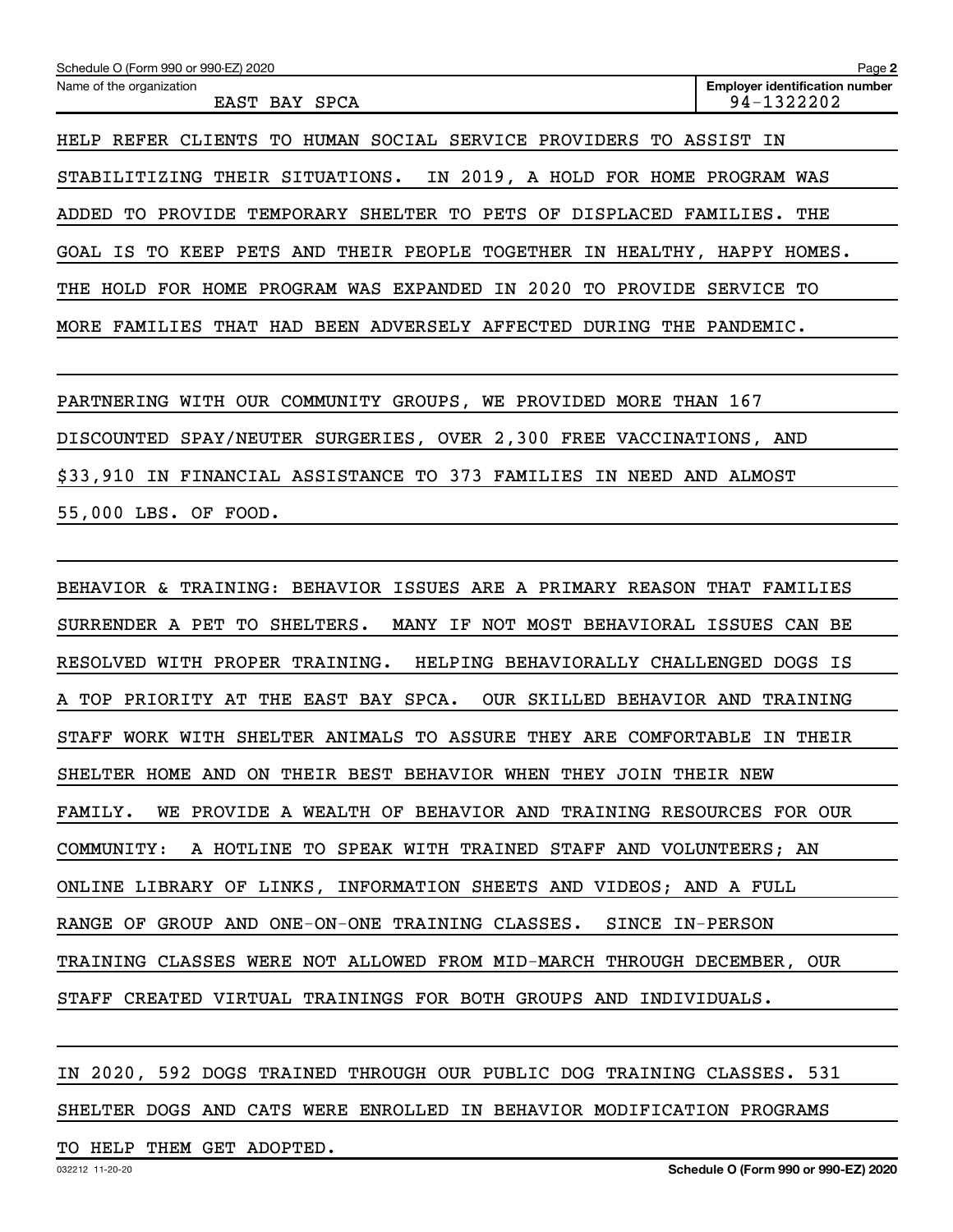| Schedule O (Form 990 or 990-EZ) 2020 | Page 2                                |
|--------------------------------------|---------------------------------------|
| Name of the organization             | <b>Emplover identification number</b> |
| EAST BAY SPCA                        | 94-1322202                            |

VOLUNTEERS: IN 2020, 520 VOLUNTEERS GAVE OVER 16,000 HOURS OF SUPPORT

- FEEDING SHELTER ANIMALS, CLEANING KENNELS, PHOTOGRAPHY, WALKING DOGS,

SOCIALIZING CATS AND FOSTERING NEONATE KITTENS TO NAME JUST A FEW. WE

ARE VERY GRATEFUL TO OUR COMMUNITY FOR THIS VITAL SUPPORT.

EXPENSES \$ 718,707. INCLUDING GRANTS OF \$ 0. REVENUE \$ 97,648.

FORM 990, PART VI, SECTION B, LINE 11B:

THE ORGANIZATION'S 990 IS REVIEWED BY THE FINANCE COMMITTEE BEFORE IT IS FILED WITH THE IRS.

FORM 990, PART VI, SECTION B, LINE 12C:

IF APPLICABLE, CONFLICTS OF INTEREST ARE REVIEWED AT BOARD MEETINGS.

FORM 990, PART VI, SECTION B, LINE 15:

THE PROCESS FOR DETERMINING THE CEO'S COMPENSATION INCLUDES REVIEW AND APPROVAL BY THE BOARD USING COMPARABILITY DATA INCLUDING JOB DESCRIPTIONS, GOAL SETTING, AND NATIONAL COMPENSATION STUDIES. A 360 REVIEW WAS SENT TO SENIOR MANAGEMENT BY MARK CRATSENBERG, BOARD CHAIRMAN, IN EVALUATION OF THE PRESIDENT/CEO POSITION.

THE PROCESS FOR DETERMINING COMPENSATION OF OTHER OFFICERS OR KEY EMPLOYEES INCLUDE ANNUAL REVIEWS OF SENIOR MANAGEMENT CONDUCTED BY THE PRESIDENT/CEO. COMPARABILITY SURVEY DATA AND GOAL ATTAINMENT ARE ALSO USED.

FORM 990, PART VI, SECTION C, LINE 19:

THE ORGANIZATION MAKES ITS GOVERNING DOCUMENTS, CONFLICT OF INTEREST

032212 11-20-20 **Schedule O (Form 990 or 990-EZ) 2020** POLICY, AND FINANCIAL STATEMENTS AVAILABLE TO THE PUBLIC UPON REQUEST.